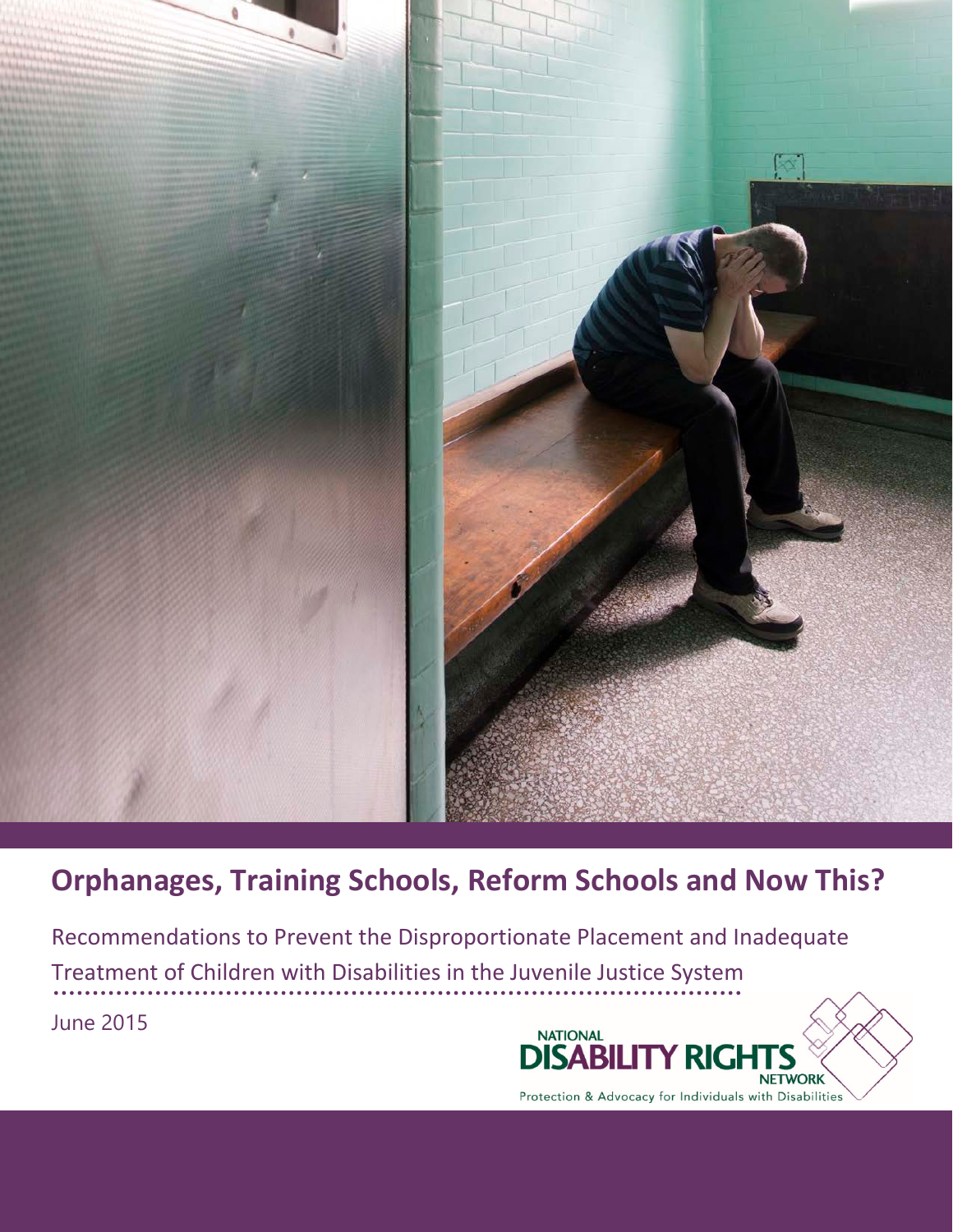Page | 2 National Disability Rights Network www.ndrn.org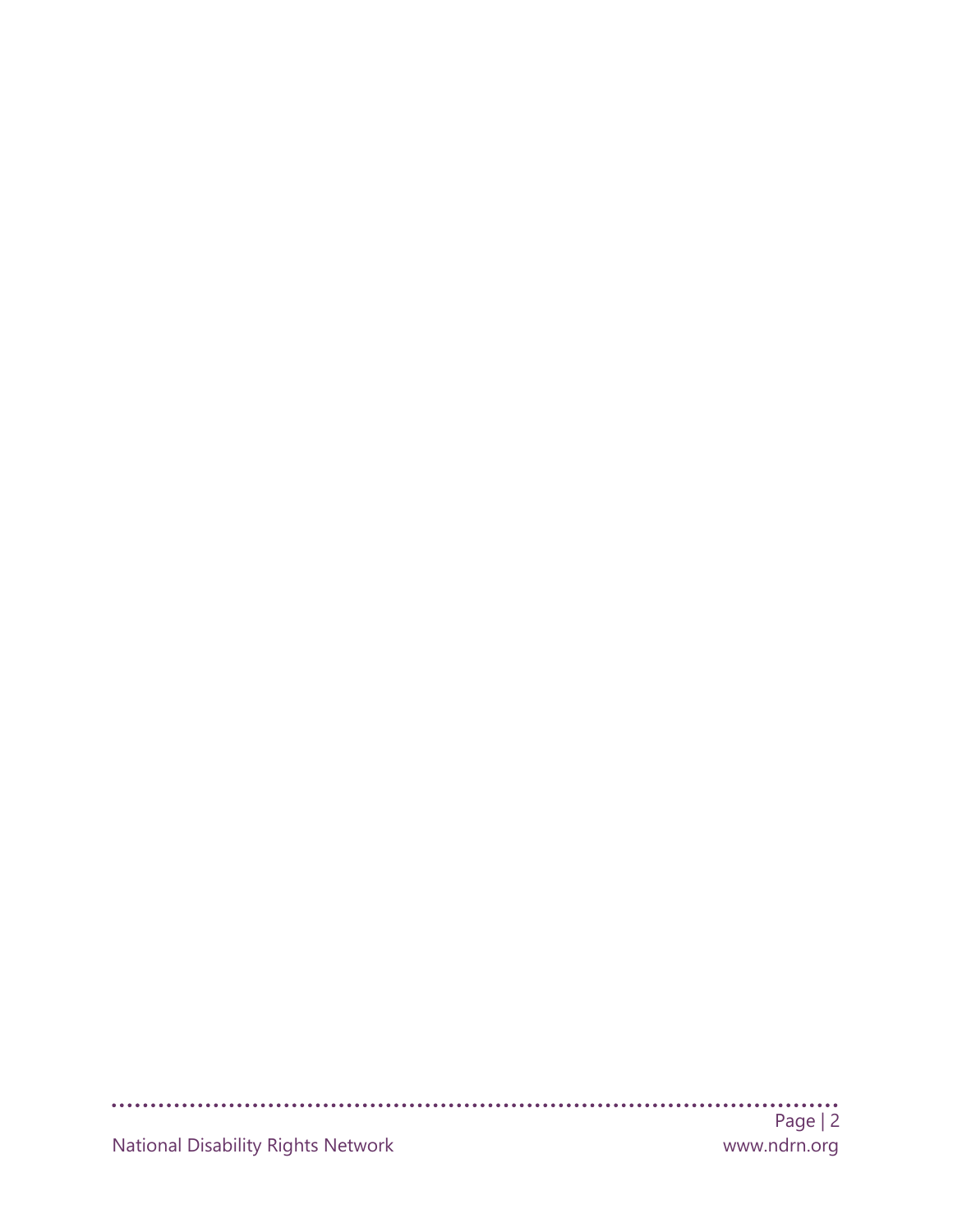

Dear Friends,

For centuries we have been searching for a humane way to treat children with "bad" behavior, and still we have not found our way. We have locked them up in orphanages, so-called schools for the "retarded," "mental hospitals," training and

reform schools. We have dispatched them across the nation on orphan trains, farmed them out, drugged them, shocked, lobotomized and beaten them. We have exorcised and broken their spirits. We have scared them straight, made them climb mountains in wilderness camps and dig holes in boot camps, hoping they would learn to behave through starvation and sheer exhaustion. We have tortured our children and youth with all manner of horrors, from pepper spray to cattle prods. As if this isn't bad enough, now we have decided these children are criminals and lock them up in juvenile justice facilities, adult jails, and prisons, sometimes placing them in solitary confinement (the "Hole," or the "Box") for weeks and months at a time.

And, we treat some children worse than others. Prevalence studies have found that 65-70 percent of youth in the justice system meet the criteria for a disability, a rate that is more than three times higher than that of the general population.

The difference between then and now is that we know better.

We know more than ever about the hidden causes that often underlie challenging behaviors. We have a huge body of research at our disposal about best practices and adolescent development. We know what works and what does not. Yet, we persist in doing it the wrong way. Solitary confinement and treating children like adult criminals does not make them better people. In fact, more often than not it worsens their behavior and diminishes the United States in the eyes of the international community.

We know that youth who receive services at home and in their communities are better off. We should focus on providing community based services to the vast majority of juvenile offenders who are non-violent, using secure facilities as a last resort, and even then only for the amount of time necessary to ensure safety to our communities. We can afford to provide the services they need if we stop locking them up.

The best way to prevent recidivism is to ensure that youth leave the system with marketable skills, some hope, and a home to return to. It's time to trade "solitary" for "community" so our nation's children and youth will have a connection and a reason to succeed when they go back home. The millions we spend housing and feeding our young people behind razor wire can be far better spent helping them to find their way in this world.

Sincerely,  $117$ 

Curtis L. Decker, Esq. Executive Director

National Disability Rights Network www.ndrn.org

Page | 3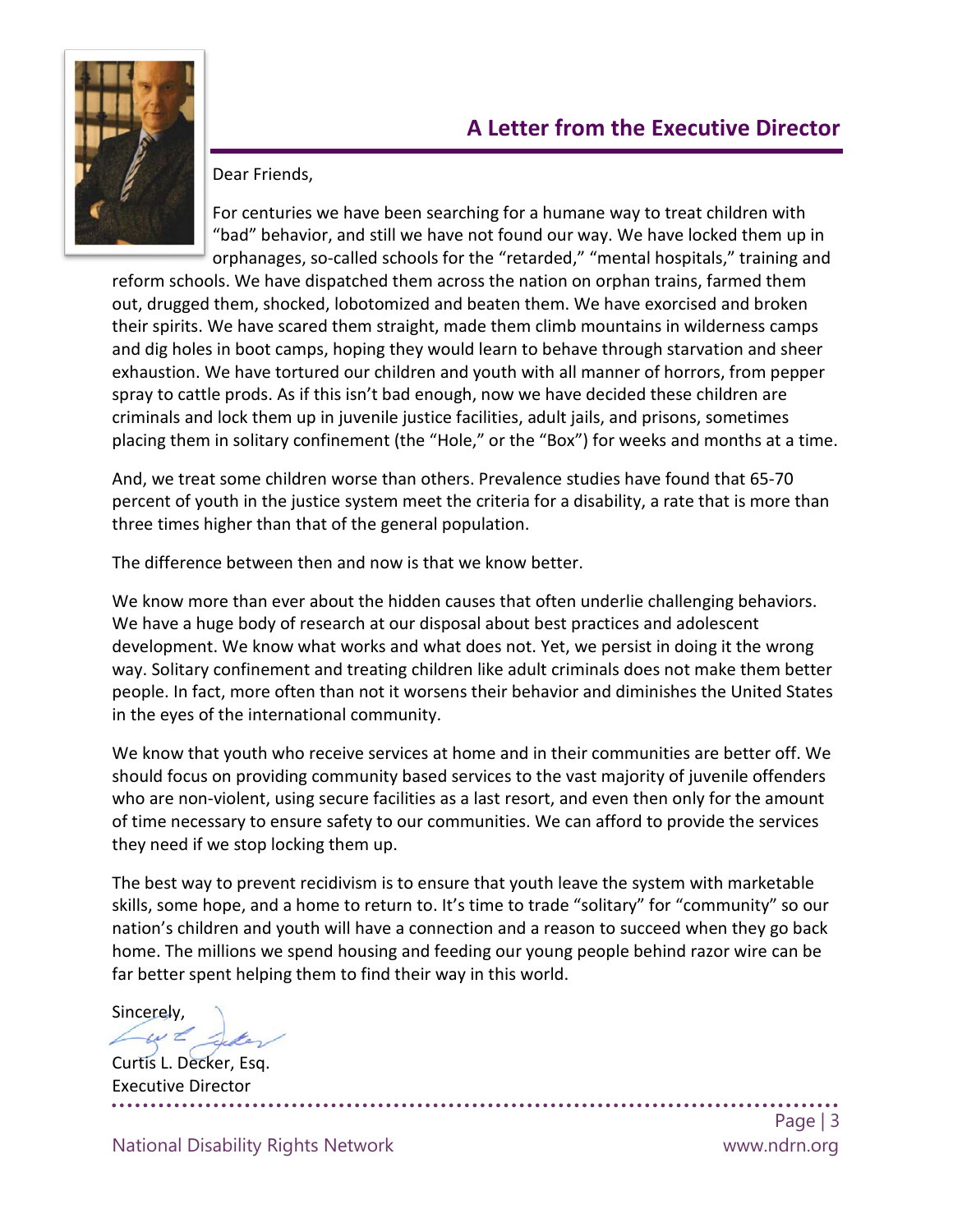Page | 4 National Disability Rights Network www.ndrn.org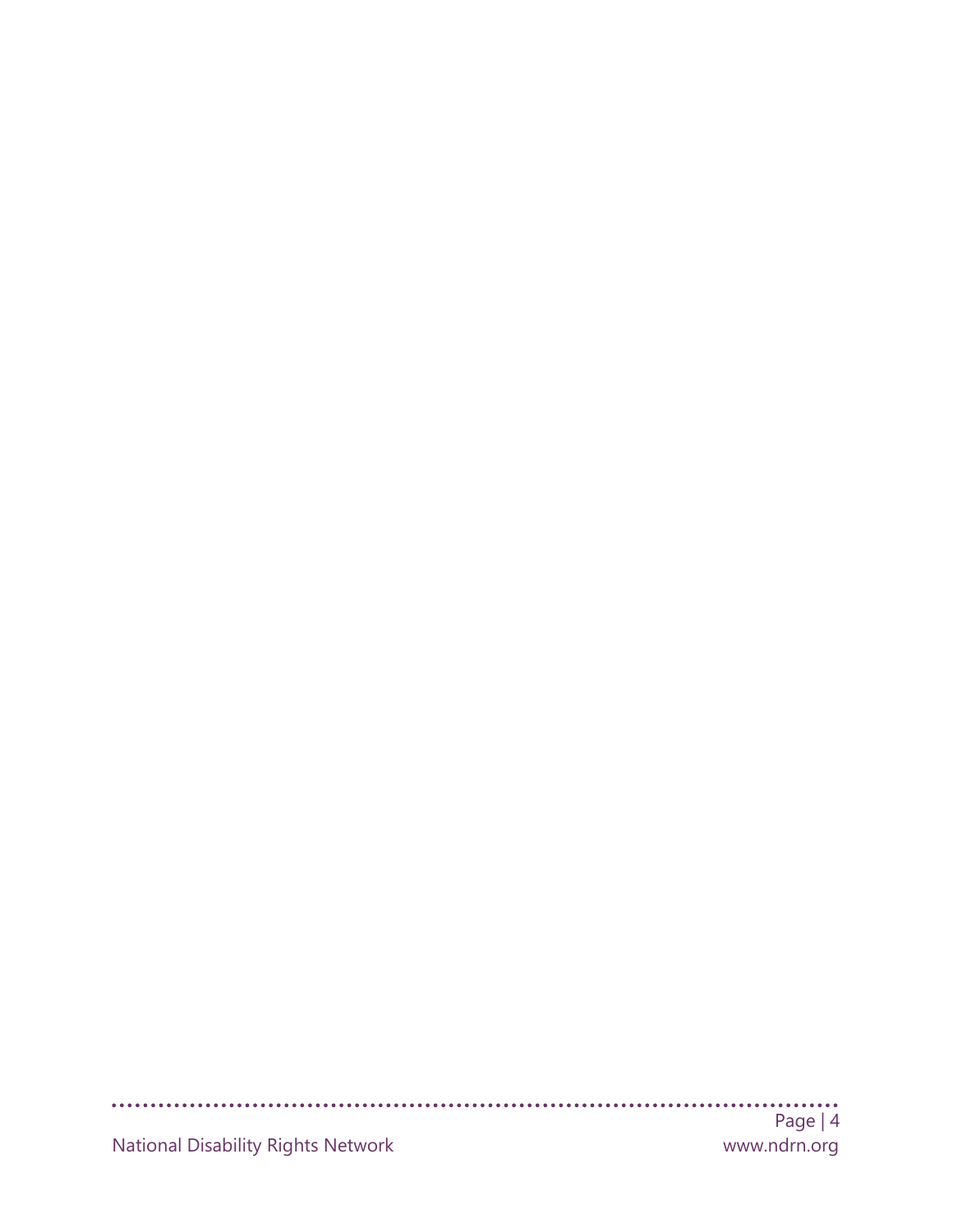## **Orphanages, Training Schools, Reform Schools and Now This?**

*Recommendations to Prevent the Disproportionate Placement and Inadequate Treatment of Children with Disabilities in the Juvenile Justice System*

| Ι.    |                                                                                                                                                                           |
|-------|---------------------------------------------------------------------------------------------------------------------------------------------------------------------------|
| П.    | Overview of the Problem: Incarcerating Children with Disabilities Does Not Make Them                                                                                      |
| Ш.    | Diversion: Children With Disabilities Are Placed in the Juvenile Justice System Due to                                                                                    |
| IV.   | <b>Conditions:</b> Once in the System, They Are Not Treated Humanely Nor Provided The                                                                                     |
| V.    | Re-Entry: Children with Disabilities Are Detained More Readily, Remain In the System<br>Longer Than Other Children, and Are Deprived of the Services Necessary to Prevent |
| VI.   | Recommendations: Concrete Steps Systems and Policy Makers Can Make Now 53                                                                                                 |
| VII.  |                                                                                                                                                                           |
| VIII. |                                                                                                                                                                           |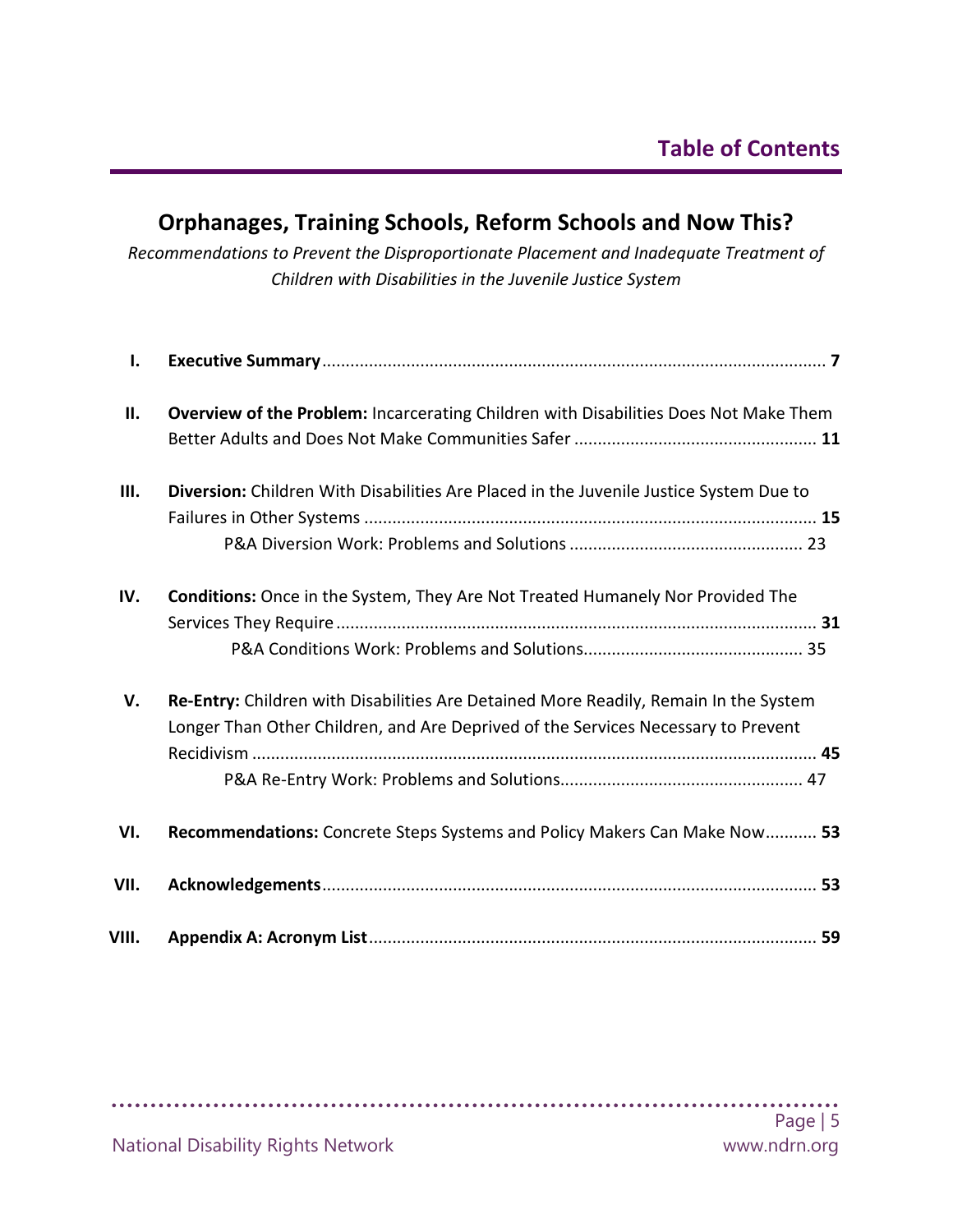Page | 6 National Disability Rights Network www.ndrn.org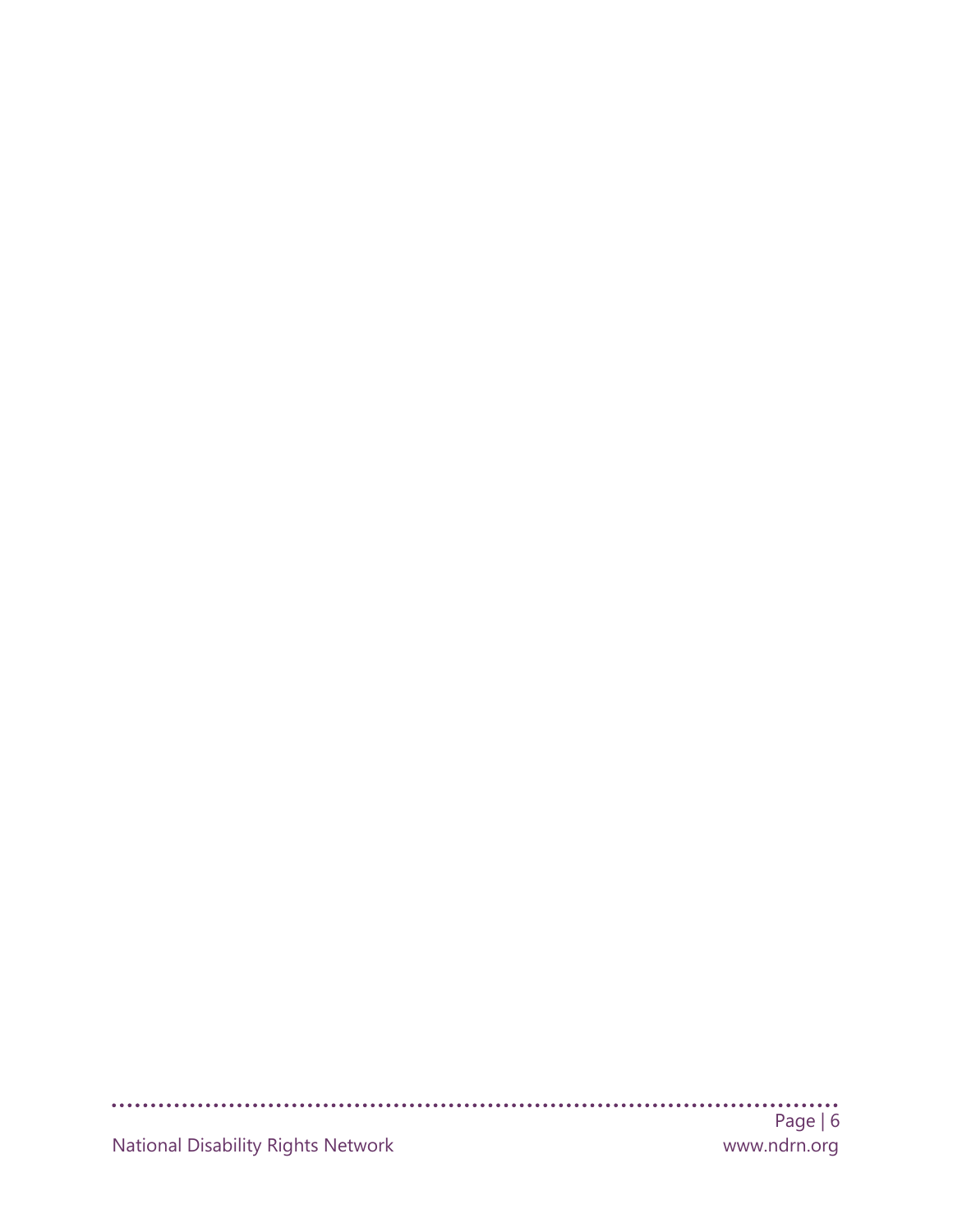## **I. Executive Summary**

Despite some remarkable advances in the last ten years, the U.S. has not yet recovered from the policies that swept our children into juvenile justice facilities in an unprecedented wave during the 1990s. While juvenile incarceration rates have been reduced since that time, many serious problems continue to plague youth programming – such as inhumane conditions in facilities, youth treated as and intermingled with adult prisoners, and physical and sexual abuse. At the same time, the United States continues its love affair with incarceration of adults, locking up a greater percentage of citizens than any other nation, and an industry of private, for-profit prisons has developed. We need to ensure that our juvenile justice system does not serve as a ready feeder for the adult prison system.

Positive changes are occurring in the juvenile justice system, and these reforms need our support to prevent them from drowning in the current wave of incarceration zeal. In general, rates of juvenile crime and incarceration are down, the age for delinquency has been raised in many states, and lengths of stay in detention have been reduced. Dozens of juvenile justice facilities have closed and been replaced by more effective community based services.

Recent scientific advances have shown that young brains do not function as adult ones do, so that punishment using adult methods may be less effective for youth. This same body of research has shown us what methods and techniques work better with at-risk youth, and some communities have already implemented these practices with good results. The legal system has begun to change as well. In fact, the U. S. Supreme Court recently eliminated the death penalty for juveniles and Juvenile Life Without Parole.

But it's not the same for everyone. The U.S. incarcerates juveniles unequally and as a result, improvements have bypassed some of our children and youth. Youth from particular racial and ethnic backgrounds and youth with disabilities are incarcerated at disproportionately higher rates. Prevalence studies have found that 65-70 percent of youth in the justice system meet the criteria for a disability, a rate that is more than three times higher than that of the general population.

Prisons, jails and juvenile justice facilities have in many places become the new "mental hospitals" and "homes for the retarded, $"^1$  $"^1$  and they do not treat our children much better than

<span id="page-6-0"></span> $<sup>1</sup>$  It is very important to note here that these phrases and their ilk should never be used in a current context, which</sup> is why they appear here in quotes. They represent and are bound tightly to a period in our history that has come to its end, and so has the language representing it. However, it is similarly important to remember that history and to honor with honesty the struggles of those in the disability rights movement who made the change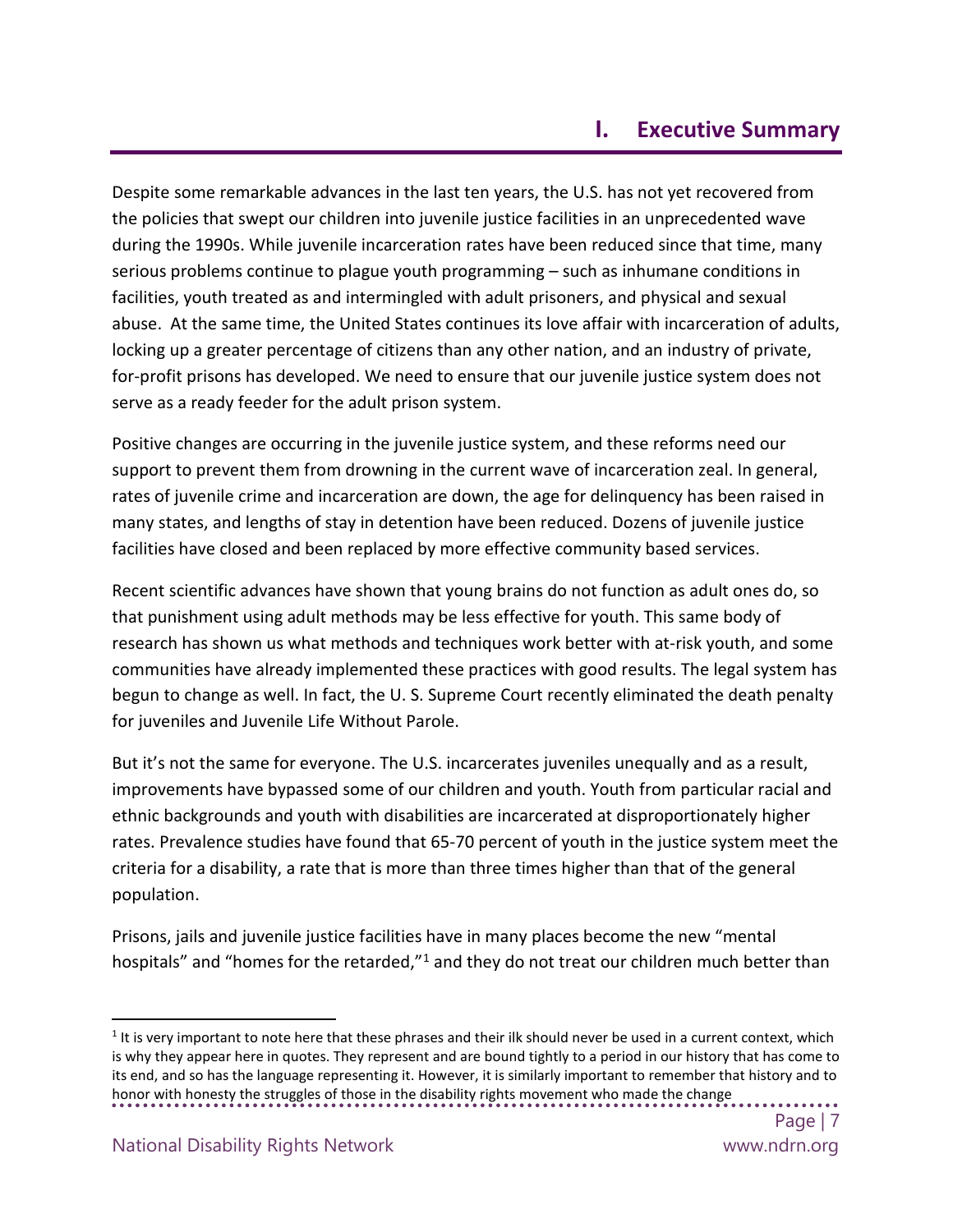the old institutions did. In many places, education and habilitation have become less important than punitive "behavior modification" regimes. Adult-like methods of punishment, such as solitary confinement have become commonplace in many facilities. Solitary confinement (isolation) is even more brutal to young people than it is to adults.

Despite policy efforts to prevent this, juvenile justice facilities can be places where children and youth, many of whom were abused as small children, are physically, emotionally and sexually abused all over again. Vulnerable youth learn survival skills while in the system that increase the likelihood that they will re- offend upon release, feeding an adult system already crowded with prisoners who have disabilities. In short, it is often the case that youth come out of the juvenile justice system worse off than they went in.

There remains an urgent need to protect children and youth with disabilities from unnecessary incarceration. When confinement is necessary, it is critical that they are provided the services they need to grow and develop, as well as the educational and rehabilitation necessary to rejoin their communities successfully.

The National Disability Rights Network (NDRN) is the national membership organization for the Protection and Advocacy (P&A) and Client Advocacy System (CAP) Systems, the nationwide network of congressionally mandated, legally based disability rights agencies. P&A agencies have the authority to provide legal representation and other advocacy services, under all federal and state laws, to all people with disabilities, and are the largest provider of legallybased services for people with disabilities in the nation.

The P&A network staff understand what children and youth with disabilities encounter within the juvenile justice system because they are there to see it. P&As work with children and youth with disabilities on the front end of the juvenile justice system, and also maintain a presence in the facilities in which they are found, including prisons, jails, and detention centers. P&As have the legal authority to monitor and investigate allegations of abuse in these facilities.

The goal of this report is to share what the P&As have learned about the needs of children and youth with disabilities in the juvenile justice system with those who can help make the necessary changes and protect and advance current systemic reforms.

Issues addressed in this report include: **Diversion** of children and youth with disabilities from the juvenile justice system (particularly stemming the "School to Prison Pipeline"), humane **Conditions** while incarcerated (such as accommodation and communication needs, medical care, mental health treatment, and the prevention of abuse and neglect) and **Re-entry** services

 $\overline{a}$ 

possible. Therefore, in this report we will use these words when they are necessary to provide a historical context and only then.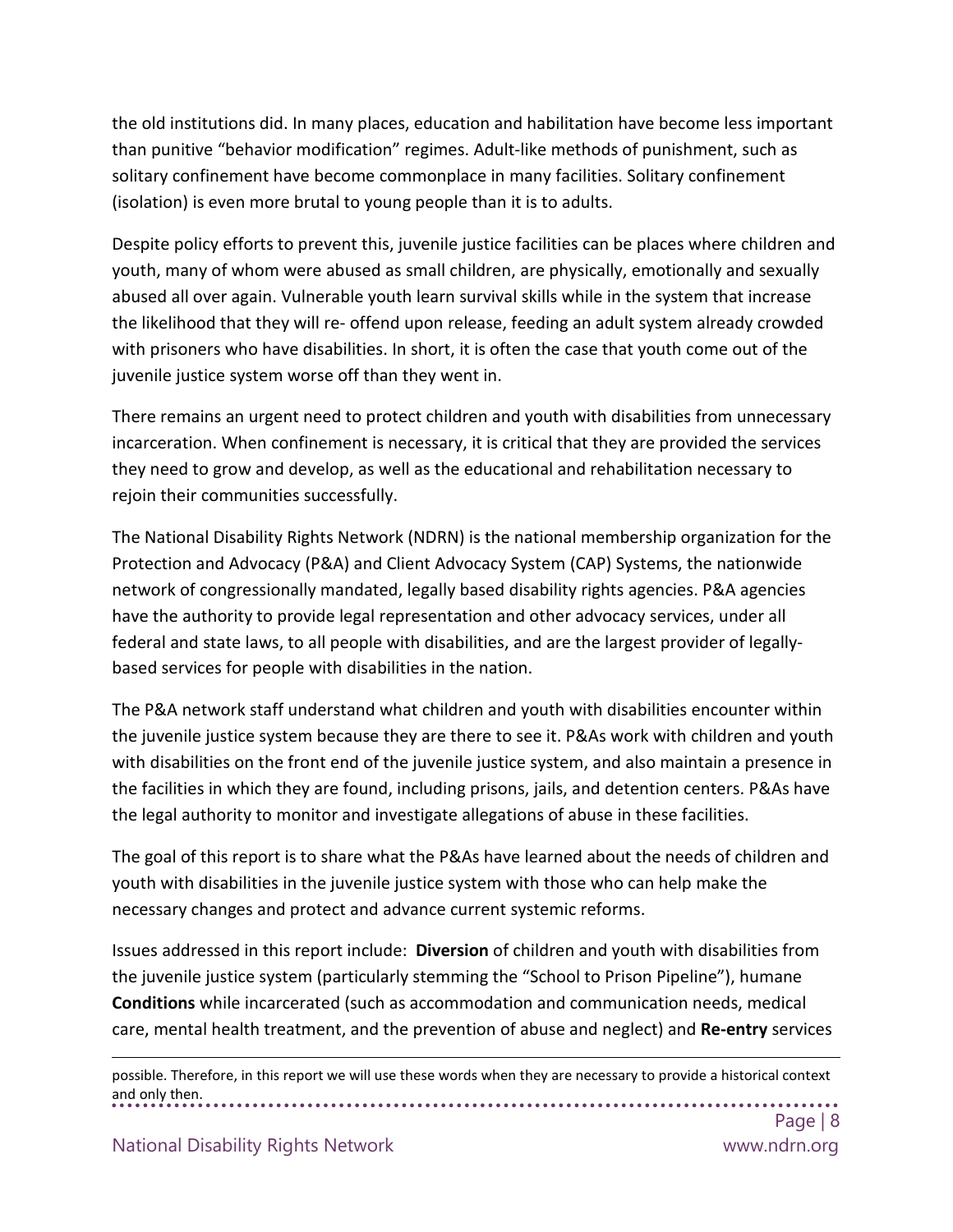like education and treatment to ensure the child or youth's success upon release from the facility.

In this report, we will describe the problems children and youth with disabilities encounter, solutions utilized with success by the P&As, and provide specific recommendations for systemic improvements.

Some of those recommendations include:

- Congress should authorize and fund a Protection and Advocacy for Juvenile Justice Program to help divert youth with disabilities from entering the juvenile justice system, investigate and monitor conditions for youth with disabilities in the juvenile justice system, and ensure proper return to the community with needed services and supports.
- Congress should include in the reauthorization of the Juvenile Justice Delinquency Prevention Act (JJDPA) language that clearly and specifically eliminates the Valid Court Order exception and prohibits the use of solitary confinement and/or isolation for all juveniles, including those housed in adult settings.
- Congress should require that schools identified as having elevated school-based arrest rates: 1) lose the opportunity to use federal funds to employ School Resource Officers (SROs); 2) are required to develop Memoranda of Understanding that ensure that SROs work is limited to traditional police activities and not discipline of non- violent student behavior; and, 3) require SROs in those schools to undergo training in specific, related topics.
- The U.S. Department of Education (ED) and Department of Justice (DOJ) should fully enforce all provisions of Title VI, Title IX, the Americans with Disabilities Act (ADA), Section 504, and the Individuals with Disabilities Education Act (IDEA), including all obligations under these statutes for youth in correctional facilities, so that education of youth in these settings is equal to that provided to students in other public schools.

We can do better.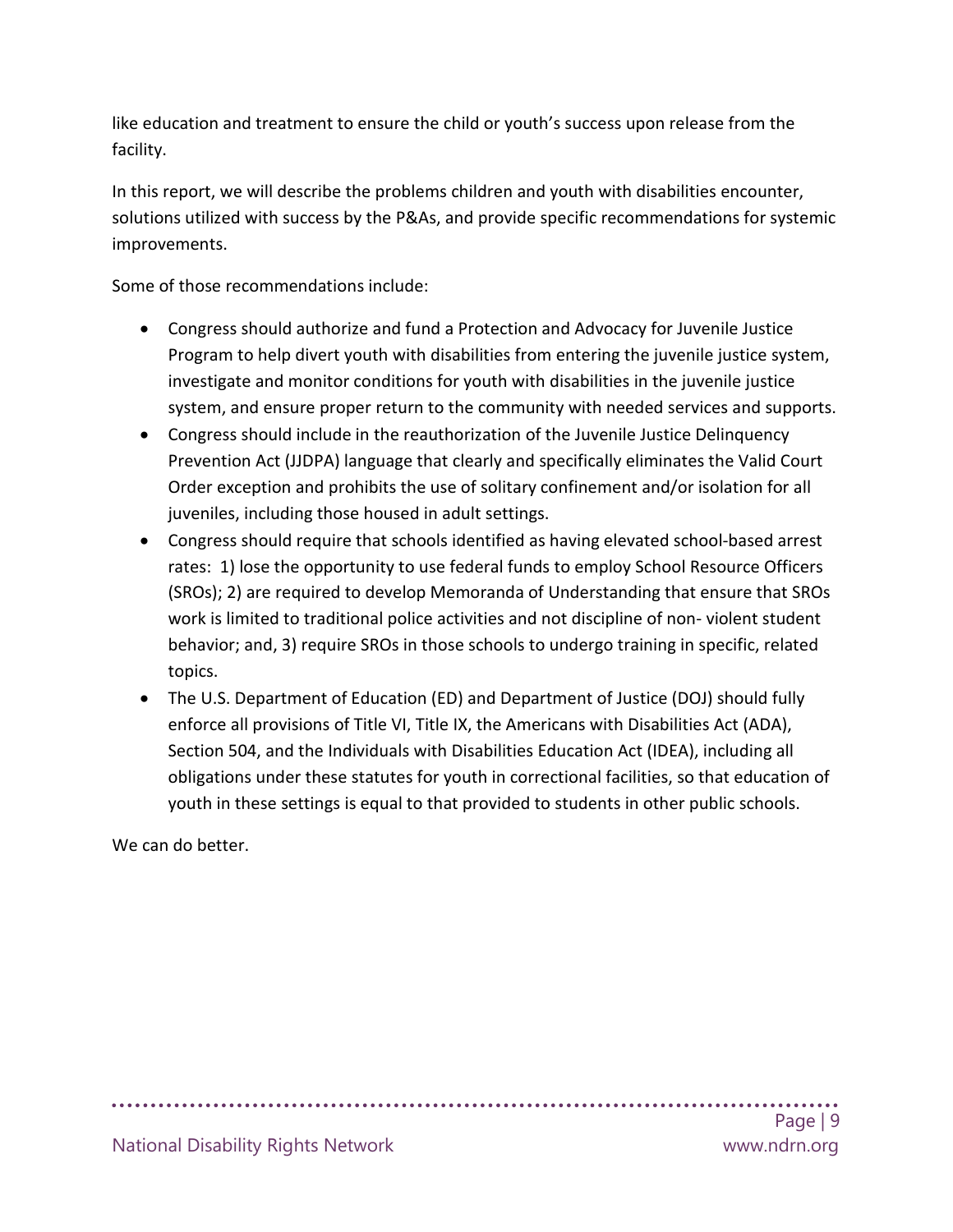Page | 10<br>Www.ndrn.org National Disability Rights Network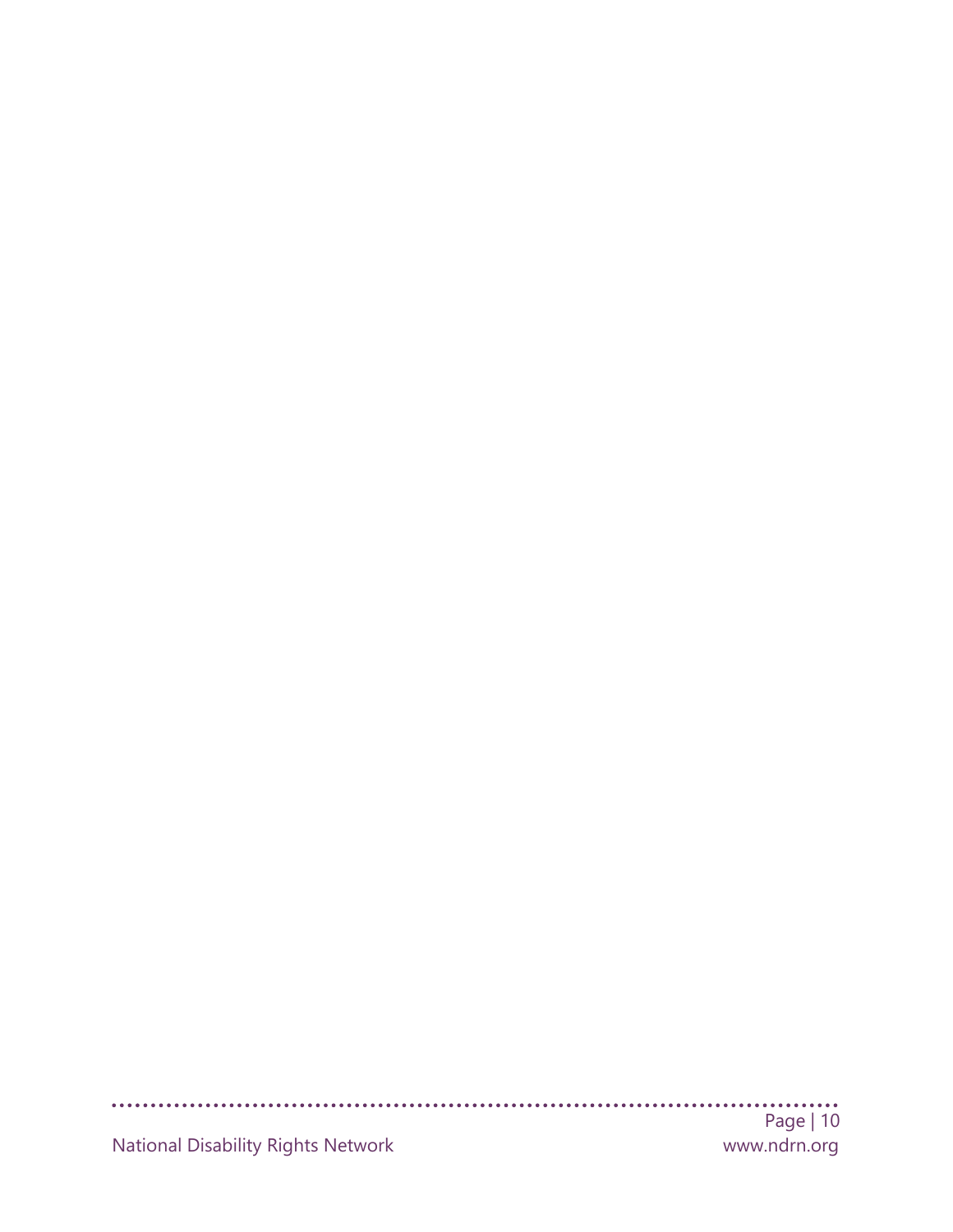## **Incarcerating Children with Disabilities Does Not Make Them Better People**

Despite some remarkable advances in the last ten years, the U.S. has not yet recovered from the policies that swept our children into juvenile justice facilities in an unprecedented wave during the 90's.<sup>[2](#page-10-0)</sup> While juvenile incarceration rates have been reduced since that time,<sup>[3](#page-10-1)</sup> many serious problems continue to plague youth programming– such as inhumane conditions in facilities, youth treated as and intermingled with adult prisoners, and physical and sexual abuse. At the same time, the United States continues its love affair with incarceration of adults, locking up a greater percentage of citizens than any other nation,<sup>[4](#page-10-2)</sup> and an industry of private, for-profit prisons has developed. We need to ensure that our juvenile justice system does not serve as a ready feeder for the adult prison system.

Positive changes are occurring in the juvenile justice system, and these reforms need our support to prevent them from drowning in the current wave of incarceration zeal. In general, rates of juvenile crime and incarceration are down, the age for delinquency has been raised in many states<sup>5</sup> and lengths of stay in detention have been reduced.<sup>[6](#page-10-4)</sup> Dozens of juvenile justice facilities have closed [7a](#page-10-5)nd been replaced by more effective community based services.

Recent scientific advances have shown that young brains do not function as adult ones do, so that punishment using adult methods may be less effective for youth. $8$  This same body of

[%20Juvenile%20Justice%20-%20Lessons%20for%20A%20New%20Era.pdf](http://www.cclp.org/documents/JJDPA_Resources/Soler%20Shoenberg%20Schindler%20-%20Juvenile%20Justice%20-%20Lessons%20for%20A%20New%20Era.pdf)

<span id="page-10-0"></span><sup>&</sup>lt;sup>2</sup> Mark Soler, Dana Shoenberg, and Marc Schindler, Juvenile Justice: Lessons For A New Era, 16 Geo. J. on Poverty L. & Pol'y 483, 541 (2009). Available at:

[http://www.cclp.org/documents/JJDPA\\_Resources/Soler%20Shoenberg%20Schindler%20-](http://www.cclp.org/documents/JJDPA_Resources/Soler%20Shoenberg%20Schindler%20-%20Juvenile%20Justice%20-%20Lessons%20for%20A%20New%20Era.pdf)

<span id="page-10-1"></span><sup>&</sup>lt;sup>3</sup> Juvenile Arrest Rate Trends, OJJDP Statistical Briefing Book. Online. Available:

http://www.ojjdp.gov/ojstatbb/crime/JAR\_Display.asp?ID=qa05201. December 09, 2014. Available at: [http://www.ojjdp.gov/ojstatbb/crime/JAR\\_Display.asp?ID=qa05201;](http://www.ojjdp.gov/ojstatbb/crime/JAR_Display.asp?ID=qa05201) Youth Incarceration in the United States, Annie E. Casey Foundation, February 6, 2013. Available at[: http://www.aecf.org/resources/youth-incarceration-in-](http://www.aecf.org/resources/youth-incarceration-in-the-united-states/)

<span id="page-10-2"></span>[the-united-states/](http://www.aecf.org/resources/youth-incarceration-in-the-united-states/) <sup>4</sup> For a useful infographic see: The state of America's federal prison system, Wash.Post. (May 27, 2015). Available a[t http://www.washingtonpost.com/world/national-security/the-state-of-americas-federal-prison-](http://www.washingtonpost.com/world/national-security/the-state-of-americas-federal-prison-system/2015/02/28/4855afc6-bf87-11e4-b274-e5209a3bc9a9_graphic.html?postshare=4101430761370984)

[system/2015/02/28/4855afc6-bf87-11e4-b274-e5209a3bc9a9\\_graphic.html?postshare=4101430761370984;](http://www.washingtonpost.com/world/national-security/the-state-of-americas-federal-prison-system/2015/02/28/4855afc6-bf87-11e4-b274-e5209a3bc9a9_graphic.html?postshare=4101430761370984) Travis, Jeremy, et. al., The Growth of Incarceration in the United States: Exploring Causes and Consequences 37

<sup>(2014).</sup> Available at [http://www.nap.edu/openbook.php?record\\_id=18613&page=37](http://www.nap.edu/openbook.php?record_id=18613&page=37)

<span id="page-10-3"></span><sup>5</sup> Sickmund,M. Which State Will Be The Last To 'Raise The Age'?, 2014. Available at: [http://jjie.org/which-state](http://jjie.org/which-state-will-be-the-last-to-raise-the-age/)[will-be-the-last-to-raise-the-age/](http://jjie.org/which-state-will-be-the-last-to-raise-the-age/)

<span id="page-10-4"></span><sup>6</sup> Re-Examining Juvenile Incarceration, PEW Charitable Trusts, April 20, 2015. Available at:

<span id="page-10-5"></span><http://www.pewtrusts.org/en/research-and-analysis/issue-briefs/2015/04/reexamining-juvenile-incarceration>  $7$  Bryer, Levin, The Comeback States: Reducing Youth Incarceration in the United States, 2013.

Available at: http://www.njjn.org/uploads/digital-library/Comeback-States-Report\_FINAL.pdf

<span id="page-10-6"></span><sup>&</sup>lt;sup>8</sup> This report does not address the effectiveness of these methods as applied to adults.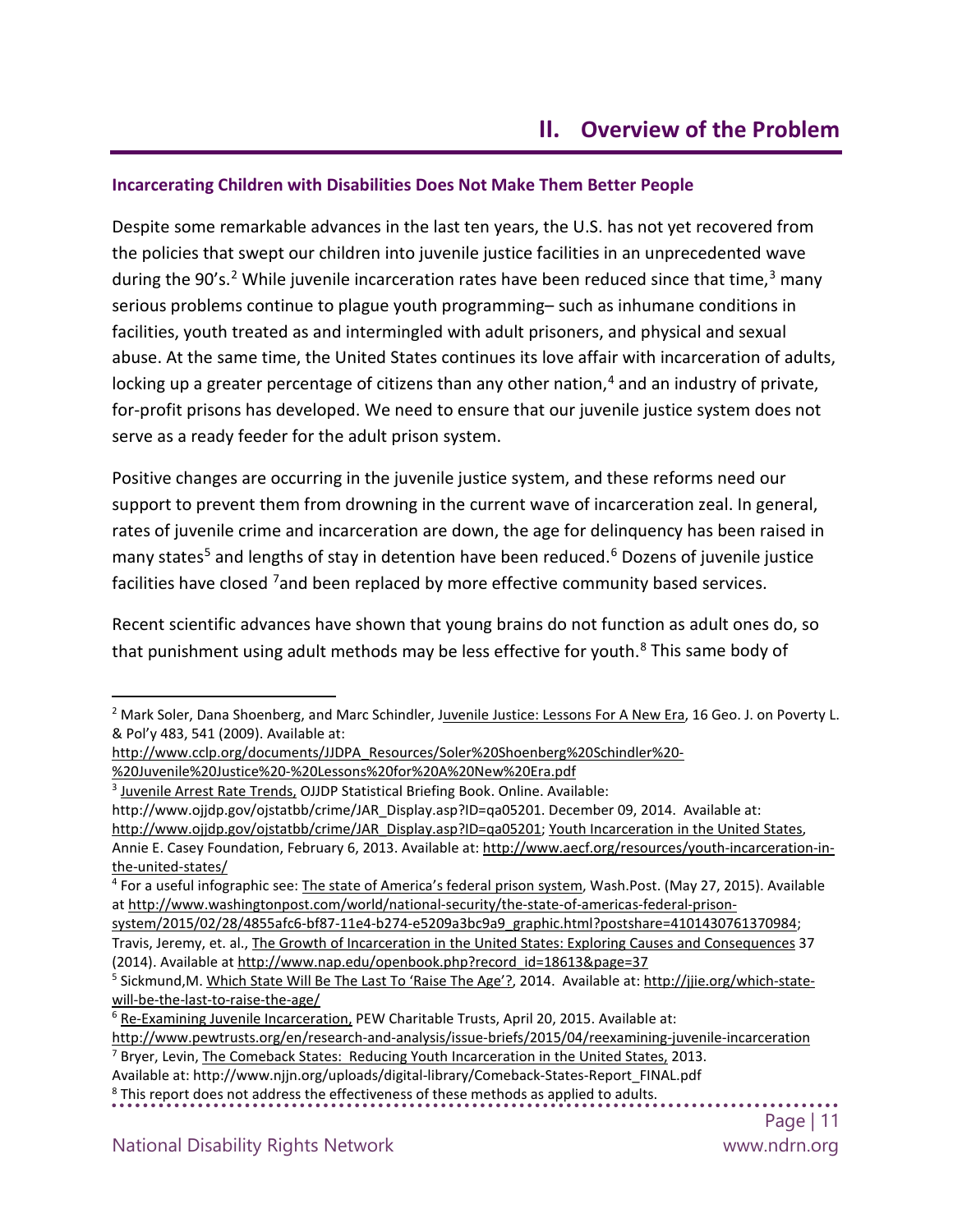research has shown us what methods and techniques work better with at-risk youth<sup>[9](#page-11-0)</sup> and that even very short stays in detention have a negative impact on youth.<sup>[10](#page-11-1)</sup> Some communities have already implemented new practices with good results.<sup>[11](#page-11-2)</sup> The legal system has begun to change as well. In fact, the U.S. Supreme Court has eliminated the death penalty for juveniles<sup>[12](#page-11-3)</sup> and Juvenile Life Without Parole.<sup>[13](#page-11-4)</sup>

But it's not the same for everyone. The U.S. incarcerates juveniles unequally and as a result, improvements have bypassed some of our children and youth. Youth from particular racial and ethnic backgrounds<sup>[14](#page-11-5)</sup> and youth with disabilities are incarcerated at disproportionately higher rates.<sup>[15](#page-11-6)</sup> Prevalence studies have found that 65-70 percent of youth in the justice system meet the criteria for a disability,<sup>[16](#page-11-7)</sup> a rate that is more than three times higher than that of the general population. Additionally, at least 75 percent of youth in the juvenile justice system have experienced traumatic victimization,<sup>[17](#page-11-8)</sup> leaving them at-risk for mental health disorders such as posttraumatic stress syndrome.

<span id="page-11-0"></span> <sup>9</sup> Georgetown University, *Improving the Effectiveness of Juvenile Justice Programs A New Perspective on Evidence Based Practice,* <http://cjjr.georgetown.edu/pdfs/ebp/ebppaper.pdf> (2010); Phillippi, Stephen & DePrato, Debra, Innovation Brief: Model for Efective Implementation of Evidence-Based Practices, Models for Change, (December 12, 2013[\) http://www.modelsforchange.net/publications/494.](http://www.modelsforchange.net/publications/494) Because Kids are Different: Five Opportunities for Reforming the Juvenile Justice System, Models for Change Resource Center Partnership, (December 9, 2014) [http://www.modelsforchange.net/publications/718.](http://www.modelsforchange.net/publications/718)

<span id="page-11-1"></span><sup>&</sup>lt;sup>10</sup> Barry Holman & Jason Ziedenberg, The Dangers of Detention: The Impact of Incarcerating Youth in Detention and Other Facilities (Justice Policy institute, 200\*)

<span id="page-11-2"></span><sup>&</sup>lt;sup>11</sup> Dual Status Youth Reform, Robert F. Kennedy National Resource Center for Juvenile Justice, (2013) [http://www.rfknrcjj.org/our-work/dual-status-youth-reform/.](http://www.rfknrcjj.org/our-work/dual-status-youth-reform/) Juvenile Detention Alternatives Initiative (JDAI), [http://www.jdaihelpdesk.org/SitePages/jdai-sites.aspx.](http://www.jdaihelpdesk.org/SitePages/jdai-sites.aspx)

<span id="page-11-3"></span><sup>12</sup> *Roper v. Simmons*, [543 U.S. 551](http://en.wikipedia.org/wiki/United_States_Reports) (2005)

<span id="page-11-4"></span><sup>13</sup> *Miller v. Alabama*, [567 U.S. ––––, 132 S.Ct. 2455\(2012\).](https://a.next.westlaw.com/Link/Document/FullText?findType=Y&serNum=2027964006&pubNum=0000708&originatingDoc=I84ead966caed11e3b86bd602cb8781fa&refType=RP&originationContext=document&transitionType=DocumentItem&contextData=(sc.CustomDigest))

<span id="page-11-5"></span><sup>&</sup>lt;sup>14</sup> Disproportionate Minority Contact. 6 Nat'l Council of St. Legis. 1, 2 (2011). Available at <http://www.ncsl.org/documents/cj/jjguidebook-DMC.pdf>

<span id="page-11-6"></span><sup>&</sup>lt;sup>15</sup> Juvenile Justice and Mental Health and Substance Use Disorders Fact Sheet, Act 4 Juvenile Justice, (August 2014) Available at:

[http://act4jj.org/sites/default/files/ckfinder/files/ACT4JJ%20Mental%20Health%20Fact%20Sheet%20August%202](http://act4jj.org/sites/default/files/ckfinder/files/ACT4JJ%20Mental%20Health%20Fact%20Sheet%20August%202014%20FINAL.pdf) [014%20FINAL.pdf.](http://act4jj.org/sites/default/files/ckfinder/files/ACT4JJ%20Mental%20Health%20Fact%20Sheet%20August%202014%20FINAL.pdf)http://act4jj.org/sites/default/files/ckfinder/files/ACT4JJ%20Mental%20Health%20Fact%20Shee t%20August%202014%20FINAL.pdf

<span id="page-11-7"></span><sup>&</sup>lt;sup>16</sup> Skowyra & Cocozza, Blueprint for Change: A Comprehensive Model for the Identification and Treatment of Youth with Mental Health Needs in Contact with the Juvenile Justice System, National Center for Mental Health and Juvenile Justice, (May, 2015); [http://www.ncmhjj.com/wp-content/uploads/2013/07/2007\\_Blueprint-for-Change-](http://www.ncmhjj.com/wp-content/uploads/2013/07/2007_Blueprint-for-Change-Full-Report.pdf)[Full-Report.pdf.](http://www.ncmhjj.com/wp-content/uploads/2013/07/2007_Blueprint-for-Change-Full-Report.pdf) Teplin, Linda A., et al., The Northwestern Juvenile Project: Overview 1-13 (2013). Available at <http://www.ojjdp.gov/pubs/234522.pdf>Better solutions for Youth with Mental Health Needs in the Juvenile Justice System, The Mental Health and Juvenile Just. Collaborative for Change, 1 7 (2014). Available at:

<span id="page-11-8"></span>http://cfc.ncmhjj.com/wp-content/uploads/2014/01/Whitepaper-Mental-Health-FINAL.pdf<br><sup>17</sup> Better solutions for Youth with Mental Health Needs in the Juvenile Justice System, The Mental Health and Juvenile Just. Collaborative for Change, 1 7 (2014). Available at: [http://cfc.ncmhjj.com/wp](http://cfc.ncmhjj.com/wp-content/uploads/2014/01/Whitepaper-Mental-Health-FINAL.pdf)[content/uploads/2014/01/Whitepaper-Mental-Health-FINAL.pdf](http://cfc.ncmhjj.com/wp-content/uploads/2014/01/Whitepaper-Mental-Health-FINAL.pdf)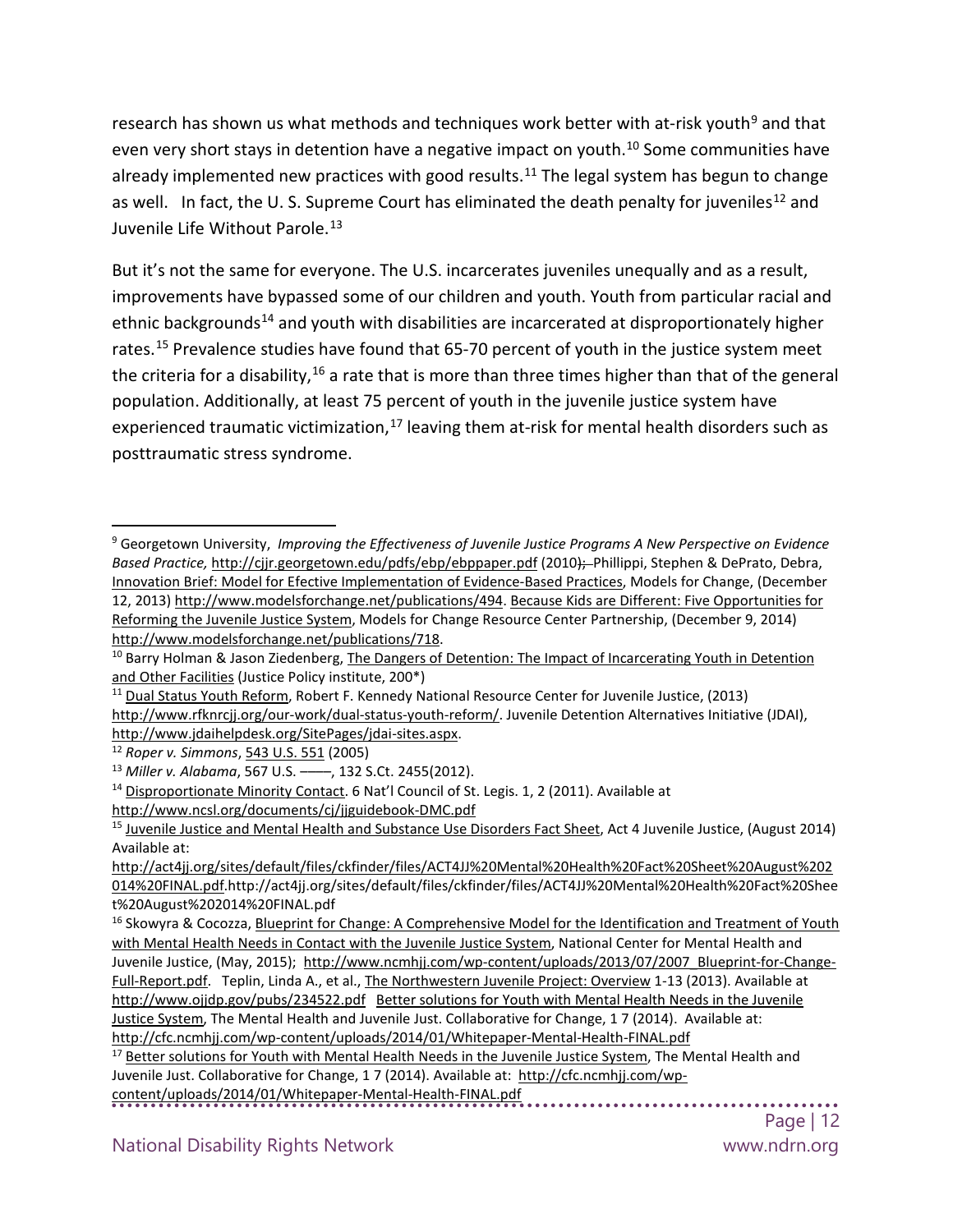Prisons, jails and juvenile justice facilities have in many places become the new "mental hospitals" and "homes for the retarded",<sup>[18](#page-12-0)</sup> and they do not treat our children much better than the old institutions did. In many places, education and habilitation have become less important than punitive "behavior modification" regimes. Adult- like methods of punishment, such as solitary confinement have become commonplace in many facilities. Solitary confinement (isolation) is even more brutal to young people than it is to adults.<sup>[19](#page-12-1)</sup>

Despite policy efforts to prevent this,  $20$  juvenile justice facilities can be places where children and youth,<sup>[21](#page-12-3)</sup> many of whom were abused as small children,<sup>[22](#page-12-4)</sup> are physically, emotionally and sexually abused all over again.<sup>[23](#page-12-5)</sup> Vulnerable youth learn survival skills while in the system that increase the likelihood that they will re-offend upon release, feeding an adult system already crowded with prisoners who have disabilities. In short, it is often the case that youth come out of the juvenile justice system worse off than they went in.

There remains an urgent need to protect children and youth with disabilities from unnecessary incarceration. When confinement is necessary, it is critical that youth are provided the services

<span id="page-12-0"></span> $18$  It is very important to note here that these phrases and their ilk should never be used in a current context, which is why they appear here in quotes. They represent and are bound tightly to a period in our history that has come to its end, and so has the language representing it. However, it is similarly important to remember that history and to honor with honesty the struggles of those in the disability rights movement who made the change possible. Therefore, in this report we will use these words when they are necessary to provide a historical context and only then.

<span id="page-12-1"></span><sup>&</sup>lt;sup>19</sup> The Box: Teens in Solitary Confinement in U.S. Jails, Prisons and Juvenile Halls, Youtube, (May, 2015) [https://www.youtube.com/watch?v=jA1LkgyQ4Iw&feature=youtu.be.](https://www.youtube.com/watch?v=jA1LkgyQ4Iw&feature=youtu.be) One Dark Side of the Criminal Justice System that Everyone Should Know, Mic, (May, 2015[\) http://mic.com/articles/116806/one-dark-side-of-the](http://mic.com/articles/116806/one-dark-side-of-the-criminal-justice-system-that-everyone-should-know)[criminal-justice-system-that-everyone-should-know.](http://mic.com/articles/116806/one-dark-side-of-the-criminal-justice-system-that-everyone-should-know)

<span id="page-12-2"></span><sup>20</sup> Such as the Prison Rape Elimination Act of 2003 (PREA)[, 42 U.S.C. § 15601](https://a.next.westlaw.com/Link/Document/FullText?findType=L&pubNum=1000546&cite=42USCAS15601&originatingDoc=Icfadb5b201e811dba2529ff4f933adbe&refType=LQ&originationContext=document&transitionType=DocumentItem&contextData=(sc.Search)) *et seq*., which contains protections for youth from sexual predation by other inmates and staff.

<span id="page-12-3"></span><sup>&</sup>lt;sup>21</sup> As this is a report about youth with disabilities, unless otherwise stated, when the term "youth" is used, it is intended to mean youth with disabilities.

<span id="page-12-4"></span><sup>&</sup>lt;sup>22</sup> Thomas Grisso & Gina Vincent, Trauma in Dual Status Youth: Putting Things in Perspective, Models For Change (May, 2015)<http://www.modelsforchange.net/publications/760l>Wiig, Janet K. & Tuell, John A., Guidebook for Juvenile Justice & Child Welfare System Coordination and Integration, xiii-xvi (2013, ed. 3). Available at:

<span id="page-12-5"></span>[http://www.rfknrcjj.org/images/PDFs/Guidebook-for-JJ-and-CW-System-Coordination-and-Integration-Cover.pdf.](http://www.rfknrcjj.org/images/PDFs/Guidebook-for-JJ-and-CW-System-Coordination-and-Integration-Cover.pdf)<br><sup>23</sup> Sexual: Elinson, Zusha, Juveniles Sexually Abused by Staffers at Corrections Facilities, Wall St. J. (Jan 1, 2 Available a[t http://www.wsj.com/articles/juveniles-sexually-abused-by-staffers-at-corrections-facilities-](http://www.wsj.com/articles/juveniles-sexually-abused-by-staffers-at-corrections-facilities-1420160340?mg=id-wsj)

[<sup>1420160340?</sup>mg=id-wsj.](http://www.wsj.com/articles/juveniles-sexually-abused-by-staffers-at-corrections-facilities-1420160340?mg=id-wsj) Beck, Allen J., et al., Sexual Victimization in Juvenile Facilities Reported by Youth, 2008- 2009, 1 23 (2010). Available a[t http://www.bjs.gov/content/pub/pdf/svjfry09.pdf.](http://www.bjs.gov/content/pub/pdf/svjfry09.pdf) Key Facts: Youth in the Justice System, Campaign for Youth Justice (April 2012)

[http://www.campaignforyouthjustice.org/documents/KeyYouthCrimeFacts.pdf.](http://www.campaignforyouthjustice.org/documents/KeyYouthCrimeFacts.pdf)

Physical: Understanding the OJJDP Survey of Conditions of Confinement in Juvenile Facilities, Center for Children's Law and Policy. (August 2010[\) http://www.cclp.org/documents/Conditions/Fact%20Sheet%20-](http://www.cclp.org/documents/Conditions/Fact%20Sheet%20-%20OJJDP%20Survey-%20Conditions%20of%20Confinement.pdf)

[<sup>%20</sup>OJJDP%20Survey-%20Conditions%20of%20Confinement.pdf.](http://www.cclp.org/documents/Conditions/Fact%20Sheet%20-%20OJJDP%20Survey-%20Conditions%20of%20Confinement.pdf) Fact Sheet: Protecting Incarcerated Youth, Act 4 Juvenile Justice, (September, 2014) [http://act4jj.org/sites/default/files/ckfinder/files/Act4JJ%20Fact%20Sheet-](http://act4jj.org/sites/default/files/ckfinder/files/Act4JJ%20Fact%20Sheet-Protecting%20Incarcerated%20Youth%20FINAL%20Sept%202014.pdf)[Protecting%20Incarcerated%20Youth%20FINAL%20Sept%202014.pdf.](http://act4jj.org/sites/default/files/ckfinder/files/Act4JJ%20Fact%20Sheet-Protecting%20Incarcerated%20Youth%20FINAL%20Sept%202014.pdf)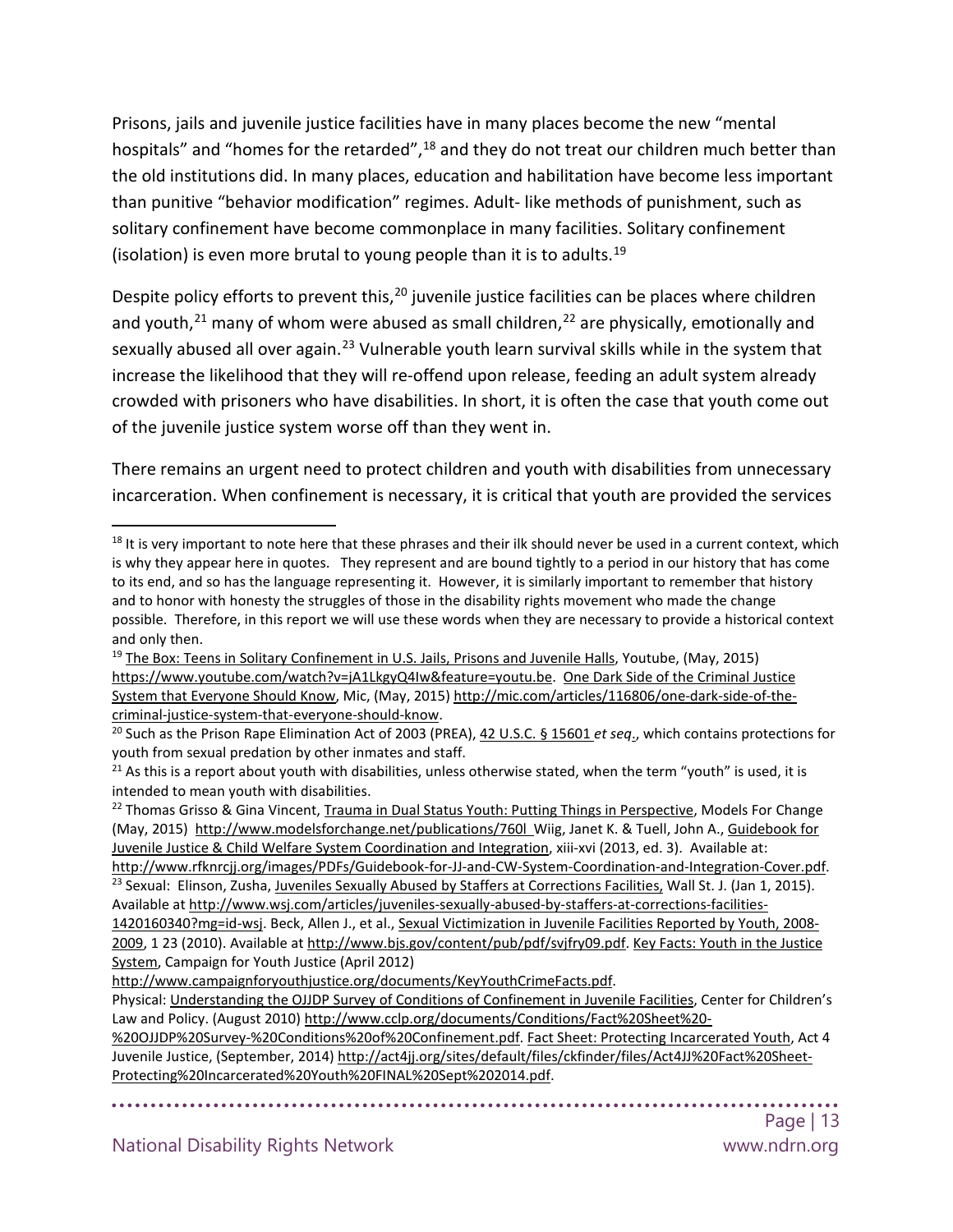they need to grow and develop, as well as the educational and rehabilitation necessary to rejoin their communities successfully.

The National Disability Rights Network (NDRN) is the national membership organization for the Protection and Advocacy (P&A) and Client Advocacy System (CAP) Systems, the nationwide network of congressionally mandated, legally based disability rights agencies. P&A agencies have the authority to provide legal representation and other advocacy services, under all federal and state laws, to all people with disabilities, and are the largest provider of legallybased services for people with disabilities in the nation.

The P&A network staff understand what children and youth with disabilities encounter within the juvenile justice system because they are there to see it. P&As work with children and youth with disabilities on the front end of the juvenile justice system, and also maintain a presence in the facilities in which they are found, including prisons, jails, and detention centers. P&As have the legal authority to monitor and investigate allegations of abuse in these facilities*.* 

The goal of this report is to share what the P&As have learned about the needs of children and youth with disabilities in the juvenile justice system with those who can help make the necessary changes and protect and advance current systemic reforms.

Issues addressed in this report include: **Diversion** of children and youth with disabilities from the juvenile justice system (particularly stemming the "School to Prison Pipeline"<sup>24</sup>), humane **Conditions** while incarcerated (such as accommodation and communication needs, medical care, mental health treatment, and the prevention of abuse and neglect) and **Re-entry** services like education and treatment to ensure the child or youth's success upon release from the facility.

We will describe the problems children and youth with disabilities encounter, solutions utilized with success by the P&As, and provide specific recommendations for systemic improvements.

<span id="page-13-0"></span><sup>&</sup>lt;sup>24</sup> The "School to Prison Pipeline" is frequently referred to in the media as a group of policies which result in the removal of certain youth from school and into the juvenile or adult justice systems. See: D [eeney](http://www.theatlantic.com/author/jeff-deeney/) , Jeff, How To Discipline Students Without Turning School Into A Prison, Atlantic, (Jan. 9, 2014). Available at: http://www.theatlantic.com/education/archive/2014/01/how-to-discipline-students-without-turning-school-intoa-prison/282944/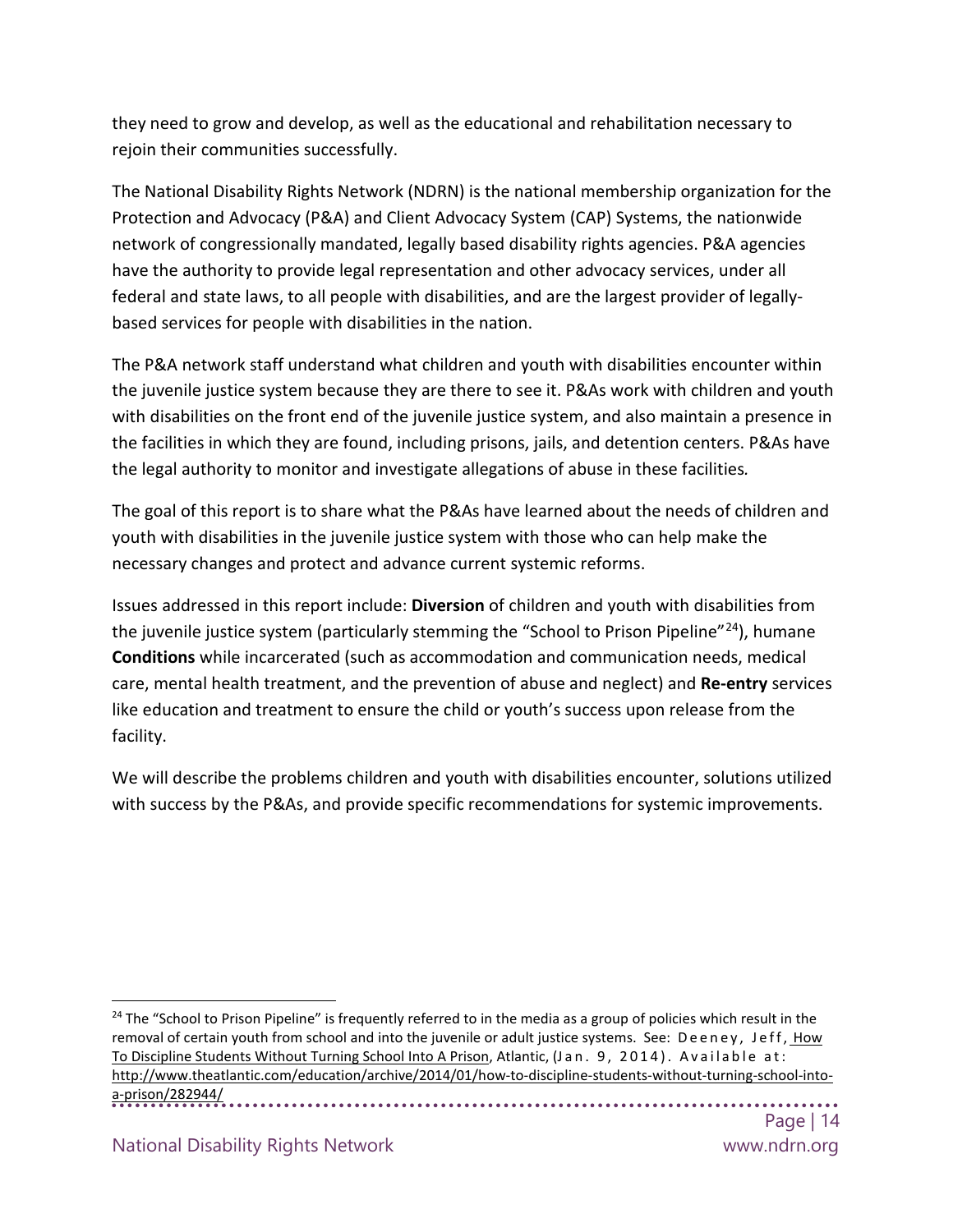## **Children with Disabilities Are Placed in the Juvenile Justice System Due to Failures in Other Systems**

Few dispute that in order to protect its citizens, government must address situations in which individuals violate laws. But, civil rights and questions about the deterrence value of certain penalties arise when the penalty is applied as a result of the lack of other program or placement options, or when the violation is due to a symptom of a person's disability.

The United States incarcerates more of its youth than any other country.<sup>[25](#page-14-0)</sup> As mentioned above, youth with disabilities and children of color are also disproportionately represented in the juvenile justice system. "As states have undertaken efforts to reduce disproportionate minority confinement for youth, they have found evidence that disproportionality occurs at every contact point within the juvenile justice system, from arrest to cases transferred to criminal court and not just at detention and correction."[26](#page-14-1) 

The causes of this problem are not a mystery and occur long before the youth is incarcerated. The P&As have learned through their advocacy and case work that students who are removed from school are more likely to enter the juvenile justice system, and school district discipline practices are one of the key intake routes into the School to Prison Pipeline (STPP).<sup>[27](#page-14-2)</sup> In fact, as

<span id="page-14-0"></span><sup>&</sup>lt;sup>25</sup> Holman, Barry & Ziedenberg, Jason, Dangers of Detention: The Impact of Incarcerating Youth in Detention and other Secure Facilities, Justice Policy Institute, (2006) [http://www.justicepolicy.org/images/upload/06-](http://www.justicepolicy.org/images/upload/06-11_REP_DangersOfDetention_JJ.pdf) 11 REP\_DangersOfDetention\_JJ.pdf. Shufelt, Jennie L. & Cocozza, Joseph J, Youth with Mental health Disorders in the Juvenile Justice System: Results from a Multi-State Prevalence Study, National Center for Mental Health and Juvenile Justice. (June, 2006) [http://www.ncmhjj.com/wp-content/uploads/2013/07/7.-PrevalenceRPB.pdf.](http://www.ncmhjj.com/wp-content/uploads/2013/07/7.-PrevalenceRPB.pdf) <sup>26</sup> Hsia, Heidi, Disproportionate Minority Contact Technical Assistance Manual, National Criminal Justice Reference Service, 1 (July 2009) [https://www.ncjrs.gov/html/ojjdp/dmc\\_ta\\_manual/dmcintro.pdf.](https://www.ncjrs.gov/html/ojjdp/dmc_ta_manual/dmcintro.pdf)  $27$  There is a package of research that addresses these issues at

<span id="page-14-2"></span><span id="page-14-1"></span>[http://civilrightsproject.ucla.edu/events/2013/copy\\_of\\_closing-the-school-discipline-gap-agenda.](http://civilrightsproject.ucla.edu/events/2013/copy_of_closing-the-school-discipline-gap-agenda) See: Balfanze, Robert, et al., Sent Home and Put Off-Track: The Antecedents, Disproportionalities, and Consequences of Being Suspended in the Ninth Grade, Civil Rights Project at UCLA, (April, 2013)

[http://civilrightsproject.ucla.edu/resources/projects/center-for-civil-rights-remedies/school-to-prison](http://civilrightsproject.ucla.edu/resources/projects/center-for-civil-rights-remedies/school-to-prison-folder/state-reports/sent-home-and-put-off-track-the-antecedents-disproportionalities-and-consequences-of-being-suspended-in-the-ninth-grade/balfanz-sent-home-ccrr-conf-2013.pdf)[folder/state-reports/sent-home-and-put-off-track-the-antecedents-disproportionalities-and-consequences-of](http://civilrightsproject.ucla.edu/resources/projects/center-for-civil-rights-remedies/school-to-prison-folder/state-reports/sent-home-and-put-off-track-the-antecedents-disproportionalities-and-consequences-of-being-suspended-in-the-ninth-grade/balfanz-sent-home-ccrr-conf-2013.pdf)[being-suspended-in-the-ninth-grade/balfanz-sent-home-ccrr-conf-2013.pdf.](http://civilrightsproject.ucla.edu/resources/projects/center-for-civil-rights-remedies/school-to-prison-folder/state-reports/sent-home-and-put-off-track-the-antecedents-disproportionalities-and-consequences-of-being-suspended-in-the-ninth-grade/balfanz-sent-home-ccrr-conf-2013.pdf) Marchbanks, Miner P, et al., The Economic Effects of Exclusionary Discipline on Grade Retention and High School Dropout, Civil Rights Project at UCLA (April 2013) [http://civilrightsproject.ucla.edu/resources/projects/center-for-civil-rights-remedies/school-to](http://civilrightsproject.ucla.edu/resources/projects/center-for-civil-rights-remedies/school-to-prison-folder/state-reports/the-economic-effects-of-exclusionary-discipline-on-grade-retention-and-high-school-dropout/marchbanks-exclusionary-discipline-ccrr-conf.pdf)[prison-folder/state-reports/the-economic-effects-of-exclusionary-discipline-on-grade-retention-and-high-school](http://civilrightsproject.ucla.edu/resources/projects/center-for-civil-rights-remedies/school-to-prison-folder/state-reports/the-economic-effects-of-exclusionary-discipline-on-grade-retention-and-high-school-dropout/marchbanks-exclusionary-discipline-ccrr-conf.pdf)[dropout/marchbanks-exclusionary-discipline-ccrr-conf.pdf.](http://civilrightsproject.ucla.edu/resources/projects/center-for-civil-rights-remedies/school-to-prison-folder/state-reports/the-economic-effects-of-exclusionary-discipline-on-grade-retention-and-high-school-dropout/marchbanks-exclusionary-discipline-ccrr-conf.pdf) Skiba, Russell J., et al., Where Should We Intervene? Contributions of Behavior, Student, and School Characteristics to Suspension and Expulsion. Civil Rights Project at UCLA (April 2013) [http://civilrightsproject.ucla.edu/resources/projects/center-for-civil-rights-remedies/school-to](http://civilrightsproject.ucla.edu/resources/projects/center-for-civil-rights-remedies/school-to-prison-folder/state-reports/copy_of_dignity-disparity-and-desistance-effective-restorative-justice-strategies-to-plug-the-201cschool-to-prison-pipeline/skiba-where-intervene-ccrr-conf-2013.pdf)[prison-folder/state-reports/copy\\_of\\_dignity-disparity-and-desistance-effective-restorative-justice-strategies-to](http://civilrightsproject.ucla.edu/resources/projects/center-for-civil-rights-remedies/school-to-prison-folder/state-reports/copy_of_dignity-disparity-and-desistance-effective-restorative-justice-strategies-to-plug-the-201cschool-to-prison-pipeline/skiba-where-intervene-ccrr-conf-2013.pdf)[plug-the-201cschool-to-prison-pipeline/skiba-where-intervene-ccrr-conf-2013.pdf.](http://civilrightsproject.ucla.edu/resources/projects/center-for-civil-rights-remedies/school-to-prison-folder/state-reports/copy_of_dignity-disparity-and-desistance-effective-restorative-justice-strategies-to-plug-the-201cschool-to-prison-pipeline/skiba-where-intervene-ccrr-conf-2013.pdf) Toldson, Ivory A., et al., Reducing Suspension among Academically Disengaged Black Males, Civil Rights Project at UCLA (April 2013)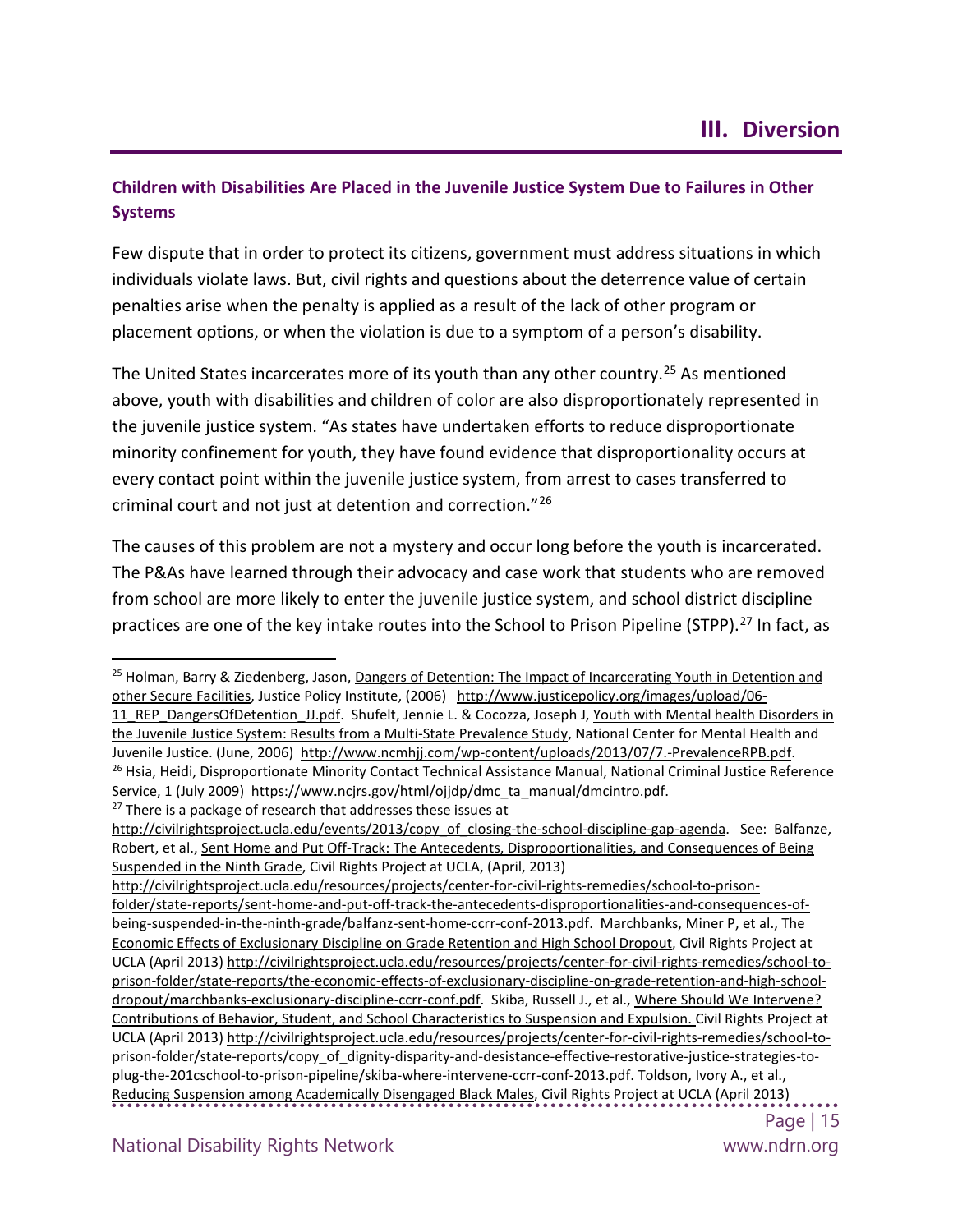the case examples below illustrate, school staff refer students with disabilities directly into the juvenile justice system, through the use of such methods as arrests for school code violations, truancy actions, and disciplinary "tickets."[28](#page-15-0)

Children with disabilities are removed from school for disciplinary reasons more often than other students. A data analysis released in August of 2012 makes this connection for children with disabilities." Applying these three lenses together – race, gender and disability—yields a more disturbing image than any one of the categories alone. The group that consistently had the highest rate of suspension is African American male students with disabilities. In some of the largest districts in the U.S., suspension rates for this group reached more than 70% of their enrollment."[29](#page-15-1) As a result of this report by the Civil Rights Project and others, we know that a specific sub group of children of color, those who are also children with disabilities, receive different treatment than their peers in public school. Not surprisingly, this is also the group represented at the highest rates in the juvenile justice system.

Given what we now know about practices that school districts may use to keep students productively engaged in school, including such low cost innovations as positive behavior supports and interventions, quality teacher training and behavior planning, these suspension rates are inexcusable.<sup>[30](#page-15-2)</sup> Diversion can work well for schools and students both. When a student begins to have behavioral issues at school, a solid functional behavior assessment and positive behavior intervention plan can make a great difference in both improving the child's behavior and teaching the child alternative coping methods. The provision of "wrap around"<sup>[31](#page-15-3)</sup> community based services may also be a helpful support to both the child and her or her

<span id="page-15-0"></span><sup>28</sup> By "tickets" here we mean tickets given to students for violation of school rules that result in fines and/or referrals to the juvenile justice system. For example, tickets given to students in Texas as a result of truancy. See: Class, Not Court; Reconsidering Texas' Criminalization of Truancy, Texas Appleseed, (2015) Available at: http://www.texasappleseed.net/index.php?option=com\_docman&task=doc\_download&gid=1209&Itemid= <sup>29</sup> Losen, Daniel J. & Gillespie, Jonathan, Opportunities Suspended: The Disparate Impact of Disciplinary Exclusion from School, Civil Rights Project at UCLA 36 (August 2012)

<span id="page-15-2"></span><span id="page-15-1"></span>[http://civilrightsproject.ucla.edu/resources/projects/center-for-civil-rights-remedies/school-to-prison](http://civilrightsproject.ucla.edu/resources/projects/center-for-civil-rights-remedies/school-to-prison-folder/federal-reports/upcoming-ccrr-research/losen-gillespie-opportunity-suspended-2012.pdf)[folder/federal-reports/upcoming-ccrr-research/losen-gillespie-opportunity-suspended-2012.pdf](http://civilrightsproject.ucla.edu/resources/projects/center-for-civil-rights-remedies/school-to-prison-folder/federal-reports/upcoming-ccrr-research/losen-gillespie-opportunity-suspended-2012.pdf) <sup>30</sup> Gregory, Anne, et al., The Promise of a Teacher Professional Development Program in Reducing the Racial Disparity in Classroom Exclusionary Discipline, Civil Rights Project at UCLA (April 2013) [http://civilrightsproject.ucla.edu/resources/projects/center-for-civil-rights-remedies/school-to-prison](http://civilrightsproject.ucla.edu/resources/projects/center-for-civil-rights-remedies/school-to-prison-folder/state-reports/the-promise-of-a-teacher-professional-development-program-in-reducing-the-racial-disparity-in-classroom-exclusionary-discipline/gregory-teacher-development-ccrr-2013.pdf)[folder/state-reports/the-promise-of-a-teacher-professional-development-program-in-reducing-the-racial](http://civilrightsproject.ucla.edu/resources/projects/center-for-civil-rights-remedies/school-to-prison-folder/state-reports/the-promise-of-a-teacher-professional-development-program-in-reducing-the-racial-disparity-in-classroom-exclusionary-discipline/gregory-teacher-development-ccrr-2013.pdf)[disparity-in-classroom-exclusionary-discipline/gregory-teacher-development-ccrr-2013.pdf.](http://civilrightsproject.ucla.edu/resources/projects/center-for-civil-rights-remedies/school-to-prison-folder/state-reports/the-promise-of-a-teacher-professional-development-program-in-reducing-the-racial-disparity-in-classroom-exclusionary-discipline/gregory-teacher-development-ccrr-2013.pdf) Positive Behavioral Interventions & Supports, Office of Special Education Programs, (May 2015) [http://www.pbis.org.](http://www.pbis.org/)

<span id="page-15-3"></span><sup>31</sup> "Wrap Around Services" generally consist of a package of individualized community-based services focused on the strengths and needs of the child and family.

National Disability Rights Network www.ndrn.org

l

[http://civilrightsproject.ucla.edu/resources/projects/center-for-civil-rights-remedies/school-to-prison](http://civilrightsproject.ucla.edu/resources/projects/center-for-civil-rights-remedies/school-to-prison-folder/state-reports/copy3_of_dignity-disparity-and-desistance-effective-restorative-justice-strategies-to-plug-the-201cschool-to-prison-pipeline/toldson-reducing-suspension-ccrr-conf-2013.pdf)[folder/state-reports/copy3\\_of\\_dignity-disparity-and-desistance-effective-restorative-justice-strategies-to-plug](http://civilrightsproject.ucla.edu/resources/projects/center-for-civil-rights-remedies/school-to-prison-folder/state-reports/copy3_of_dignity-disparity-and-desistance-effective-restorative-justice-strategies-to-plug-the-201cschool-to-prison-pipeline/toldson-reducing-suspension-ccrr-conf-2013.pdf)[the-201cschool-to-prison-pipeline/toldson-reducing-suspension-ccrr-conf-2013.pdf.](http://civilrightsproject.ucla.edu/resources/projects/center-for-civil-rights-remedies/school-to-prison-folder/state-reports/copy3_of_dignity-disparity-and-desistance-effective-restorative-justice-strategies-to-plug-the-201cschool-to-prison-pipeline/toldson-reducing-suspension-ccrr-conf-2013.pdf)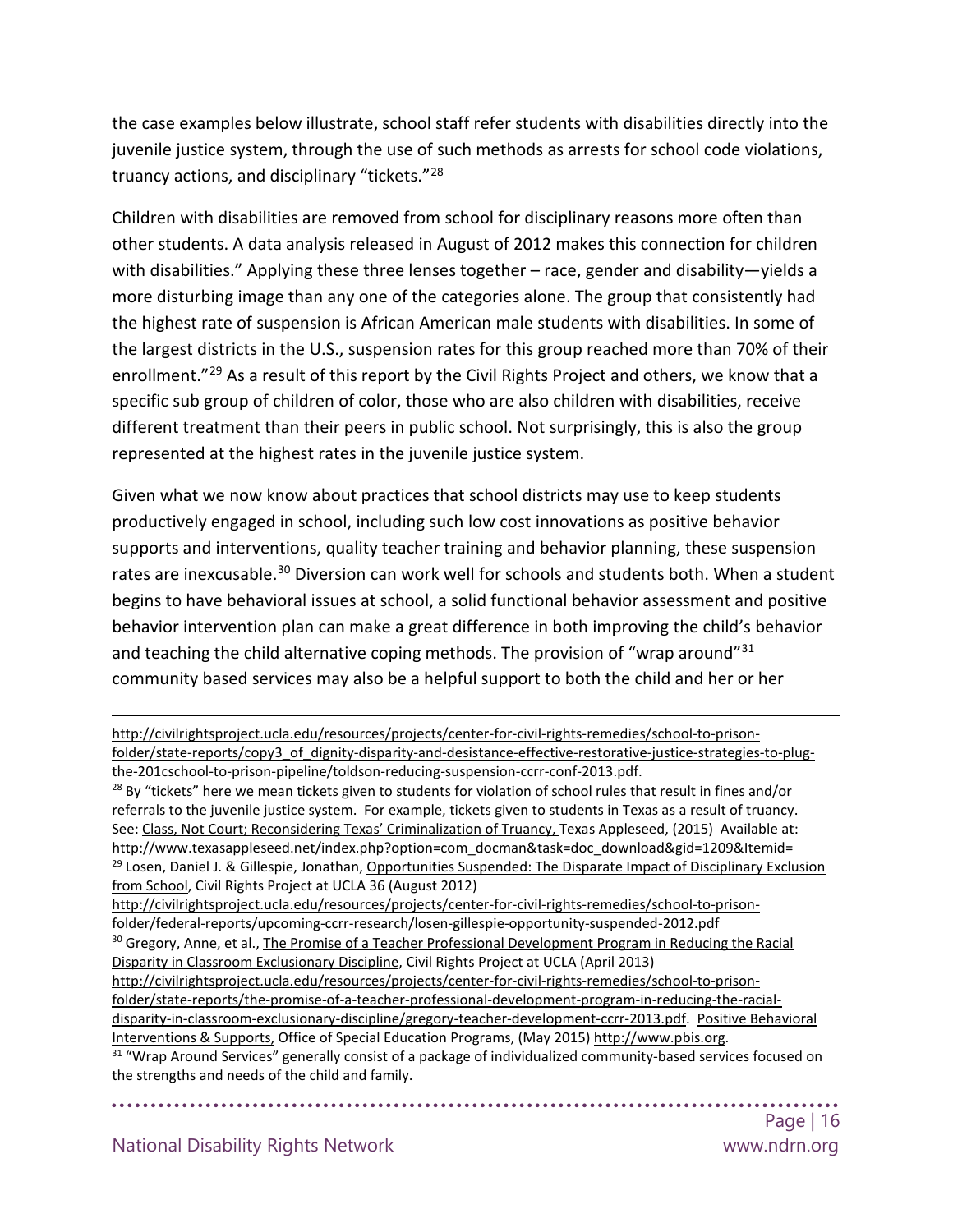school. In addition, if the youth later ends up in the juvenile justice system, those supports will be easily accessed when he/she transitions out.

## **CAUSES FOR DIVERSION FAILURES**

There are a number of factors that result in youth with disabilities referred disproportionately into the juvenile justice system. Here are a few to consider:

## **Law Enforcement**

Disabilities may prevent youth from advocating appropriately for themselves at the time of arrest and/or for appropriate dispensation within the system. For example, youth with particular types of disabilities may be more likely to confess to a crime they did not commit.<sup>[32](#page-16-0)</sup> P&As have learned through their case work that youth with disabilities may not be able to express exactly what happened during an incident or may be named by another youth in an attempt to deflect responsibility and be unable to explain their perspective.

Due to the lack of appropriate services or the inability to advocate effectively on their own behalf, youth with disabilities may also be more likely to move deeper into the system than other youth. Juvenile defenders often lack the information they need to inform the court of the impact of a child's disabilities. Some juvenile court staff and others may express a well-meaning belief that the best way to ensure access to services and to get the attention of parents and caregivers is by bringing the youth into the juvenile justice system. A child without disabilities may be more likely to be sent home by the court (remanded to parental custody) with a stern warning, than a child with disabilities who has a clear and unmet need for services. In some states, "direct file" statutes permit youths to be tried adults for certain offenses, making diversion more difficult. In addition, inadequate juvenile defense in some locations and basic unmet accommodation needs, such as the need for sign language interpreters, accessible public transportation, or courtroom accommodations, may result in the youth being unable to access the court system effectively resulting in missed court dates and related appointments

## **Community Mental Health and Other Community Based Services**

Long waiting lists for community based services, including access to therapy, "related services," evaluation, medication, and other services that are not evidence based, may cause youth to be unnecessarily detained in the juvenile justice system or referred by school staff into that system due to a belief that this will expedite and shorten their wait for services.

<span id="page-16-0"></span><sup>&</sup>lt;sup>32</sup> Davis, Leigh Ann, People with Intellectual Disability in the

Criminal Justice System: Victims & Suspects, The ARC, August 2009. Available at: http://www.thearc.org/what-wedo/resources/fact-sheets/criminal-justice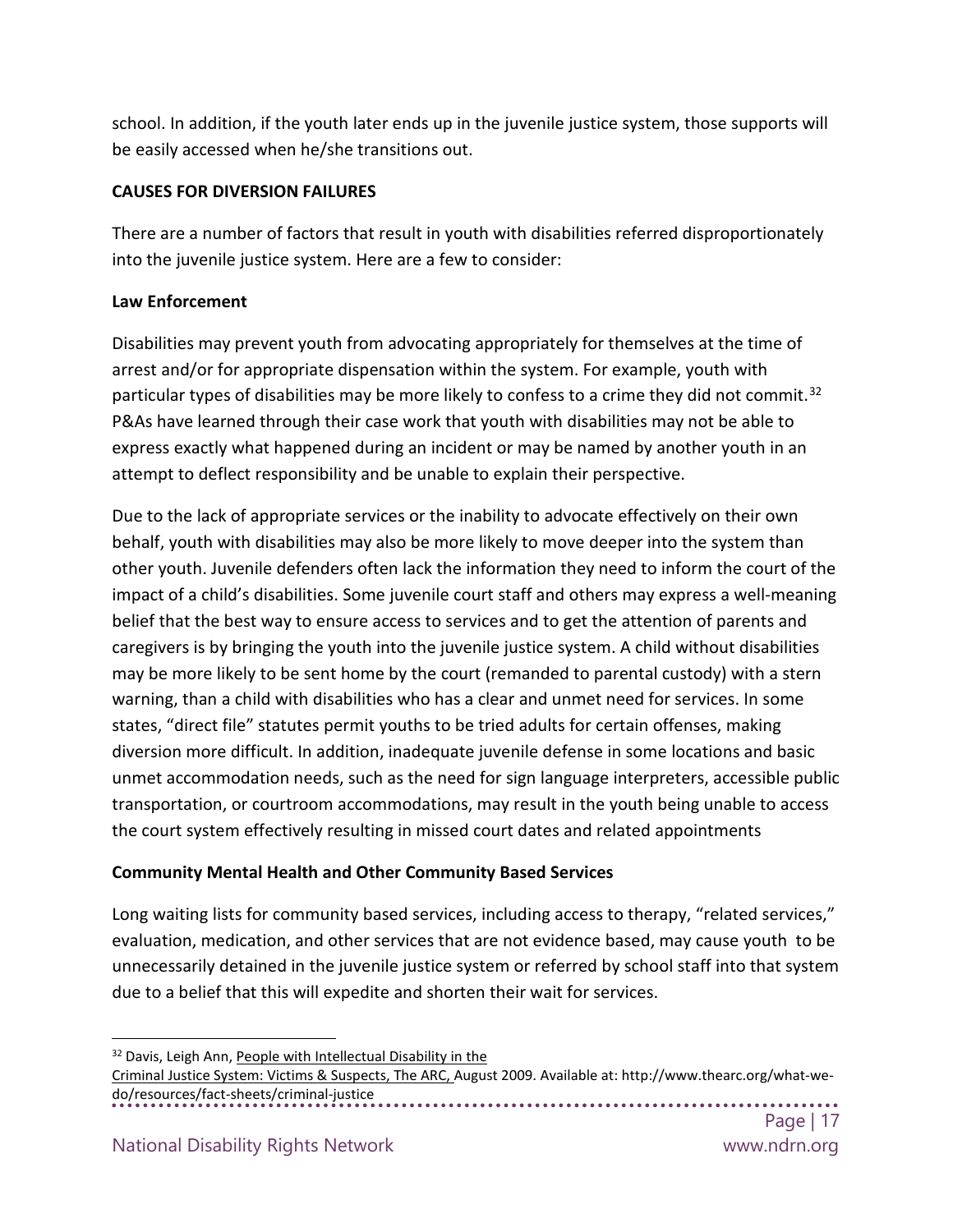## **Child Welfare**

Children who are wards of the state or county due to parental abuse or neglect are also more likely than other youth to end up in the juvenile justice system for a variety of reasons, including lack of continuity of services and placement options. P&As have had cases in which children who have not been accused of breaking any laws were housed with youth adjudicated delinquent, due to lack of program/placement options.

Once in the juvenile justice system, youth involved in the child welfare system are detained at an earlier age, more frequently and for longer periods of time than youth with no child welfare involvement.<sup>[33](#page-17-0)</sup> Like youth with mental health and substance use disorders, "dual status" youth who are involved in both the child welfare and juvenile justice systems, are more likely to be treated harshly within the juvenile justice system. Their numbers tend to accumulate proportionately as delinquency cases move deeper into the system.

## **Public Education**

As described above and throughout this report, students who are removed from school are more likely to enter the juvenile justice system, and school district discipline practices are one of the key intake routes into the School to Prison Pipeline (STPP). School staff refer students with disabilities directly into the juvenile justice system, and children who do not receive needed services fall through the cracks in to the juvenile justice system at alarming rates.

## **WHY DIVERSION MATTERS**

If juvenile incarceration were a benefit to youth, inequitable incarceration and mis-incarceration<sup>[34](#page-17-1)</sup> might be less of a concern – but this is simply not the case. Incarceration for the most part does not benefit youth, is expensive, and does not produce better outcomes.<sup>35</sup>

In addition, it is unjust to punish children who have not broken the law by choice. For example, when a child with a disability is referred to the juvenile justice system for truancy but the child has been prevented from attending school because he or she has not received the services needed to do so.

<span id="page-17-0"></span><sup>33</sup> Halemba, Gregory & Siegel, Gene, Doorways to Delinquency: Multi-System Involvement of Delinquent Youth in King County (Seattle, WA), National Center for Juvenile Justice, (September 2011) [http://www.ncjj.org/pdf/MFC/Doorways\\_to\\_Delinquency\\_2011.pdf.](http://www.ncjj.org/pdf/MFC/Doorways_to_Delinquency_2011.pdf)

<span id="page-17-1"></span><sup>&</sup>lt;sup>34</sup> By "mis incarceration" we mean youth who are incarcerated due to lack of other programming or community based services.

<span id="page-17-2"></span><sup>&</sup>lt;sup>35</sup> Re-Examining Juvenile Incarceration: High Cost, Poor Outcomes Spark Shift to Alternatives, PEW Charitable Trusts, (April, 2015) [http://www.pewtrusts.org/en/research-and-analysis/issue-briefs/2015/04/reexamining](http://www.pewtrusts.org/en/research-and-analysis/issue-briefs/2015/04/reexamining-juvenile-incarceration)[juvenile-incarceration.](http://www.pewtrusts.org/en/research-and-analysis/issue-briefs/2015/04/reexamining-juvenile-incarceration)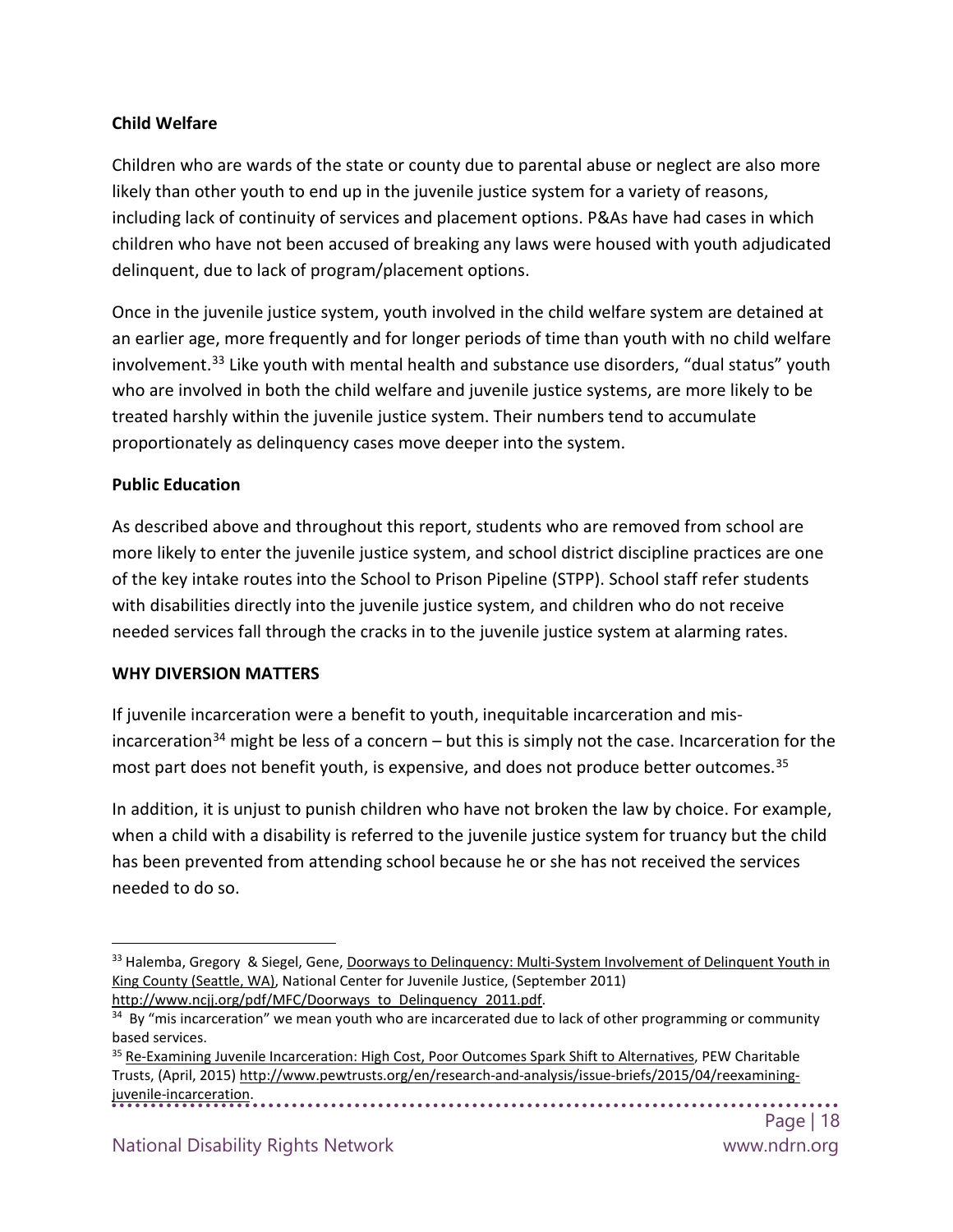Once incarcerated, youth often leave these facilities worse, not better off, and often experience short-term and life-long adverse consequences.<sup>[36](#page-18-0)</sup> Confinement often disrupts any educational and vocational opportunities, medication management, and counseling they had been receiving.[37](#page-18-1) Even an interruption of a few days or weeks, coupled with the trauma of confinement, can cause disruptions in family and peer relationships and adolescent social and emotional development, and result in relationships with negative peers, dropping out of school, and difficulty finding work due to the stigma of incarceration.<sup>38</sup> Those who return home from detention because the charges were dismissed are stigmatized by their arrest and struggle to cope with the long-term effects of confinement.<sup>[39](#page-18-3)</sup> Many problems that contributed to a youth's maladaptive behavior, arrest and confinement still persist when they return to the community—they still have low literacy, poor academic achievement, and have difficulty managing their anger, emotions, and relationships.<sup>[40](#page-18-4)</sup> In addition, these youth now have another risk factor: contact with the justice system. [41](#page-18-5)

<span id="page-18-1"></span><span id="page-18-0"></span><sup>36</sup> Holman, Barry & Ziedenberg, Jason, Dangers of Detention: The Impact of Incarcerating Youth in Detention and other Secure Facilities, Justice Policy Institute, (2006) [http://www.justicepolicy.org/images/upload/06-](http://www.justicepolicy.org/images/upload/06-11_REP_DangersOfDetention_JJ.pdf) [11\\_REP\\_DangersOfDetention\\_JJ.pdf.](http://www.justicepolicy.org/images/upload/06-11_REP_DangersOfDetention_JJ.pdf) Griffin, Patrick, Juvenile Court-Controlled Reentry: Three Practice Models, National Center for Juvenile Justice (February 2005) [http://www.ncjj.org/PDF/court-controlledreentry.pdf.](http://www.ncjj.org/PDF/court-controlledreentry.pdf) Nellis, Ashley, et al., Youth Reentry: Youth Development, Theory, Research & Recommended Best Practices, 1 49 (2009). <sup>37</sup> Holman, Barry & Ziedenberg, Jason, Dangers of Detention: The Impact of Incarcerating Youth in Detention and other Secure Facilities, Justice Policy Institute, (2006) [http://www.justicepolicy.org/images/upload/06-](http://www.justicepolicy.org/images/upload/06-11_REP_DangersOfDetention_JJ.pdf) [11\\_REP\\_DangersOfDetention\\_JJ.pdf.](http://www.justicepolicy.org/images/upload/06-11_REP_DangersOfDetention_JJ.pdf) Griffin, Patrick, Juvenile Court-Controlled Reentry: Three Practice Models, National Center for Juvenile Justice (February 2005) [http://www.ncjj.org/PDF/court-controlledreentry.pdf.](http://www.ncjj.org/PDF/court-controlledreentry.pdf) Nellis, Ashley, et al., Youth Reentry: Youth Development, Theory, Research & Recommended Best Practices, 1 49 (2009). <sup>38</sup> Holman, Barry & Ziedenberg, Jason, Dangers of Detention: The Impact of Incarcerating Youth in Detention and other Secure Facilities, Justice Policy Institute, (2006) [http://www.justicepolicy.org/images/upload/06-](http://www.justicepolicy.org/images/upload/06-11_REP_DangersOfDetention_JJ.pdf) [11\\_REP\\_DangersOfDetention\\_JJ.pdf.](http://www.justicepolicy.org/images/upload/06-11_REP_DangersOfDetention_JJ.pdf) Griffin, Patrick, Juvenile Court-Controlled Reentry: Three Practice Models, National Center for Juvenile Justice (February 2005) [http://www.ncjj.org/PDF/court-controlledreentry.pdf.](http://www.ncjj.org/PDF/court-controlledreentry.pdf) Baltodano, H. M., et al., Transition from Secure Care to the Community: Significant Issues for Youth in Detention. 372 388 (2005). Brock, L, et al., Transition Toolkit 2.0: Meeting the Educational Needs of Youth Exposed to the Juvenile Justice System, National Evaluation and Technical Assistance Center for the Education of Children and Youth who are Neglected, Delinquent, and At-Risk (2008) [http://www.neglected](http://www.neglected-delinquent.org/sites/default/files/docs/transition_toolkit200808/full_toolkit.pdf)[delinquent.org/sites/default/files/docs/transition\\_toolkit200808/full\\_toolkit.pdf](http://www.neglected-delinquent.org/sites/default/files/docs/transition_toolkit200808/full_toolkit.pdf)

<span id="page-18-3"></span><span id="page-18-2"></span><sup>39</sup> Petteruti, A., et al., The Costs of Confinement: Why Good Juvenile Justice Policies Make Good Fiscal Sense, Justice Policy Institute, (May 2009)

<span id="page-18-4"></span><sup>40</sup> Matvya, J., et al., School Reentry for Juvenile Offenders, University of Maryland School of Mental Health Analysis and Action, (August 2006[\) http://csmh.umaryland.edu/Resources/Briefs/SchoolReentryBrief.pdf.](http://csmh.umaryland.edu/Resources/Briefs/SchoolReentryBrief.pdf)

National Disability Rights Network www.ndrn.org

[http://www.justicepolicy.org/images/upload/09\\_05\\_rep\\_costsofconfinement\\_jj\\_ps.pdf.](http://www.justicepolicy.org/images/upload/09_05_rep_costsofconfinement_jj_ps.pdf) Holman, Barry & Ziedenberg, Jason, Dangers of Detention: The Impact of Incarcerating Youth in Detention and other Secure Facilities, Justice Policy Institute, (2006) [http://www.justicepolicy.org/images/upload/06-](http://www.justicepolicy.org/images/upload/06-11_REP_DangersOfDetention_JJ.pdf)

[<sup>11</sup>\\_REP\\_DangersOfDetention\\_JJ.pdf.](http://www.justicepolicy.org/images/upload/06-11_REP_DangersOfDetention_JJ.pdf) Mulvey, E.P., et al., Trajectories of desistance and continuity in antisocial behavior following court adjudication among serious adolescent offenders, Development and Psychopathology 22, 453-473 (2008).

<span id="page-18-5"></span><sup>41</sup> Matvya, J., et al., School Reentry for Juvenile Offenders, University of Maryland School of Mental Health Analysis and Action, (August 2006[\) http://csmh.umaryland.edu/Resources/Briefs/SchoolReentryBrief.pdf.](http://csmh.umaryland.edu/Resources/Briefs/SchoolReentryBrief.pdf)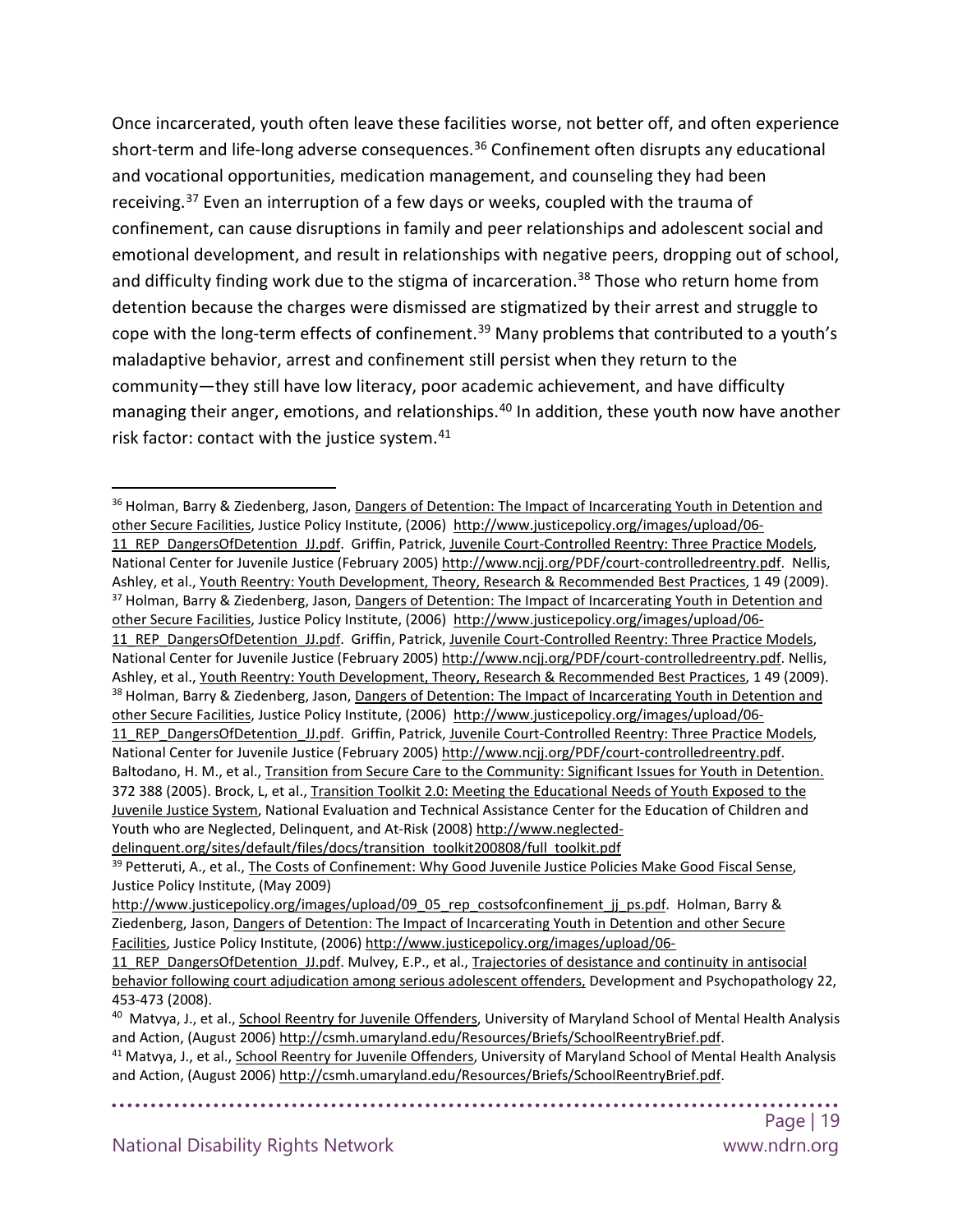Incarceration is all too often ineffective in protecting the public and correction facilities are more likely to serve as a "crime school" by exposing youth to anti-social peers resulting in a large number cycling back into the justice system.<sup>[42](#page-19-0)</sup> The high recidivism rate for court-involved youth is strong evidence that it is not effective in helping youth to get on track and become successful adults.[43](#page-19-1)

Juvenile facilities generally are not youth-centered, family-driven, or culturally sensitive.<sup>[44](#page-19-2)</sup> They are not nurturing environments where youth with disabilities can accomplish the developmental tasks and learn the skills needed to become productive adults.<sup>[45](#page-19-3)</sup> Not only are most secure facilities ill-equipped to meet the needs of youth with serious emotional and behavioral disabilities, standard therapies have not been normed for correctional settings where youth live in stark cells and the emphasis is on physical control and punishment.<sup>[46](#page-19-4)</sup> Even worse, these facilities often are places where youth are exposed to physical and sexual violence and negative role models.<sup>[47](#page-19-5)</sup> While exemplary juvenile justice programs do exist and youth thrive within them, as described in the case examples in this report, such programs do not uniformly exist nationwide.

Fortunately, the pipeline which feeds children with disabilities into the juvenile justice system does not need to be foregone conclusion. As in the past, P&As and other disability rights advocates will continue to play a key role in ameliorating unnecessary and inappropriate school

<span id="page-19-0"></span><sup>&</sup>lt;sup>42</sup> Petteruti, A., et al., *The Costs of Confinement: Why Good Juvenile Justice Policies Make Good Fiscal Sense.* Justice Policy Institute, (May 2009)

[http://www.justicepolicy.org/images/upload/09\\_05\\_rep\\_costsofconfinement\\_jj\\_ps.pdf.](http://www.justicepolicy.org/images/upload/09_05_rep_costsofconfinement_jj_ps.pdf) Holman, Barry & Ziedenberg, Jason, Dangers of Detention: The Impact of Incarcerating Youth in Detention and other Secure Facilities, Justice Policy Institute, (2006) [http://www.justicepolicy.org/images/upload/06-](http://www.justicepolicy.org/images/upload/06-11_REP_DangersOfDetention_JJ.pdf)

<sup>11</sup> REP\_DangersOfDetention\_JJ.pdf. Mulvey, E.P., et al., Trajectories of desistance and continuity in antisocial behavior following court adjudication among serious adolescent offenders, Development and Psychopathology 22, 453-473 (2008).

<span id="page-19-1"></span><sup>&</sup>lt;sup>43</sup> Zhang, D., et al., Adolescents with Disabilities in the Juvenile Justice System: Patterns of Recidivism, Exceptional Children 77, 283-296 (2011). Zhang, D., et al., Juvenile Offenders with and without Disabilities: Risks and Patterns of Recidivism, Learning & Individual Differences 21, 12-18 (2011).

<span id="page-19-2"></span><sup>44</sup> Holman, Barry & Ziedenberg, Jason, Dangers of Detention: The Impact of Incarcerating Youth in Detention and other Secure Facilities, Justice Policy Institute, (2006) [http://www.justicepolicy.org/images/upload/06-](http://www.justicepolicy.org/images/upload/06-11_REP_DangersOfDetention_JJ.pdf)

<span id="page-19-5"></span><span id="page-19-4"></span><span id="page-19-3"></span>[<sup>11</sup>\\_REP\\_DangersOfDetention\\_JJ.pdf.](http://www.justicepolicy.org/images/upload/06-11_REP_DangersOfDetention_JJ.pdf) Griffin, Patrick, Juvenile Court-Controlled Reentry: Three Practice Models, National Center for Juvenile Justice (February 2005) [http://www.ncjj.org/PDF/court-controlledreentry.pdf.](http://www.ncjj.org/PDF/court-controlledreentry.pdf) Nellis, Ashley, et al., Youth Reentry: Youth Development, Theory, Research & Recommended Best Practices, 1 49 (2009).<br><sup>45</sup> Beyer, M. & Demuro, P., Review of Services for Alabama Girls Charged with Delinquency, Southern Poverty Law Center, (2012[\) http://www.splcenter.org/review-of-services-for-alabama-girls-charged-with-delinquency.](http://www.splcenter.org/review-of-services-for-alabama-girls-charged-with-delinquency) <sup>46</sup> Scott, E. S. & Steinberg, L., Rethinking Juvenile Justice, Harvard University Press (2008). Skowyra & Cocozza, Blueprint for Change: A Comprehensive Model for the Identification and Treatment of Youth with Mental Health Needs in Contact with the Juvenile Justice System, National Center for Mental Health and Juvenile Justice, (May, 2015[\) http://www.ncmhjj.com/wp-content/uploads/2013/07/2007\\_Blueprint-for-Change-Full-Report.pdf.](http://www.ncmhjj.com/wp-content/uploads/2013/07/2007_Blueprint-for-Change-Full-Report.pdf) <sup>47</sup> Beck, Allen J., et al., Sexual Victimization in Juvenile Facilities Reported by Youth, 2008-2009, (2010). Available at [http://www.bjs.gov/content/pub/pdf/svjfry09.pdf.](http://www.bjs.gov/content/pub/pdf/svjfry09.pdf)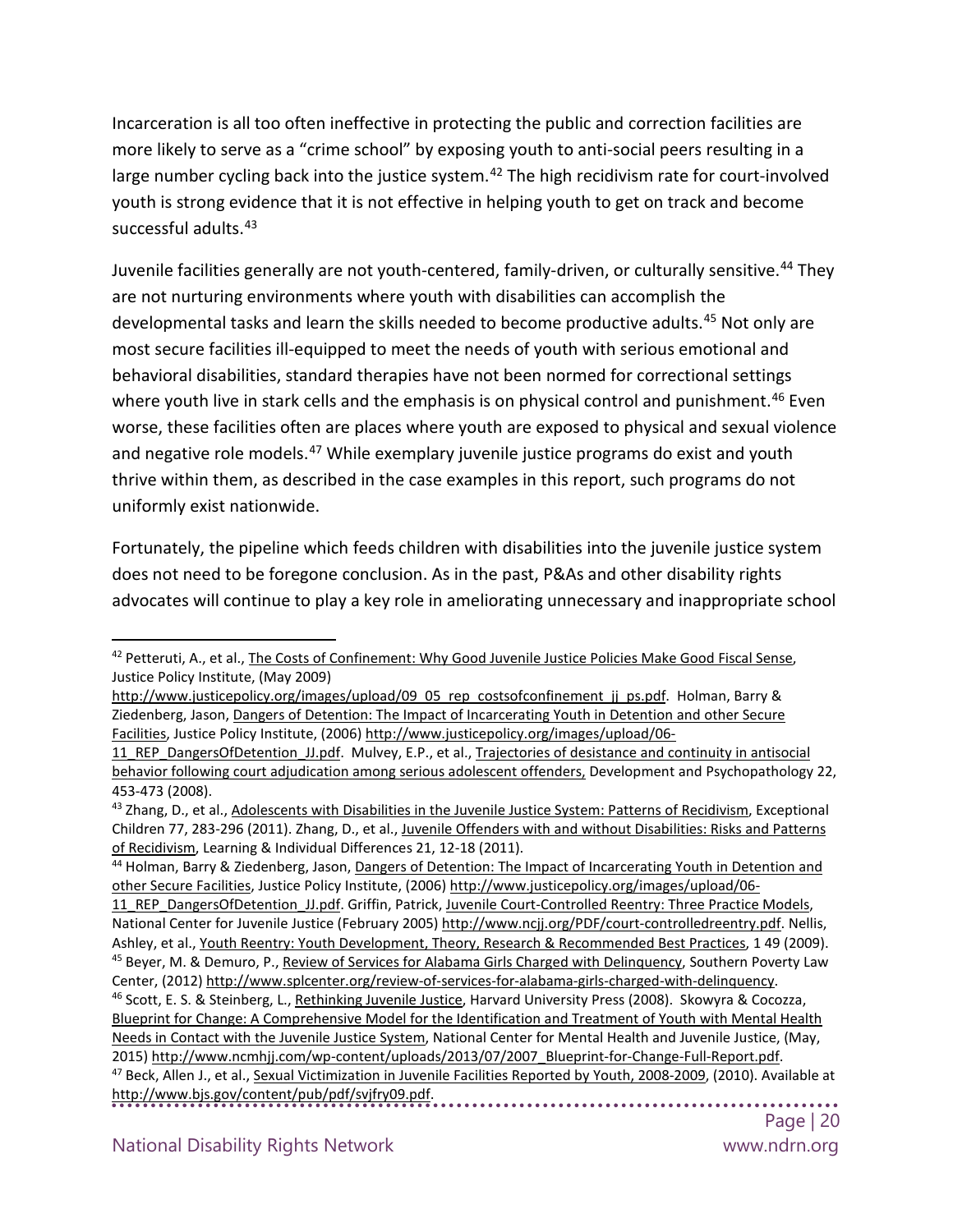removals for children and youth with disabilities, preventing juvenile justice referrals of youth by school staff, and helping students meet with success at school. They will also assist in obtaining appropriate community based services for youth with disabilities, both those within and outside of the child welfare and juvenile justice systems, and work with public defenders and court staff to prevent injustices in the arrest and placement phases.

The P&A Network is well placed to do this work, currently representing thousands of children with disabilities every year. P&As and other advocates can help locate vulnerable youth, use data to determine systemic trends and to educate lawmakers and the public, represent youth at the individual and systemic levels, and change damaging and unfair policies such as "zero tolerance" discipline codes.

Many P&As are already advocating on behalf of youth to divert them from contact with the juvenile justice system. By working in coalition with other interested stakeholders, including the racial justice community and juvenile defense bar, advocates also expand their capacity to serve youth.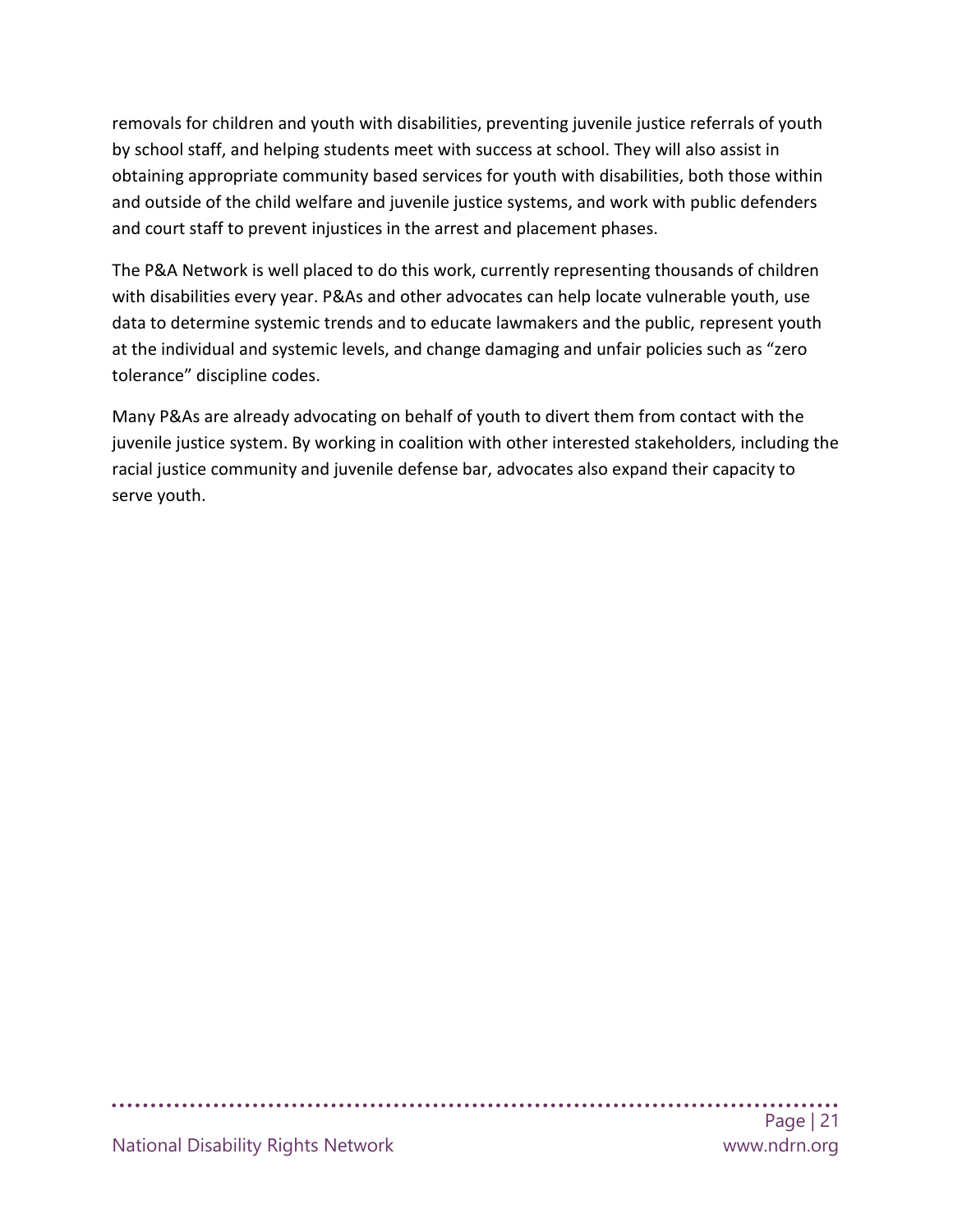Page 22<br>Www.ndrn.org National Disability Rights Network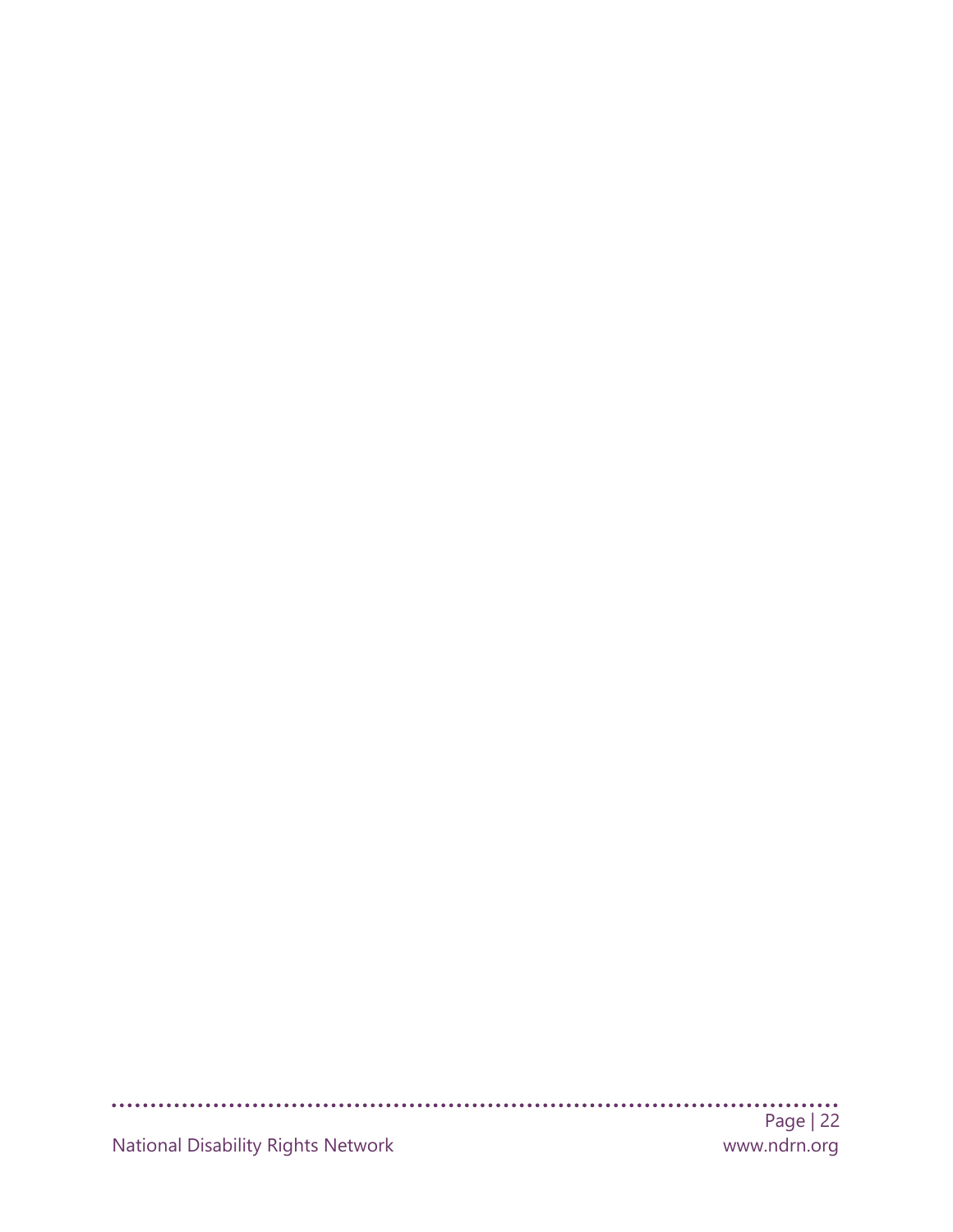## P&A Diversion Work: Problems and Solutions

Here are some examples of the types of problems youth with disabilities encounter. Youth with disabilities who are also members of another protected class (such as race or ethnicity) encounter even more significant barriers.

#### **ALABAMA**

#### **Problem**

The Alabama P&A was contacted by parents of a 13 year old boy with multiple disabilities including severe anxiety disorder, tic disorder, and learning disabilities. His special education teacher and paraprofessional had filed harassment and assault charges against him.

## **Solution**

The P&A provided information to the client's defense attorney, juvenile probation officer, and the assistant district attorney about the child's disability and how his behavior was a manifestation of his disability. The P&A advocate attended the hearing where the child was found not guilty on all charges. The defense attorney stated that the information provided by the P&A regarding the client's disability and its impact on his behavior was vital to the outcome of the case. As a result, the youth returned to school with an appropriate IEP developed with the P&A's assistance and delinquency charges were dropped.

## **CALIFORNIA**

#### **Problem**

Juan is a student with anxiety and depression who receives special education services. He is prone to panic attacks, nose bleeds, vomiting, and other complications brought on by his fear of being in groups which has caused chronic truancy and poor attendance at school. As a result of an administrative error in recording Juan's absences from school, Juan was ordered to wear an ankle bracelet affixed by a probation department until he returned to school. A student attendance review board did not consider Juan's special education eligibility when it referred him to probation. Later, Juan was taken by force at the direction of the probation department from his mother's home and transported to school. In less than an hour, Juan's school called his mother to pick him up because he was experiencing physical symptoms of his anxiety.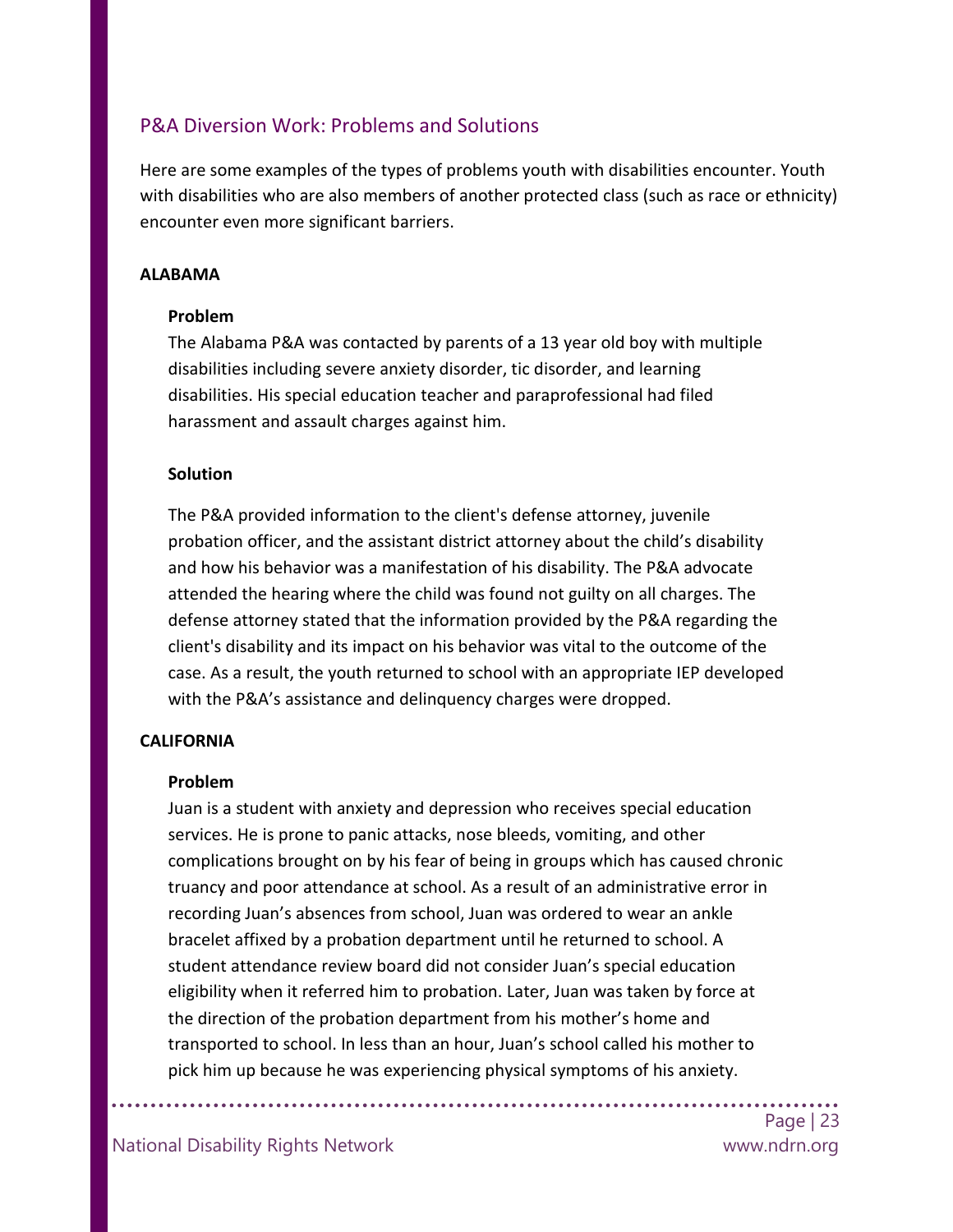#### **Solution**

Based on Juan's qualifying diagnosis for special education and present problems in truancy court, the P&A convinced Juan's new school to approve home-hospital as the appropriate educational placement and service for him for the remainder of the school year. Juan's school completed assessments and revised his IEP to indicate that once the assessments were completed, he would receive mental health and educational services from the school district through a home-hospital program. The ankle bracelet was removed and it is anticipated that Juan will attend extended school year classes in a regular school in the summer of 2015.

#### **CONNECTICUT**

#### **Problem**

A child with mental and developmental disabilities was charged with criminal mischief and disorderly conduct related to altercations with staff at a hospital where he was treated. He had been placed in the custody of the Connecticut Dept. of Children and Families (DCF) on the basis of a finding of parental neglect. Pursuant to a Connecticut statute, DCF transferred him to the Dept. of Correction (DOC) for incarceration at a juvenile detention facility (where he was kept in solitary confinement). He had never been convicted of a crime, but was incarcerated because the DCF decided he was "dangerous."

#### **Solution**

The P&A sued and the Connecticut Supreme Court held that the trial court should have conducted a competency evaluation of the youth before he was transferred to the Department of Corrections. The ruling helped improve case law.

#### **FLORIDA**

#### **Problem**

The mother of a youth with mental illness and learning disabilities contacted the P&A after the principal of his school advocated with the school resource officer to arrest him following an altercation with another youth. The youth was placed in county jail without educational resources until a hospital/homebound teacher found the youth in the jail by chance. The youth was without educational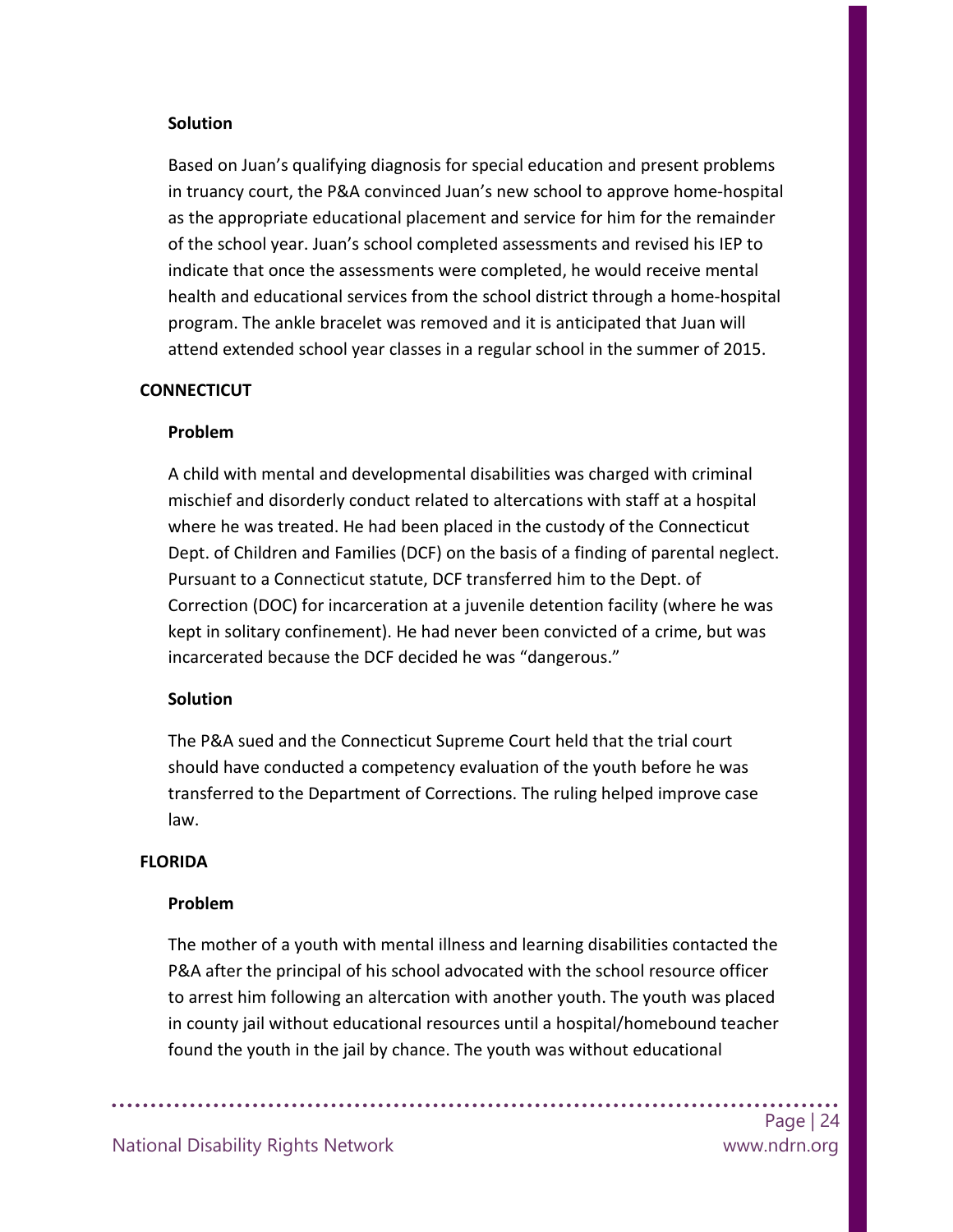services for several months and the School Board had not provided the youth educational services in accordance with his IEP in years.

#### **Solution**

P&A staff intervened and after a special education due process mediation session, the school department agreed to provide the youth with transitional vocational training, one-on-one compensatory education, tutoring, and behavioral counseling. A P&A staff person was subpoenaed to juvenile court and testified about the failure of the school to adequately serve this youth. The judge dismissed the case saying it was not a criminal matter and chided the state attorney for prosecuting it.

#### **IDAHO**

#### **Problem**

Court staff were unaware of the legal rights that apply to youth with disabilities.

#### **Solution**

The P&A affected change in the practice of how defense attorneys and judges apply IDEA to children whose disability related behavior results in being criminalized. The P&A developed a Continuing Legal Education course on the IDEA and the interplay with juvenile justice issues, and developed technical assistance which the P&A provided through consultation statewide to public defenders on disability related issues impacting children with mental illness.

#### **KENTUCKY**

#### **Problem**

A parent of a 14 year old male student with mental health related disabilities contacted Kentucky P&A because the student was banned from attending school by a juvenile court judge after having behavior problems there. The student was placed in a psychiatric residential treatment facility (PRTF) but a managed care organization denied continued services through the PRTF after two weeks. The juvenile court judge placed the student in foster care in an effort to ensure continuation of services. Behavioral concerns continued, and the student was removed from foster care and placed in a juvenile detention center. It took months for student to be returned home. But when he returned home, he was ordered to attend an alternative treatment program. Behavioral concerns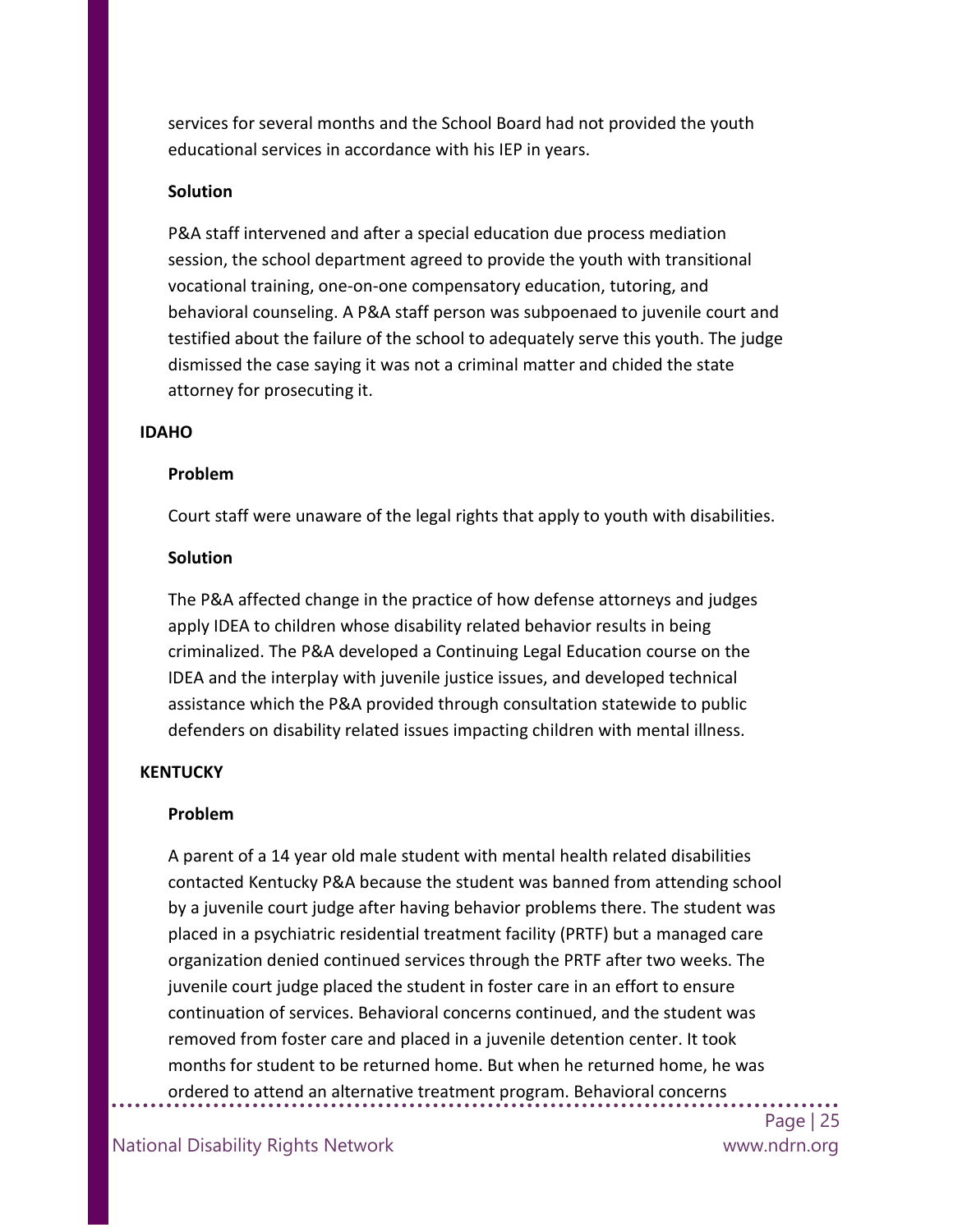continued, and the student was ordered to stay at home and receive education services there.

#### **Solution**

There was no evidence that student could not attend school with supports. P&A worked with student and parent to see that student received appropriate wraparound services to stay in the community. P&A spoke with the parent and student about strategies and all agreed the juvenile court order needed to be lifted. In preparation for this, P&A spoke with Director of Special Education and scheduled an IEP meeting. At the meeting, the team agreed that if the court order could be lifted the student would be integrated back into school. P&A filed a motion with the court and the judge lifted the ban.

At the end of court, parent, school district, and P&A staff made plans to return him to school. An IEP meeting was scheduled and held. The plan discussed at the end of court was made part of the IEP. Student was returned to school in a staggered manner.

#### **MARYLAND**

#### **Problem**

A seventeen year old African American student was arrested at school 9 times, and was handcuffed and restrained. His behavioral issues in school began in first grade. Despite these continued problems and a clear complexity to their cause (including evidence of both emotional disability and Traumatic Brain Injury), the district continued to draft IEPs that only addressed his Attention Deficit Hyperactivity Disorder (ADHD) and that were not effective. Despite numerous suspensions and arrests, the district did not revise his Behavior Intervention Plan and at his triennial IEP review, did not order an educational or psychological assessment. Instead the district had him arrested by the school resource officer. Ultimately, he was placed in detention, due to the school based arrests and referrals to Department of Juvenile Services.

#### **Solution**

The P&A filed a complaint with the U.S. Department of Justice, the resolution of which is pending.

#### **MASSACHUSETTS**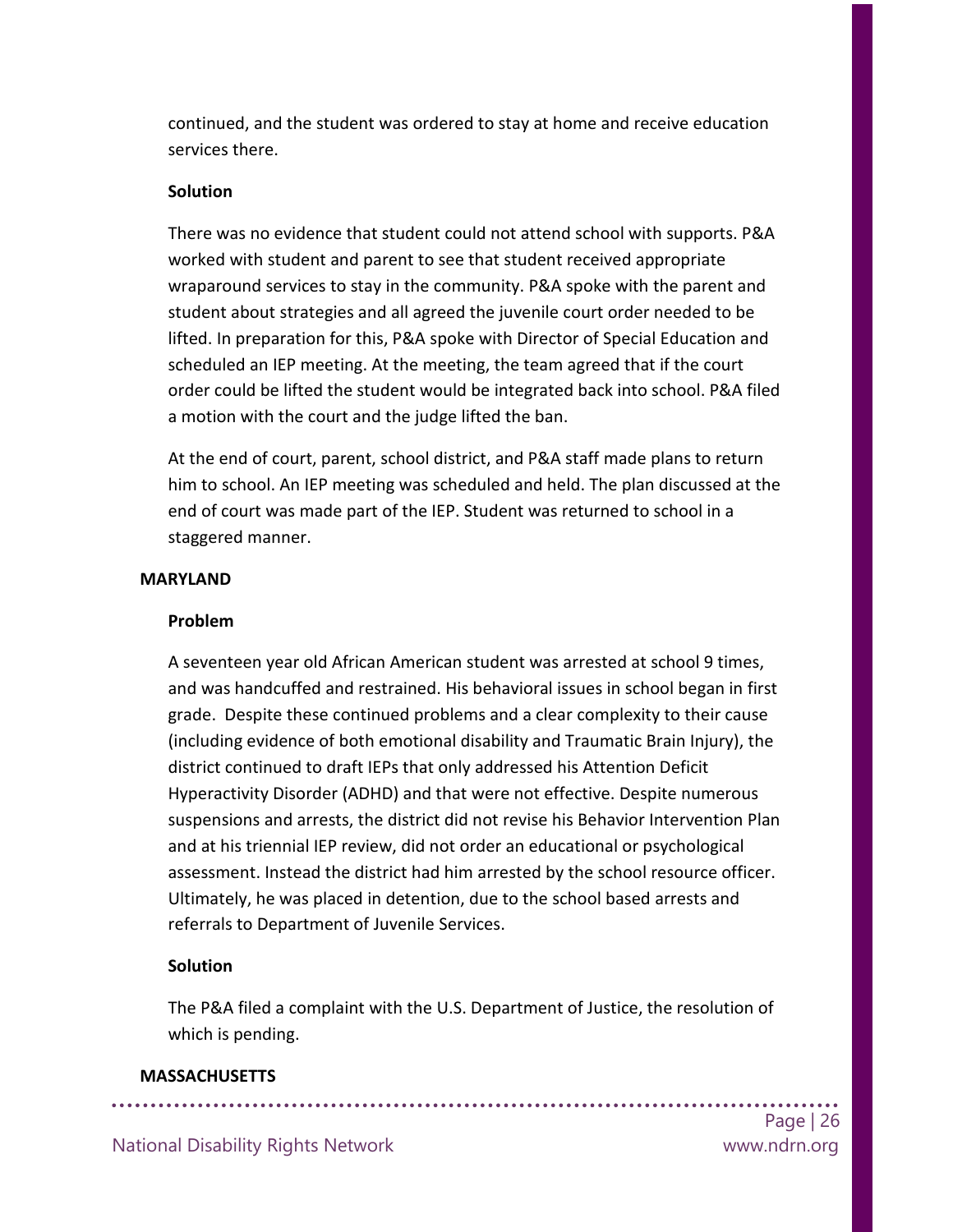#### **Problem**

A 16 year old African American girl with mental health disabilities was enrolled as a special education student in a fully segregated public high school for students with mental health disabilities. She has been attending segregated schools in her school district since middle school because of behavioral problems related to her disabilities. In the fall of 2013, when she was seven and half months pregnant, after an altercation with a fellow student, she was arrested by a school resource officer. During the course of arrest, the police officer grabbed her, ripped her shirt in the area of her abdomen, and threw her down on her stomach against a table in the cafeteria. The officer, while handcuffing her, held her against the table on her stomach and pushed his arm into the back of her neck. Once she was handcuffed, the officer escorted her to his police car. As the officer escorted her down the school hallway to the door, he continually pushed her in her back making her unsteady on her feet in what he later described as a "follow-along" technique.

The police officer also later stated that he was unaware that she was pregnant when he arrested her. He stated he thought that she was "fat." The student was not offered any medical care immediately following the arrest. It was not until several days later after she complained of feeling pain that she received a medical exam.

#### **Solution**

As a result of legal advocacy, the girl was transferred to an integrated high school program on the campus of a local community college. In addition to taking high school courses, she is also able to take community college level courses for which she can use the credits that she earns toward her college degree. The student is now completing her senior year in high school and hopes to graduate soon.

#### **NEW HAMPSHIRE**

#### Problem

Children in New Hampshire were being referred to adult court and did not have access to counsel, even In cases with several consequences.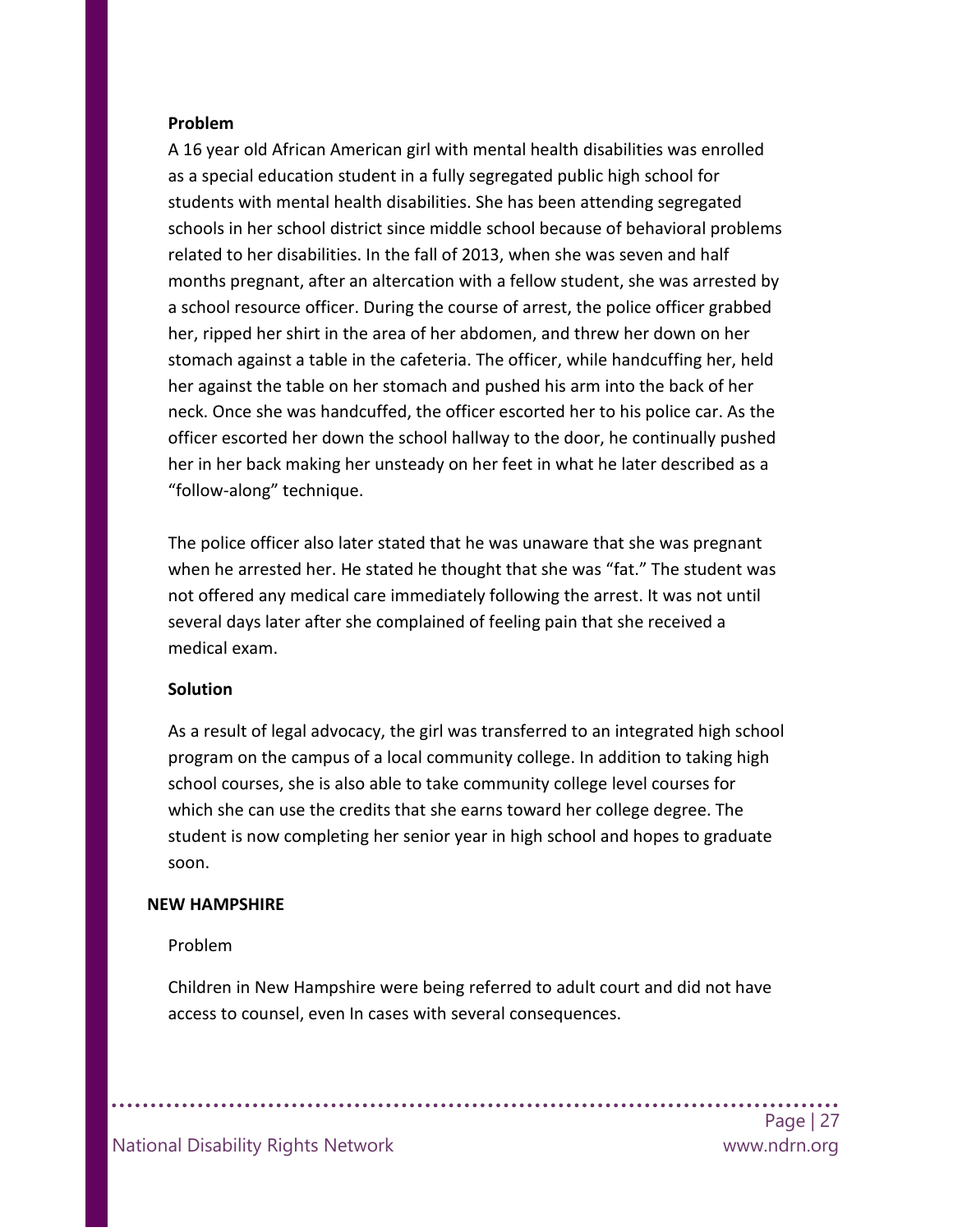#### Solution

DRC was instrumental in getting a Juvenile Justice reform package passed through the legislature. The comprehensive legislation raised the age of majority from 17 to 18, and assured that all children with a mental illness have access to counsel.

#### **OREGON**

#### Problem

A mother who is not fluent in English contacted the P&A about her son, a 16 year-old boy with an intellectual disability, because she believed that the school blamed the boy for things other students put him up to. An interaction with two classmates at a park led to him being placed in juvenile detention. He did not understand the charges.

#### Solution

The P&A reviewed his records, helped him apply for Developmental Disability (DD) and mental health (MH) services, informed his public defender of his low IQ score and lack of intent, and advocated for a more appropriate interim placement. The P&A helped devise a supervision plan to present to the court, and he was released into his mother's custody. He was found eligible for DD and MH services. The school district complied with all evaluations the P&A requested, including a behavior and security plan, and a new IEP was developed. His mother enjoys a good working relationship with the IEP team now that a Spanish interpreter is always at the table. All charges were dropped after two assessments both showed the client's lack of intent.

#### **RHODE ISLAND**

#### **Problem**

An eleven year old special education student was being threatened with an arrest warrant and extradition to another state regarding an incident that had allegedly occurred with an aide on a special education school bus. The boy had been receiving special education in the other state and his alleged behavior had been determined to be disability-related.

#### **Solution**

National Disability Rights Network www.ndrn.org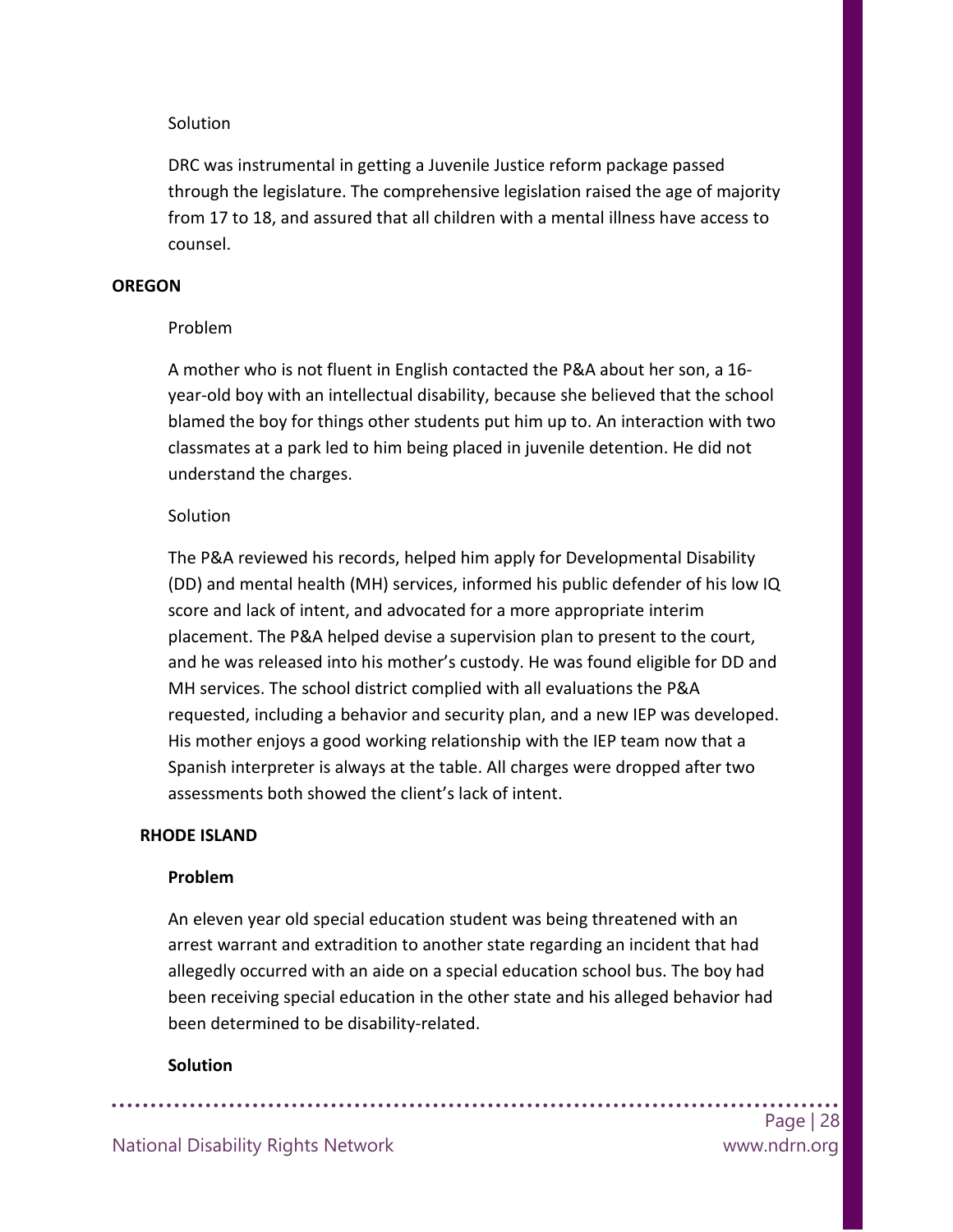The P&A collaborated successfully with the juvenile public defender from the other state for the charge to be discontinued and dismissed, and then referred the case to that state's P&A for review regarding the criminalization of disability related behavior.

#### **TENNESSEE**

#### **Problem**

A sixteen-year-old youth diagnosed with agoraphobia, major depressive disorder with psychotic features, post-traumatic stress disorder, and social phobia had been referred to the juvenile justice system by his school due to a disability related behavior. The school filed truancy charges for excessive absences against client, despite his record of excused absences and his mother's effort to work with the school to get client placed on homebound services.

#### **Solution**

Due to P&A work during in a juvenile proceeding, a client's charge was dismissed, and he was able to avoid being placed in state's custody. The P&A conducted interviews, obtained school records including attendance records, disciplinary records , special education records , copies of submitted absence excuses from the school, and letters from client's health care providers.

In preparation for client's court appearance, the P&A contacted the ADA Coordinator assigned to the county and requested courtroom modifications. DLAC requested that the courtroom be cleared of all nonessential persons during client's hearing due to his anxiety and the fact that he had missed two previous court appearances because of his agoraphobia. The court granted DLAC's request and cleared a very crowded courtroom in order to leave only individuals related to client's case. As a result, client was able to successfully attend his hearing. The judge was pleased with his progress and dismissed the truancy charge because he had been attending the special day school with no absences since the beginning of the current school year. As a result, client was able to avoid being placed into the state's custody and concentrate on obtaining an education that meets his needs.

**TEXAS**

#### **Problem**

National Disability Rights Network www.ndrn.org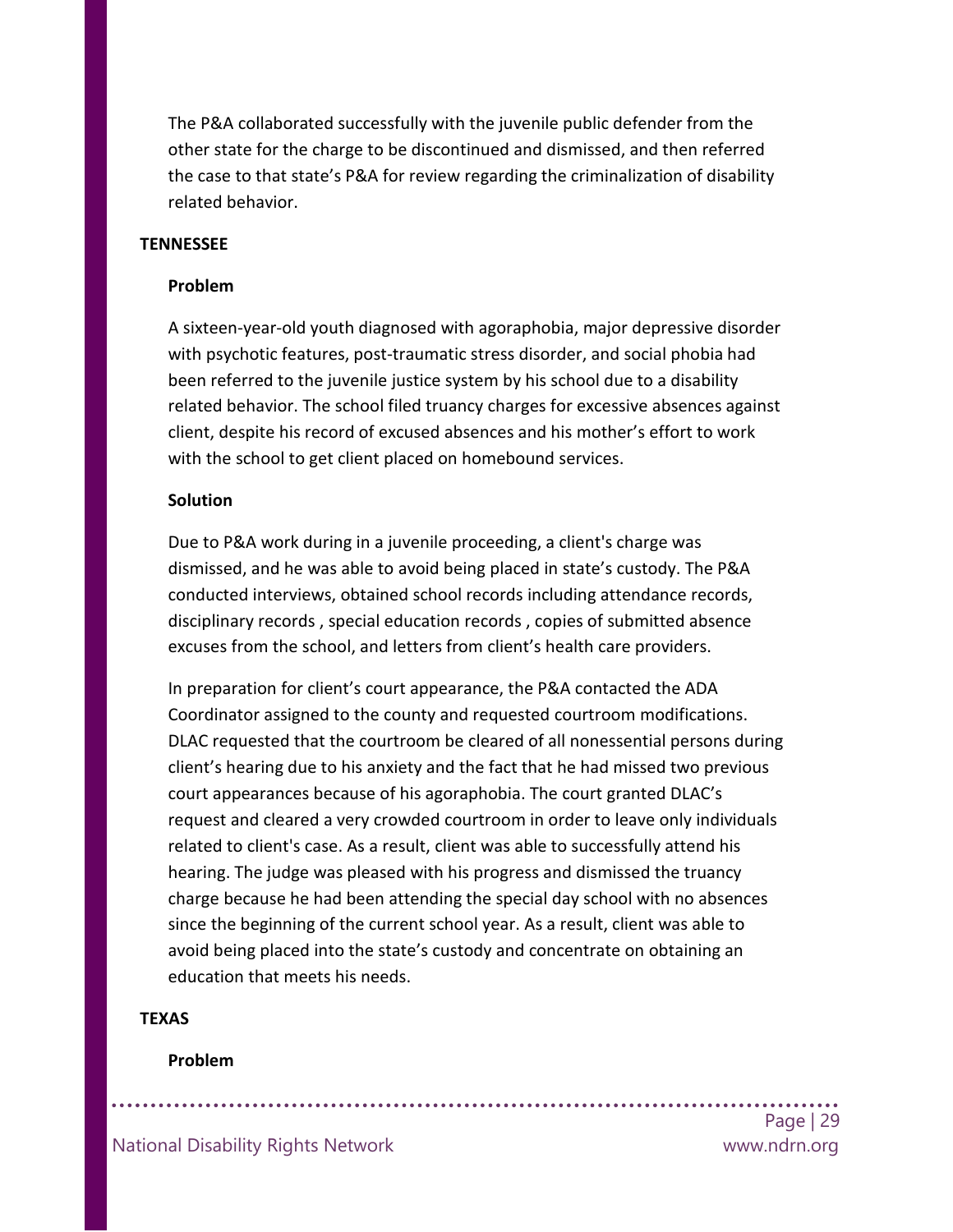A 10 year-old student diagnosed with Attention Deficit Hyperactivity Disorder who exhibits physical aggression in both the school and home settings was referred to the P&A. The boy was enrolled in  $5<sup>th</sup>$  grade at a public elementary school where he had been restrained six times in the previous month due to hitting his teachers. The school had referred him to a Disciplinary Alternative Education Program (DAEP) and was regularly calling the police, who issued tickets and referred him to the juvenile court. Despite the deterioration of his behavior in school, they had not conducted a Functional Behavioral Assessment in eighteen months or provided behavioral services.

#### **Solution**

The P&A represented the boy in a series of Individualized Education Program (IEP) meetings and attended juvenile court with the family to provide technical support to his defense attorney on disability-related issues. Through the IEP process, the P&A kept the boy from being sent to the alternative program, ensured that new independent evaluations were conducted, and that a plan was developed that allowed the boy to attend school successfully without continued restraints.

#### **WISCONSIN**

#### **Problem**

Court staff did not sufficiently understand the rights specific to children with disabilities in the juvenile justice and child welfare systems.

#### **Solution**

The P&A advocated for eligible children with under state court supervision (both child welfare and juvenile justice) through ongoing training and support of court staff and agencies who are responsible for enforcement of federal rights, to increase their understanding of applicable legal authorities.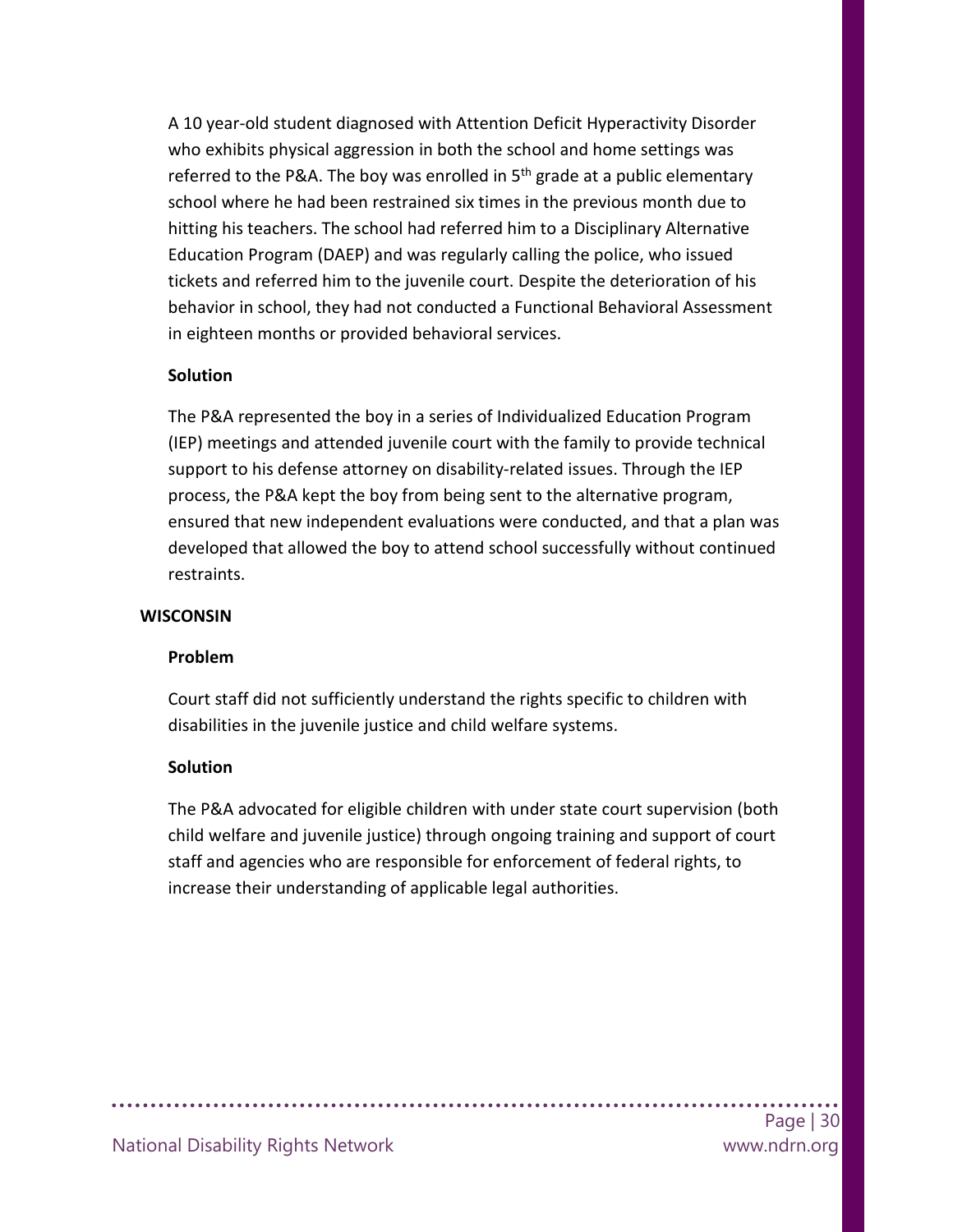## **Once in the System, They Are Not Treated Humanely nor Provided the Services They Require**

## **Correcting Inhumane Conditions and Rights Violations for Youth in Custody**

Due to the flagrancy of some violations and, on some occasions, written policies and unwritten practices that are clearly contrary to law, it is not unreasonable to conclude that youth in custody have few rights. Yet, that could not be further from the truth. A number of legal rights apply to youth with disabilities in prisons, jails and juvenile detention facilities, which advocates can employ to keep them safe from harm and to ensure that they receive the education and services they require.

Rights are meaningless unless they are respected and, when necessary, enforced. During monitoring visits and investigations of facilities where youth are held, P&As encounter and address violations including but not limited to:

- Failure to provide necessary substance use treatment; mental health treatment<sup>[48](#page-30-0)</sup> health care and education.
- Inappropriate use of restraint, seclusion, use of psychotropic medication to control behavior, and segregation/solitary confinement.
- Inhumane conditions in general (inadequate nutrition, space, exercise, bed coverings; heat; light; air, etc.).<sup>[49](#page-30-1)</sup>
- Failure to accommodate youth with disabilities, including both physical (e.g. wheelchair ramps, communication (e.g., sign language interpreters) and programmatic accommodations (e.g. access to therapy groups and educational programming).
- Failure to protect from physical and sexual abuse by peers and staff.

P&As are not alone in their recognition of the problem:

In a nationally representative sample of youth in juvenile facilities conducted by the Bureau of Justice Statistics, 10% of incarcerated youth reported that they had been sexually victimized by staff or other youth in

<span id="page-30-1"></span>Department of Justice, (2010). Available at: [http://www.justice.gov/crt/about/spl/documents/split\\_cripa10.pdf.](http://www.justice.gov/crt/about/spl/documents/split_cripa10.pdf)  $49$  Some speculate that the increase in incarceration rates and the lack of services is due in part to the increased use of privately run for- profit prisons, which have an incentive to reduce services to control costs. See: Benson, Thor, The Americans Profiting from Private Prisons, Our Time Media, (May 9, 2015) [http://www.attn.com/stories/1616/executives-who-are-profiting-prisoners-private-](http://www.attn.com/stories/1616/executives-who-are-profiting-prisoners-private-prisons?utm_source=facebook&utm_medium=social&utm_campaign=stories-1616)

[prisons?utm\\_source=facebook&utm\\_medium=social&utm\\_campaign=stories-1616.](http://www.attn.com/stories/1616/executives-who-are-profiting-prisoners-private-prisons?utm_source=facebook&utm_medium=social&utm_campaign=stories-1616)

<span id="page-30-0"></span><sup>&</sup>lt;sup>48</sup> Department of Justice Activities Under the Civil Rights of Institutionalized Persons Act Fiscal Year 2010,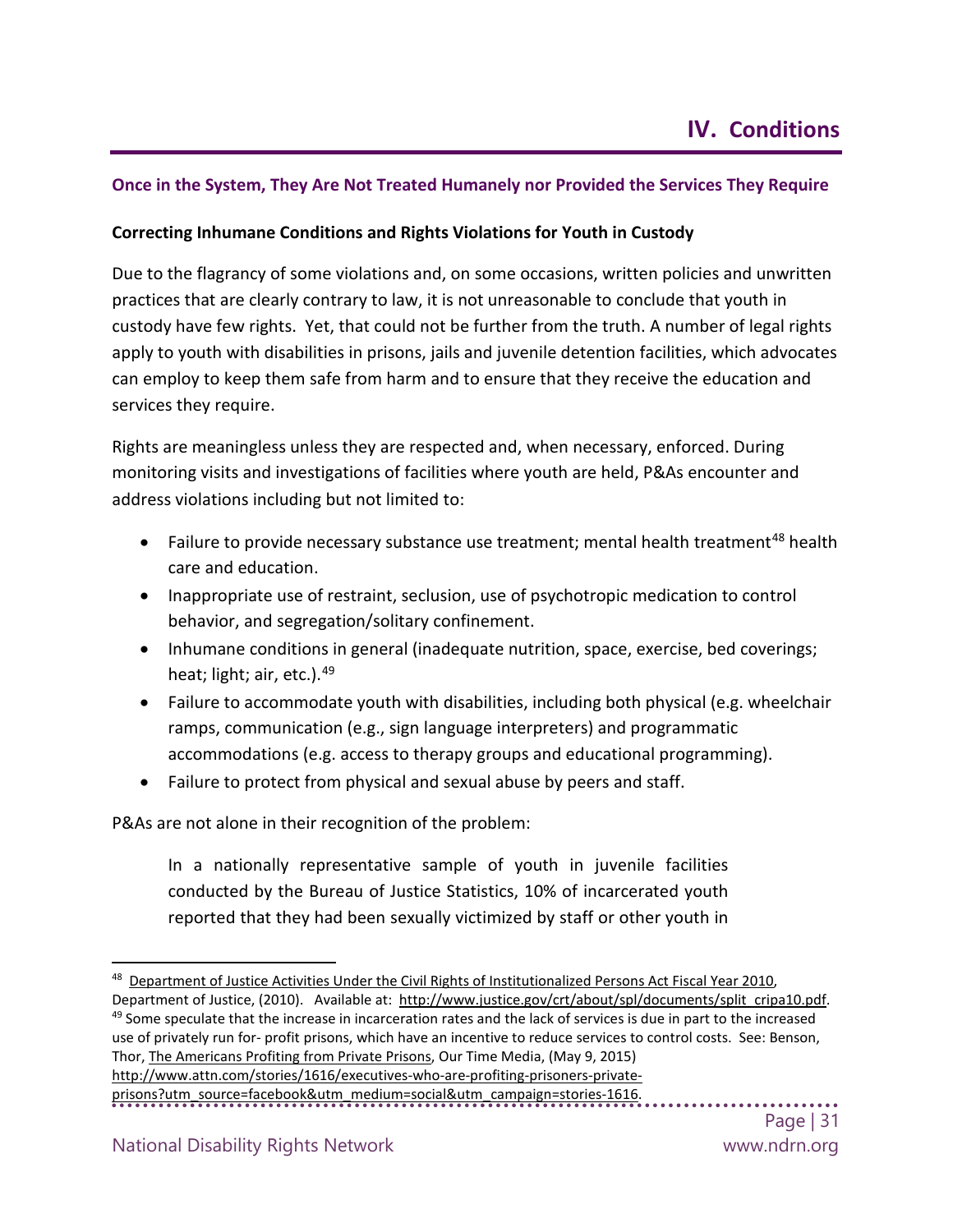the facilities…Between 65 and 70% of youth in the juvenile justice system have a diagnosable mental health disorder; yet research widely shows that services are inadequate or unavailable….The U.S. Department of Justice reports that among all youth in confinement nationwide, more than half are held in facilities that do not conduct mental health assessments for all residents…In 2003, the U.S. Department of Justice estimated that one-third of youth in juvenile facilities reported being held in isolation as a punishment and that more than half of those children were held longer than 24 hours.<sup>[50](#page-31-0)</sup>

This nation which incarcerates so many of its youth does not ensure that these youth are treated humanely.

## **Sources of rights**

A basic understanding of the rights youth with disabilities retain when they are placed into detention,<sup>51</sup> post adjudication confinement in juvenile justice facilities, adult jails and prisons can be helpful in identifying and rectifying these violations.

The U.S. Constitution provides protections for youth in detention and in confinement through the Fourteenth Amendment, Eighth Amendment, the Fourth Amendment, and the First Amendment. In addition, federal statutes, state constitutions, and state statutes provide youth important rights. Some of these rights include basic needs, such as safety, food, shelter, healthcare and education, as well as basic civil rights and liberties.

One relevant federal statute is the Juvenile Justice Delinguency Prevention Act<sup>[52](#page-31-2)</sup> (JJDPA). Its core protection severely limits the placement of juvenile justice youth in adult facilities. First, the JJDPA prohibits youth who are under the jurisdiction of the juvenile justice system from being held in adult jails and lock-ups, except in very limited circumstances, such as while waiting for transportation to appropriate juvenile facilities. Second, a "sight and sound" requirement applies in the very limited circumstances where youth are permitted to be placed in adult jails and lock-ups, limiting the contact these youth may have with adult inmates. Third, the "de-institutionalization of status offenders" (DSO) core protection ensures that status

<span id="page-31-0"></span> <sup>50</sup> "Fact Sheet: Protecting Incarcerated Youth" National Juvenile Justice and Delinquency Prevention Coalition ("Act 4 JJ") (September 2014). Available at: http://act4jj.org/what-jjdpa/quick-facts

<span id="page-31-2"></span><span id="page-31-1"></span> $51$  The term "detention" is sometimes used interchangeably with "confinement" in the context of juvenile justice. Youth who are held but are not yet adjudicated (the equivalent of a finding of guilt for an adult) are "detained." Once adjudicated, they may be "committed" to a juvenile justice facility (or other term used in that state). Detained youth somewhat have different rights than adjudicated youth, so it is important to make this distinction. <sup>52</sup> [42 U.S.C. 5633](https://a.next.westlaw.com/Link/Document/FullText?findType=L&pubNum=1000546&cite=42USCAS5633&originatingDoc=IDA3550A0A5CE11E39CF69F56F75D1F1D&refType=LQ&originationContext=document&transitionType=DocumentItem&contextData=(sc.Search)) et seq.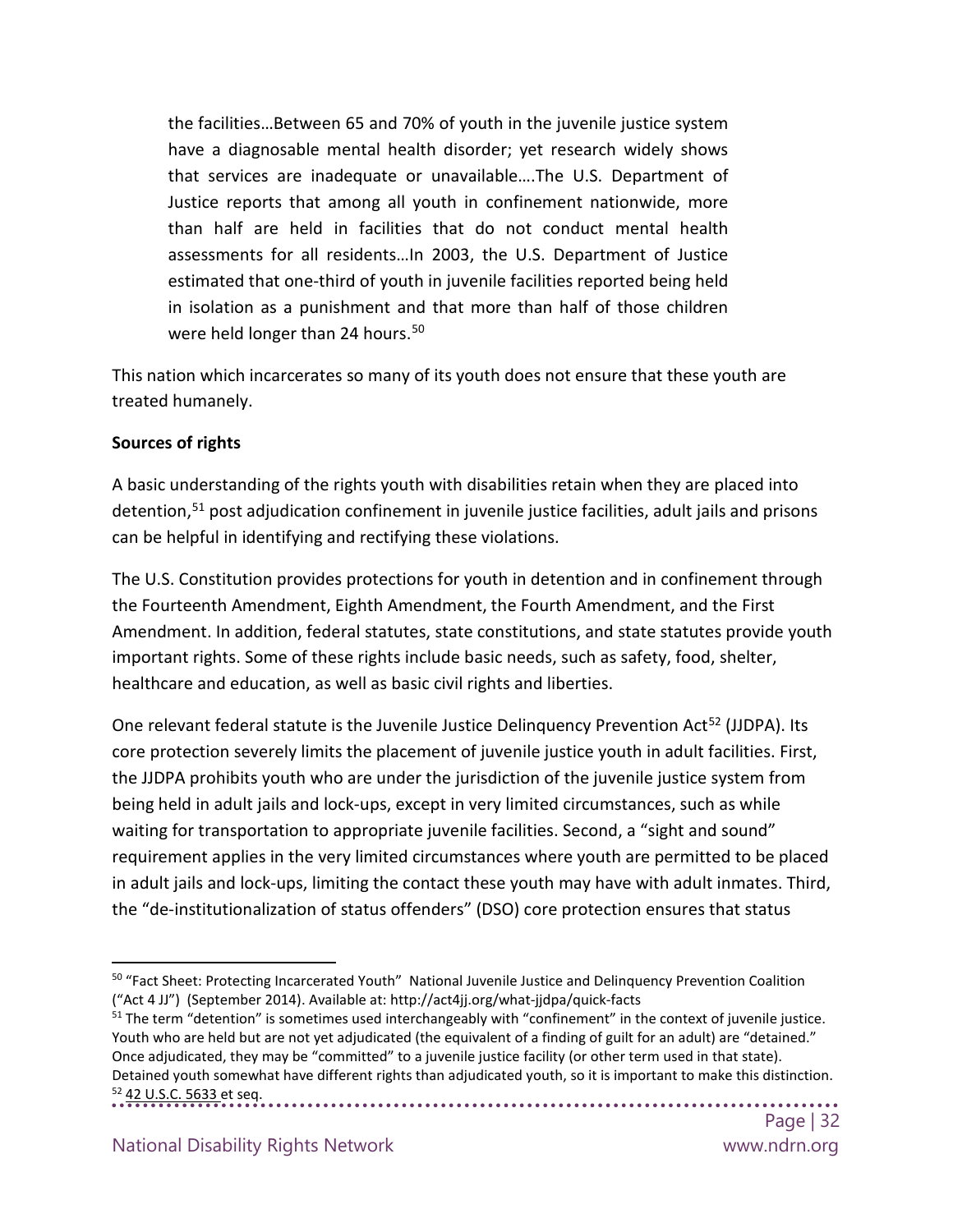offender cannot be locked up, unless they violate a valid court order.<sup>53</sup> Status offenders are youth who commit crimes which would not be crimes, but for their age, such as truancy and curfew violations. In some states, however, the valid court order exception has nearly swallowed the rule.<sup>[54](#page-32-1)</sup> This is one way in which truancy violators may end up incarcerated.

The Prison Rape Elimination Act (PREA) also applies to youth in juvenile justice facilities, in an attempt to protect them from sexual assault by peers and staff.<sup>[55](#page-32-2)</sup> In addition, the IDEA,<sup>[56](#page-32-3)</sup> Section 504<sup>[57](#page-32-4)</sup> and the ADA<sup>[58](#page-32-5)</sup> apply to youth with disabilities in juvenile justice facilities in largely the same manner as they do "on the outside." The ADA and Section 504 provide protections against discrimination based on disability in programming, in discipline, in housing, and potentially applies *Olmstead[59](#page-32-6)* rights (rights to community integration) to juvenile justice systems.

In addition, government contracts with private prison and medical care contractors may require conformance with certain rights. Voluntary participation by the facility in accreditation or the JDAI $^{60}$  $^{60}$  $^{60}$  process may also help ensure attention to rights. These contracts or standards may include reference to access to basic health, hygiene, and safety (including freedom from inappropriate restraint, staff and peer abuse, and solitary confinement/isolation), religious rights, nutritious food, regular exercise and fresh air, heat, clothing, visits, mail, reading materials, medical and mental health care and access to courts and counsel.

The use of solitary confinement/isolation with youth warrants a special note. While still widely used, recent research has shown that it has an exceptionally detrimental impact on developing brains[.61](#page-32-8) Youth report having been placed in the "Box" for hundreds of days at a time, and tell of the impact it has had, including the initiation of psychotic symptoms and other mental health

<span id="page-32-0"></span><sup>&</sup>lt;sup>53</sup> Exceptions exist in the law, and there is an effort to strengthen the JJDPA to limit these exceptions during its current reauthorization.

<span id="page-32-2"></span><span id="page-32-1"></span><sup>54</sup> Gately, Gary, New Report Finds Incarceration for 'Status Offenses' Still Widespread, Juvenile Justice Information Exchange (April 10, 2015[\) http://jjie.org/new-report-finds-incarceration-for-status-offenses-still-widespread/.](http://jjie.org/new-report-finds-incarceration-for-status-offenses-still-widespread/) <sup>55</sup> In 2008 alone, 17,100 juveniles reported being sexually victimized. Proposed National Standards to Prevent, Detect, and Respond to Prison Rape Under the Prison Rape Elimination Act (PREA), Department of Justice, (January 24, 2011[\) http://ojp.gov/programs/pdfs/prea\\_nprm\\_iria.pdf.](http://ojp.gov/programs/pdfs/prea_nprm_iria.pdf)

<span id="page-32-3"></span><sup>56</sup> 20 USC §1400 et seq.

<span id="page-32-4"></span><sup>57</sup> 20 USC §794 et seq.

<span id="page-32-5"></span><sup>58</sup> 42 USC §12101 et seq.

<span id="page-32-6"></span><sup>59</sup> *Olmstead v. L.C.*, 527 U.S. 581 (1999)

<span id="page-32-7"></span> $60$  Juvenile Detention Facility Assessment: 2014 Update, Juvenile Detention Alternatives Initiative (Annie E Casey Foundation), (2014) [http://www.jdaihelpdesk.org/JDAI Practice Guides/Practice Guide 2.1-](http://www.jdaihelpdesk.org/JDAI%20Practice%20Guides/Practice%20Guide%202.1-%20Juvenile%20Detention%20Facility%20Assessment%20-%20Standards%20Instrument%20(2014%20Update).pdf) Juvenile Detention Facility Assessment - [Standards Instrument \(2014 Update\).pdf.](http://www.jdaihelpdesk.org/JDAI%20Practice%20Guides/Practice%20Guide%202.1-%20Juvenile%20Detention%20Facility%20Assessment%20-%20Standards%20Instrument%20(2014%20Update).pdf)

<span id="page-32-8"></span><sup>&</sup>lt;sup>61</sup> See Castillo, Lisa C., No Child Left Alone: Why Iowa Should Ban Juvenile Solitary Confinement, Social Science Research Network, (February 21, 2015) http://papers.ssrn.com/sol3/papers.cfm?abstract\_id=2490101.

Page | 33 [https://www.aacap.org/aacap/Policy\\_Statements/2012/Solitary\\_Confinement\\_of\\_Juvenile\\_Offenders.aspx;](https://www.aacap.org/aacap/Policy_Statements/2012/Solitary_Confinement_of_Juvenile_Offenders.aspx)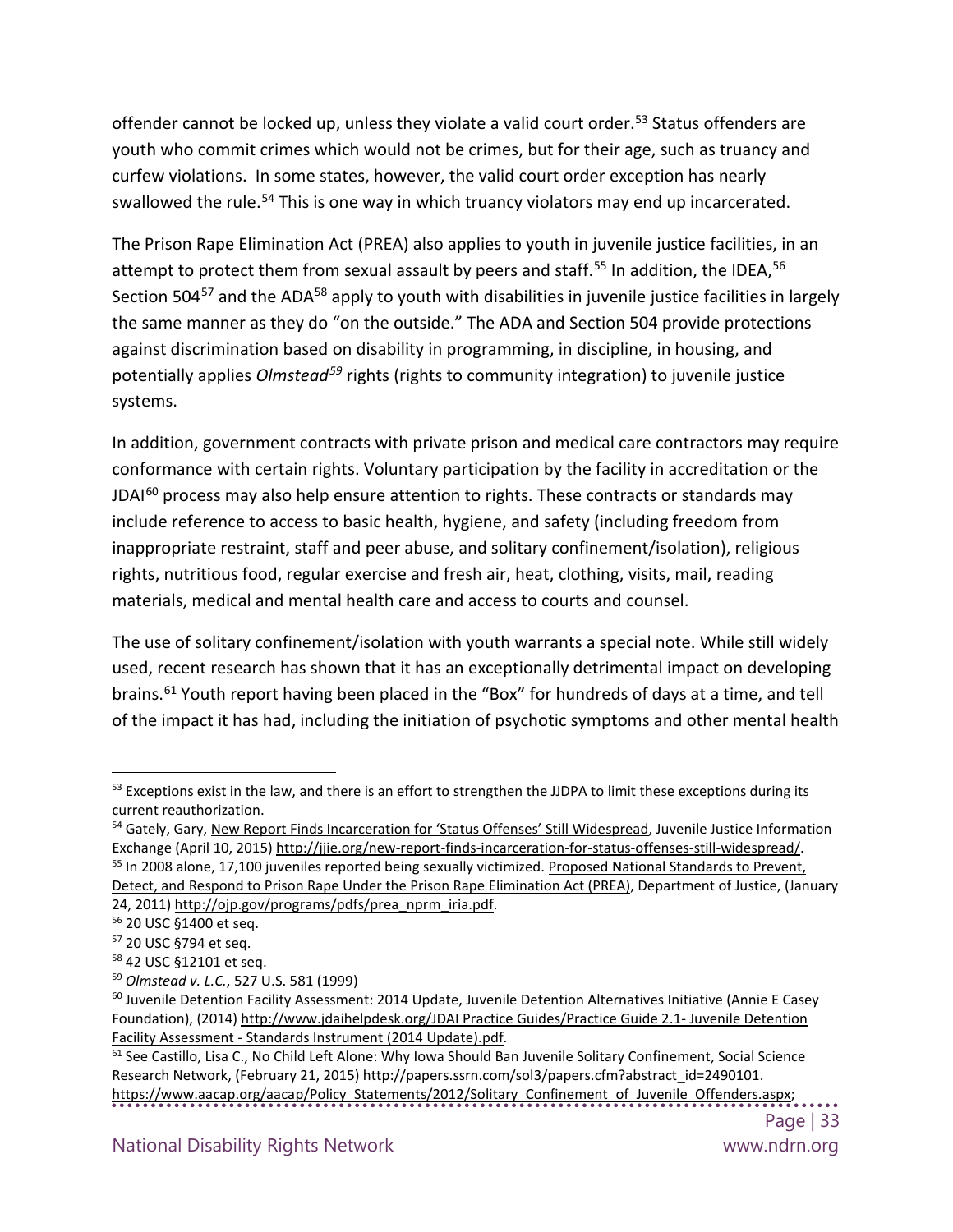effects.<sup>[62](#page-33-0)</sup> In one recent Iowa P&A case, several girls were discovered having been placed in solitary confinement for months at a time, girls who were wards of the state and were not even adjudicated delinquent.

## **"Especially difficult" in Texas**

"In the winter of 2010, the P&A was appointed to represent M.P., a foster youth with disabilities who was incarcerated in a Texas Juvenile Justice Department (TJJD) facility in Brownwood. At that time, the judge let the P&A know her case would be especially difficult. M.P. had behaviors that were assaultive, had suicidal ideations, and had never maintained a residential placement without running away. She had been a prostitute at the age of 9 and had been sexually abused for a number of years. She made no progress at all in TJJD. After a year, the P&A successfully argued for her to be released from TJJD to a treatment center so she could finally receive treatment she desperately needed. The placement went well for a short period of time, but problems arose quickly and the P&A found a new placement for M.P. On her first day in the new placement, she ran away.

During her time on the run, she contacted her attorney periodically to let him know she was safe. After more than a month, she returned to her previous placement. However, she subsequently ran away again. M.P. did return to care, but was two months pregnant by the time she did so.

The P&A located a placement for her that would offer her educational opportunities, on-site mental health treatment, and parent training. This placement was significantly less restrictive than any M.P. had experienced. She finally thrived and made true progress. Because of the freedom she had, she had no inclination to run away.

The P&A further represented her in her IEP meetings with the local school district and worked with the residential facility to find the appropriate mental health treatment and located a placement designed for teen mothers. Her application was rejected due to her disabilities and criminal history, but the P&A successfully appealed that rejection and M.P. moved to that facility when she was 7 months pregnant.

The P&A continued to work with M.P. until she was released from TJJD parole and we were sure she had the resources she needed to be a successful parent. She is now thriving in her placement, finishing her high school diploma, and remaining out of the justice system. The court released us from her case as a result of M.P.'s success."

<span id="page-33-0"></span> $62$  For a powerful example in a youth's own words about the impact of solitary confinement, see: The Box: Teens in Solitary Confinement in U.S. Jails, Prisons and Juvenile Halls, YouTube, (May, 2015) [https://www.youtube.com/watch?v=jA1LkgyQ4Iw&feature=youtu.be.](https://www.youtube.com/watch?v=jA1LkgyQ4Iw&feature=youtu.be)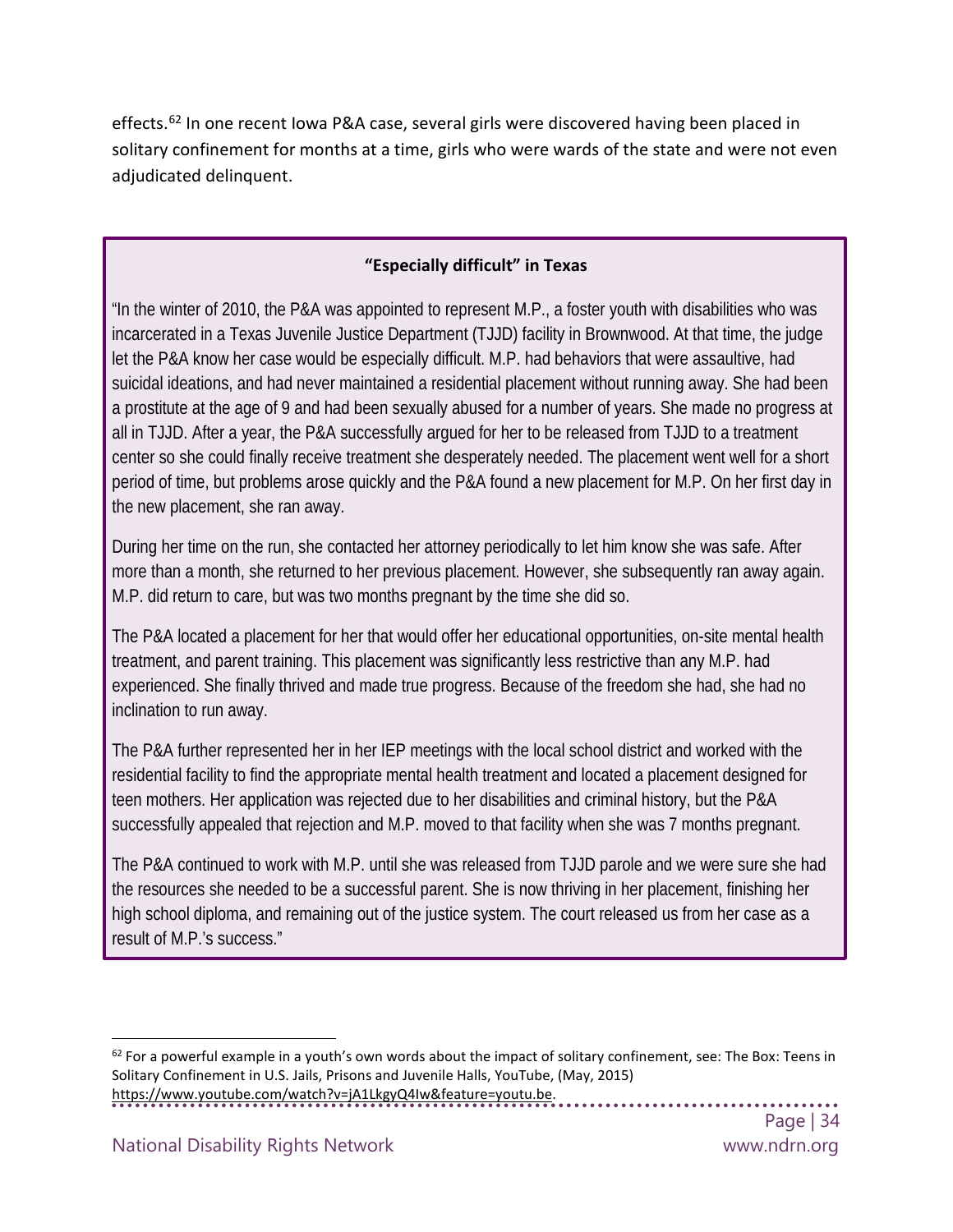## P&A Conditions Work: Problems and Solutions

#### **ALABAMA**

#### **Problem**

The P&A investigated an incident in which a seventeen year old girl with a mental illness and a history of self-injurious behavior was placed in a prone (face down) restraint after she placed an object in her mouth in an attempt to injure herself.

#### **Solution**

The P&A issued an investigation report which detailed how the use of prone restraints violate best mental health practices and can have deadly consequences. As a result of the P&A's advocacy, Department of Youth Services (DYS) issued a system-wide directive prohibiting the use of prone restraints if staff suspect or confirm that an object is in a student's mouth. Also, the agency prohibited all other restraint techniques that can obstruct a person's respiratory airway, including techniques wherein a staff member places pressure on a youth's back or places his or her bodyweight against their torso or back. The directive further stated that all staff members who engage in these types of restraint or supervisors authorizing these restraints shall be placed on immediate disciplinary suspension. DYS made clear that an immediate investigation would ensue if staff member utilized this type of restraint and that violations of these directives may result in termination of employment. After a related complaint by the P&A, DYS discontinued the use of a restraint chair.

In addition, the P&A conducted twenty monitoring visits in the state's three largest juvenile justice facilities, meeting with more than 700 youth. The monitoring resulted in approximately 18 investigations into allegations of abuse and neglect or other rights violations. Investigations included issues related to mental health screening, assessment and treatment planning; inappropriate suicide policy implementation; special education issues; and medical neglect. Among other things, DYS and the P&A negotiated a new suicide prevention and response policy.

#### **AMERICAN SAMOA**

#### **Problem**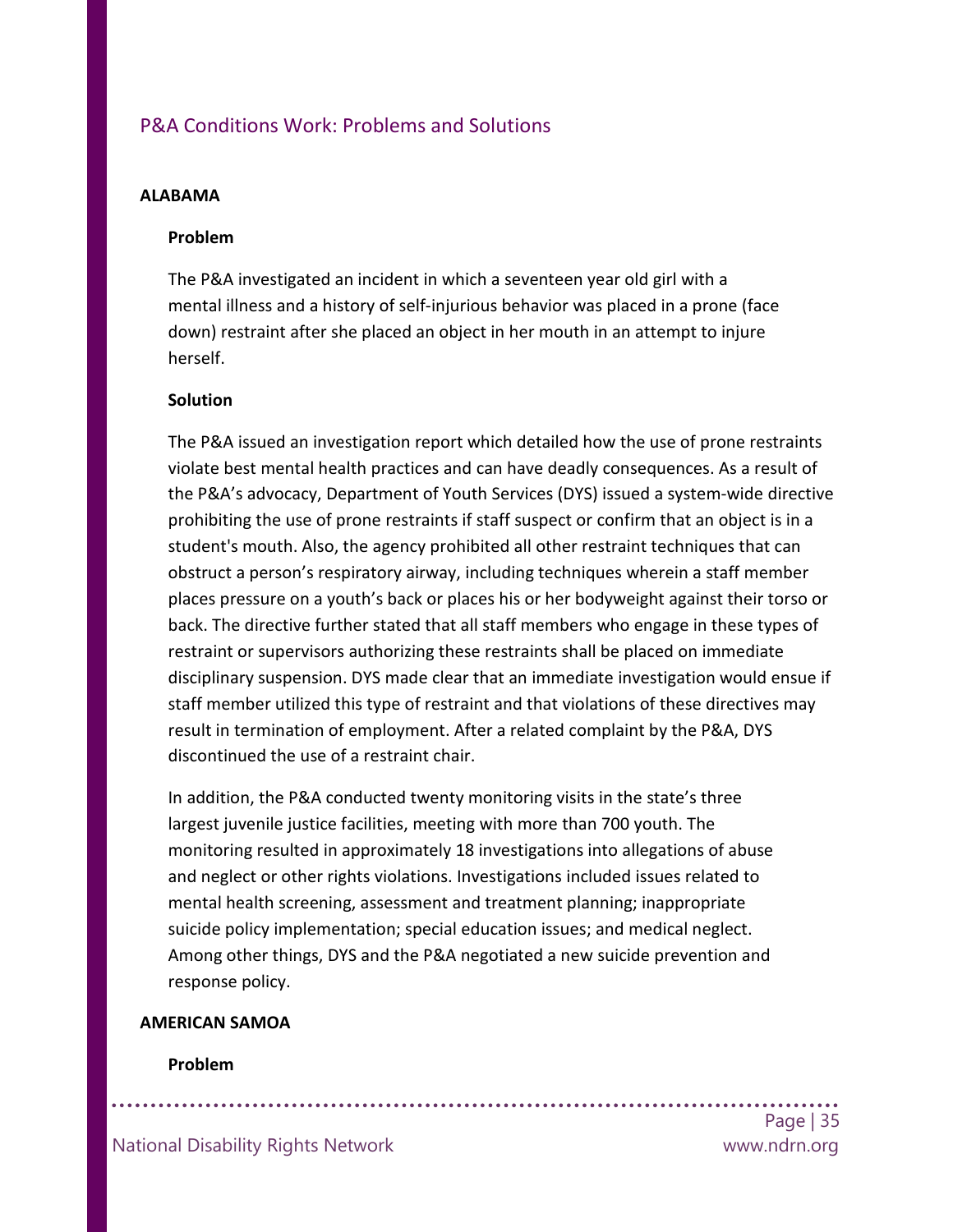A juvenile was incarcerated at a detention center pending a competency status hearing. While incarcerated, he was subjected to sexual abuse by juvenile sex offender who was ordered by the court to not be placed in a cell with other juveniles. Officials of the center at the time did not take precautionary steps ensure the safety of the young man who has been diagnosed with bi-polar disorder.

## **Solution**

When investigated by the P&A, it was found that the center had few policies and procedures in place for protection and safety, or for measures to be taken following incidents of that nature. For example, the report to Child Protective Services was done by the P&A rather than by program officials. As a result of this investigation, policies are being developed but they still need to be approved by the Office of the Attorney General and local legislature to be finalized. As such, the outcome is pending.

#### **ARKANSAS**

## **Problem**

A state juvenile assessment and treatment center had a number of serious conditions problems.

## **Solution**

Disability Rights Arkansas (DR-AR) issued a report on conditions and began to collaborate with State Division of Youth Services to address need for improvement. As a result, conditions at the facility improved, including increased access to psychiatric care, replacement of abusive staff, new supports for youth such as hiring of Certified Behavior Analyst, and new Clinical and Facility administrators. In addition, the agency hired an internal investigator at the facility for a more timely review of investigation of incidents occurring at the facility, and moved toward discharge of residents who have extended length of stay at the facility.

But, after the initial flurry of improvements, DR-AR identified serious ongoing issues with mental health treatment, education, and use of punitive practices that impact youth with disabilities. DR-AR continues to address these issues.

National Disability Rights Network www.ndrn.org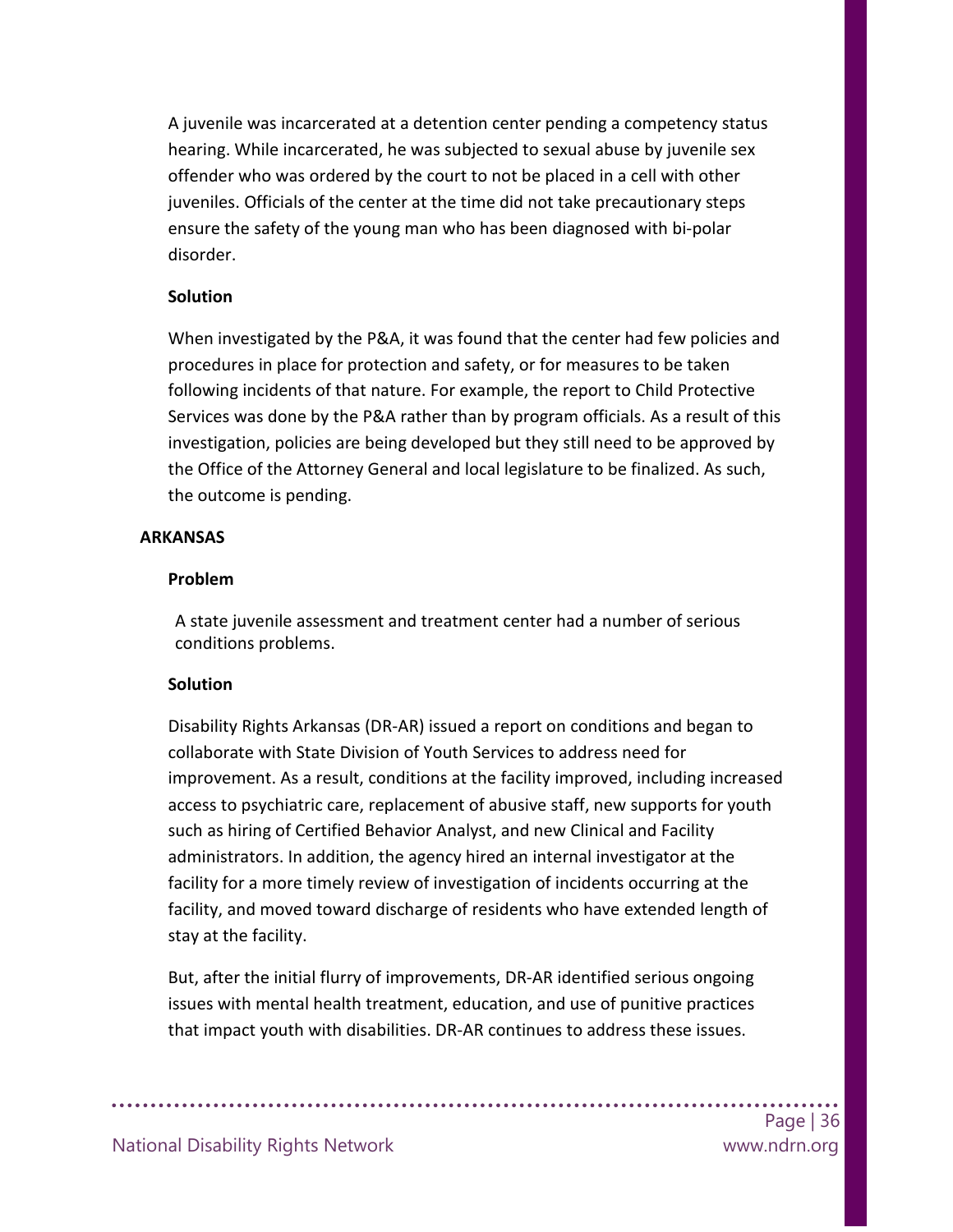#### **CALIFORNIA**

#### **Problem**

A young man with autism received developmental disability services his entire life. On July 22, 2012, he had a behavioral episode during which he stabbed his stepfather. His stepfather was treated and released from the hospital the same night. The youth was seventeen and charged as an adult with attempted murder, but found not competent to stand trial. Later, the regional center pursued a commitment order to place him in a developmental center. The appointed public defender opposed the placement based on his strong ties to the community, his church, and family. The judge ordered the commitment, but did not allow placement at the developmental center and, instead, ordered the regional center to find and recommend a community placement. Meanwhile, when he turned 18 years old, he was transferred to a juvenile detention facility. The youth was housed in his own cell-block because, by law, he could not be around inmates under 18, and due to concern for his safety if housed in the adult facility.

#### **Solution**

The P&A, Disability Rights California, advocated on his behalf and he was ultimately released from custody and placed in a community home. This is an example of a larger systemic issue involving the power of regional center staff to determine placement of certain youth, which the P&A is also addressing.

#### **COLORADO**

#### **Problem**

The P&A received multiple reports from the American Civil Liberties Union of Colorado (ACLU), and the Colorado Juvenile Defenders' Coalition (CJDC) about seclusion practices at a juvenile justice facility that did not comport with state law. The P&A and these entities entered into a collaborative agreement to investigate the seclusion practices at the facility. During collaborative interviews, P&A discovered that juveniles were being subjected to pain compliance measures, known as pressure point control techniques (PPTC). Some of the juveniles received injuries after being struck, kneed in their thighs, and given nosebleeds after too much pressure was applied by staff below the nose and above the upper lip on a tender pressure point.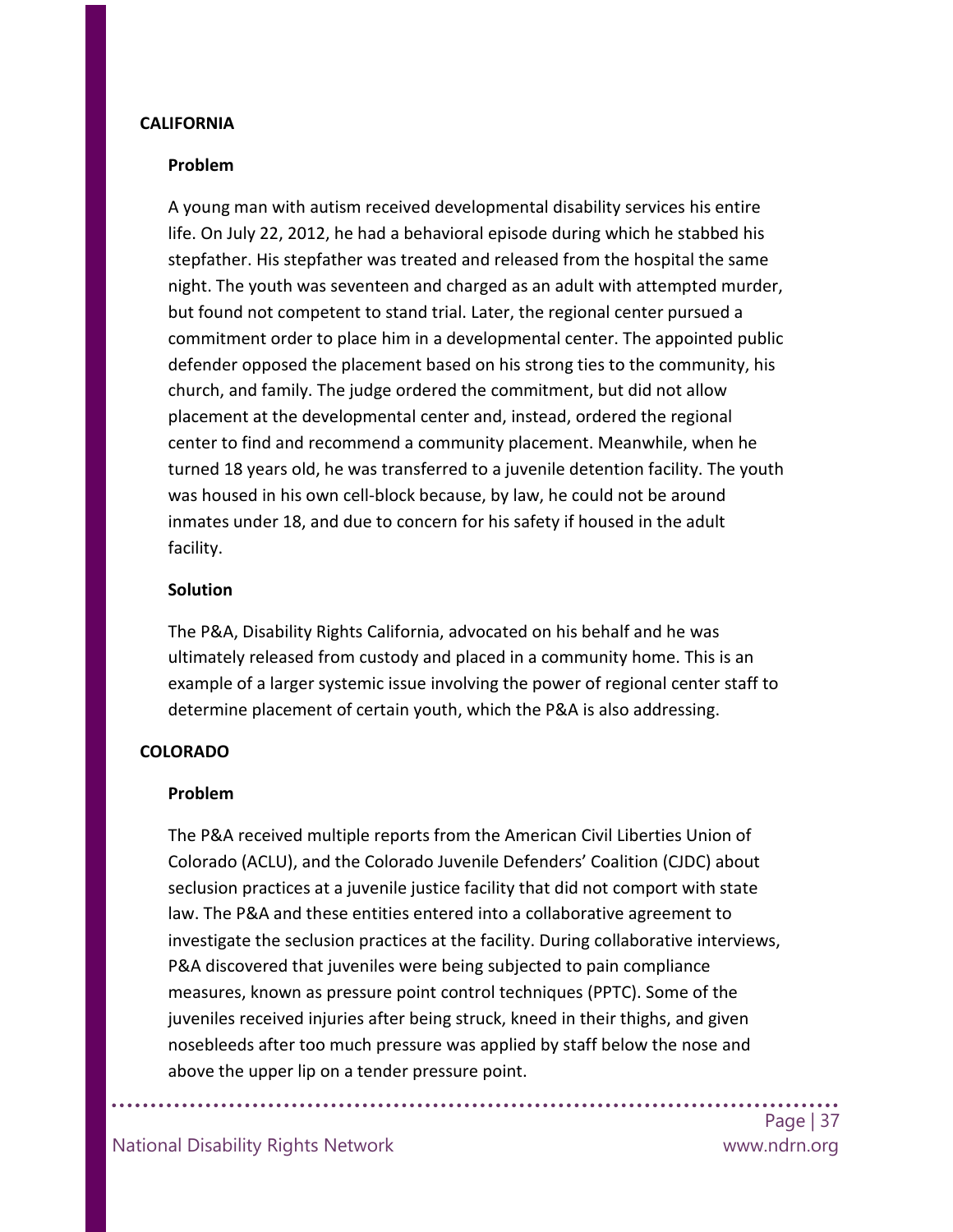#### **Solution**

After investigating, the P&A sent a letter to the Colorado Department of Human Services ("DHS"), informing it of the preliminary findings and requesting immediate action to stop these illegal practices. As a direct response to this collaborative effort, DYC changed its seclusion policy to ban the use of 72 hour administrative seclusion. The parties have also been meeting regularly since July 2014 and although the substance of these meetings is protected by a confidentiality agreement, the collaborative team have been giving DYC input on the drafting of new regulations addressing these concerns.

Since the early 1990's, district attorneys in Colorado have been given great discretion to direct file on a juvenile, causing youth to be treated as adults in the system. The P&A provided information about the impact that District Attorneys' discretion to direct file in adult criminal court has on juveniles with disabilities. Related legislation gave juvenile defendants the right to a hearing to challenge any direct file decision.

#### **CONNECTICUT**

#### **Problem**

The P&A was prevented from monitoring and investigating allegations of abuse, neglect and rights violations in one of the state's largest juvenile detention centers.

#### **Solution**

As a result of legal action brought by the P&A, the P&A will be able to monitor and investigate allegations of abuse, neglect and rights violations in this facility. After negotiations continued for months with no progress, the P&A ended the impasse by instituting a suit for injunctive relief in federal court. Once suit was filed, county officials quickly indicated their willingness to settle. A settlement was reached which provided the P&A access to residents of the facility for the first time.

#### **DELAWARE**

#### **Problem**

National Disability Rights Network www.ndrn.org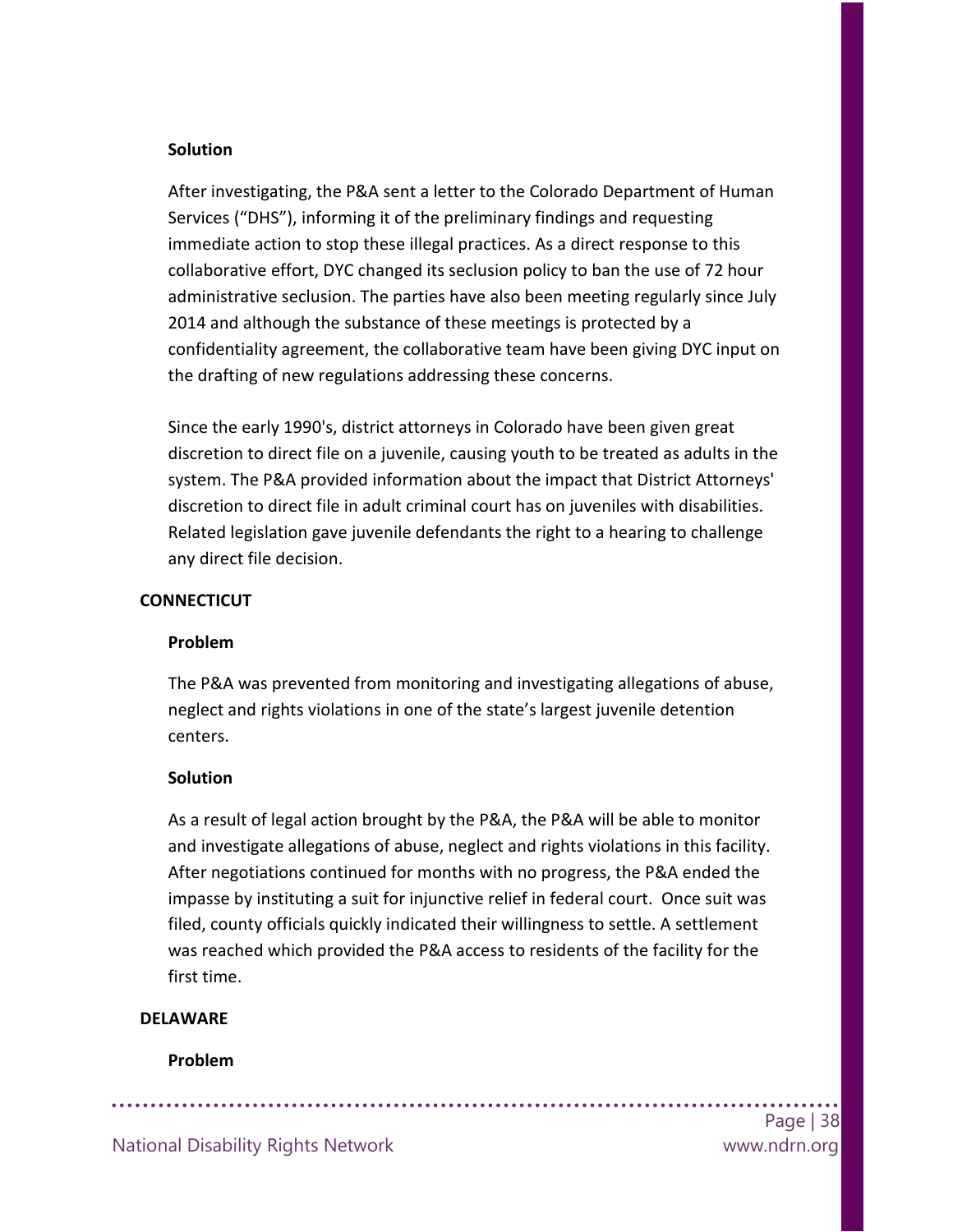The State Department of Education (DOE) failed to provide a Free Appropriate Public Education (FAPE) for a class of pre-trial detainees with disabilities.

#### **Solution**

The P&A filed a state complaint for a class of pre- trial detainees. A positive finding resulted in systemic reform, including training for all staff and a review of all affected students' IEPs.

#### **IOWA**

#### **Problem**

During a monitoring visit, the P&A encountered three students removed from school and confined in concrete isolation cells for up to 23 hours per day for months at a time, with one resident being isolated for at least a year. The P&A's investigation revealed that the girls were not receiving any direct instruction (educational services) as required by the IDEA while being confined.

In addition, the P&A discovered that all of the residents at the Iowa Juvenile Home (IJH) had inadequate and inappropriate individual education plans, behavior intervention plans, and transition plans, and significant inadequacies in the comprehensiveness and quality of transition plans.

#### **Solution**

DRI filed a complaint with the state Department of Education (DE) in August 2013 against the school, the juvenile home, and the local education agency. Exemplars for seven individual students were given to the DE which triggered an investigation into the entire school population. The DE conducted a targeted compliance review based on many of the allegations in the complaint and ordered the juvenile home to provide compensatory education to all of the residents who had been in isolation cells from August 2011 to October 2013. The P&A's investigation also motivated the Governor to create a task force to make recommendations on educational and other services at IJH.

#### **LOUISIANA**

#### **Problem**

A student with emotional disorders and developmental delays was incarcerated in St. James Detention Center, and was receiving no special education services.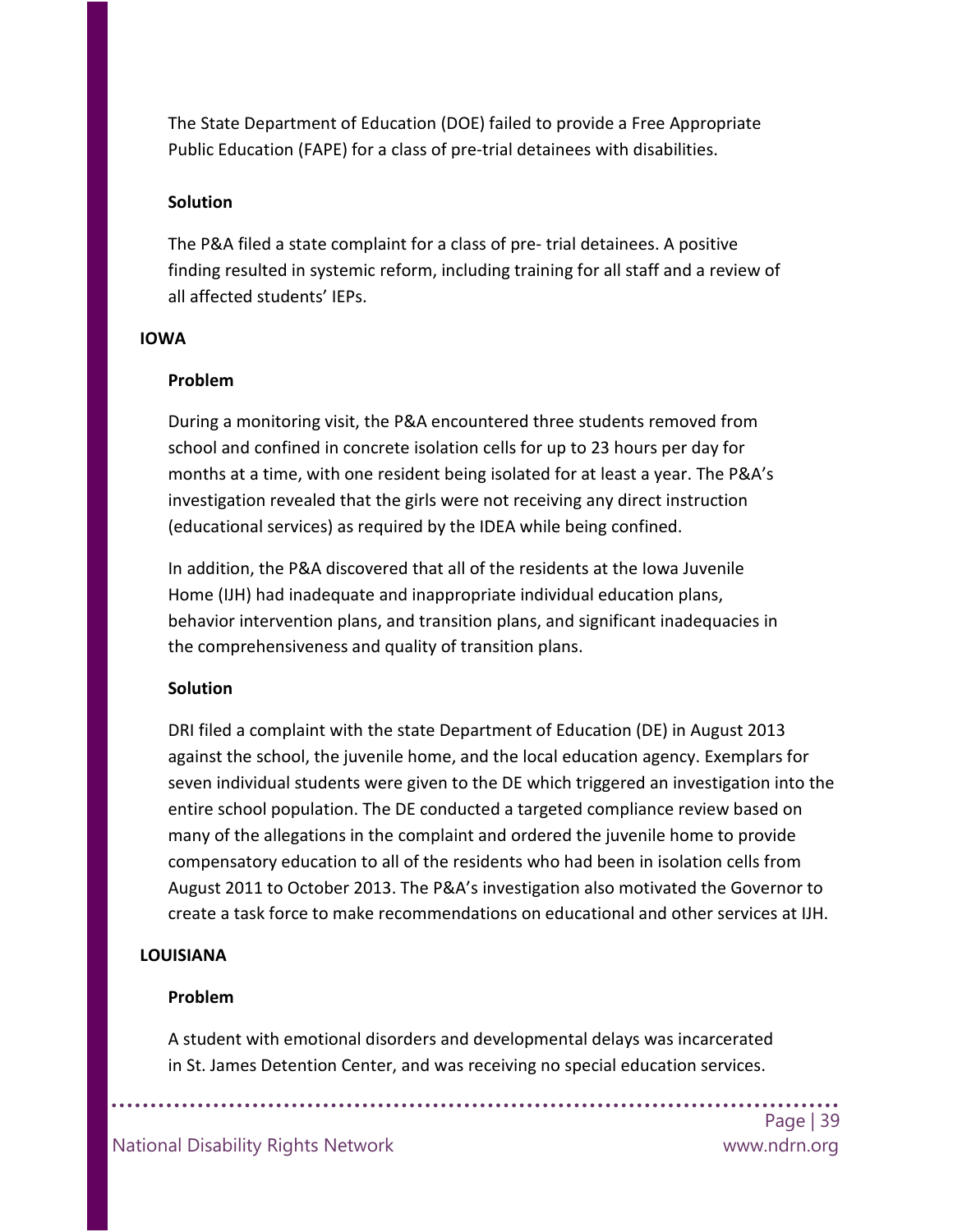#### **Solution**

The P&A contacted the detention center, and student was immediately moved to another facility that was better able to meet his disability related needs. An appropriate IEP was developed and implemented.

#### **MONTANA**

#### **Problem**

The director of a youth corrections facility called to request P&A assistance for a 17 year old girl, a detainee, who was exhibiting symptoms of psychosis and in need of placement in a mental health treatment facility. A mental health evaluation had recommended placement in a mental health facility, but she remained in detention under court order with a juvenile delinquency petition pending.

#### **Solution**

The P&A made calls and wrote a letter to the girl's court-appointed attorney, the attorney's supervisor, the state public defender office, and the county attorney's office. These calls were not returned. The P&A advocate then discussed the problem with the chairman of the Public Defender Commission. When the advocate called to speak with the director of the detention facility, a residential services specialist from the state licensing authority was present. The advocate explained the problems and asked for assistance. The next day, the advocate received a call from the Chairman of the Public Defender's Commission giving notice that the girl had been released from the detention center and placed in a mental health facility. The transfer occurred immediately after P&A staff spoke with the state licensing authority, and the facility was cited for inappropriately housing a juvenile it was unable to treat. The citation said that the facility would be closed if the girl was not relocated to a more appropriate placement within three days.

#### **NEW HAMPSHIRE**

#### **Problem**

The New Hampshire Disability Rights Center (DRC) conducted an investigation into the use of restraints at the Sununu Youth Services detention Center, New Hampshire's combined pre-trial detention center and commitment facility. The

Page | 40

National Disability Rights Network www.ndrn.org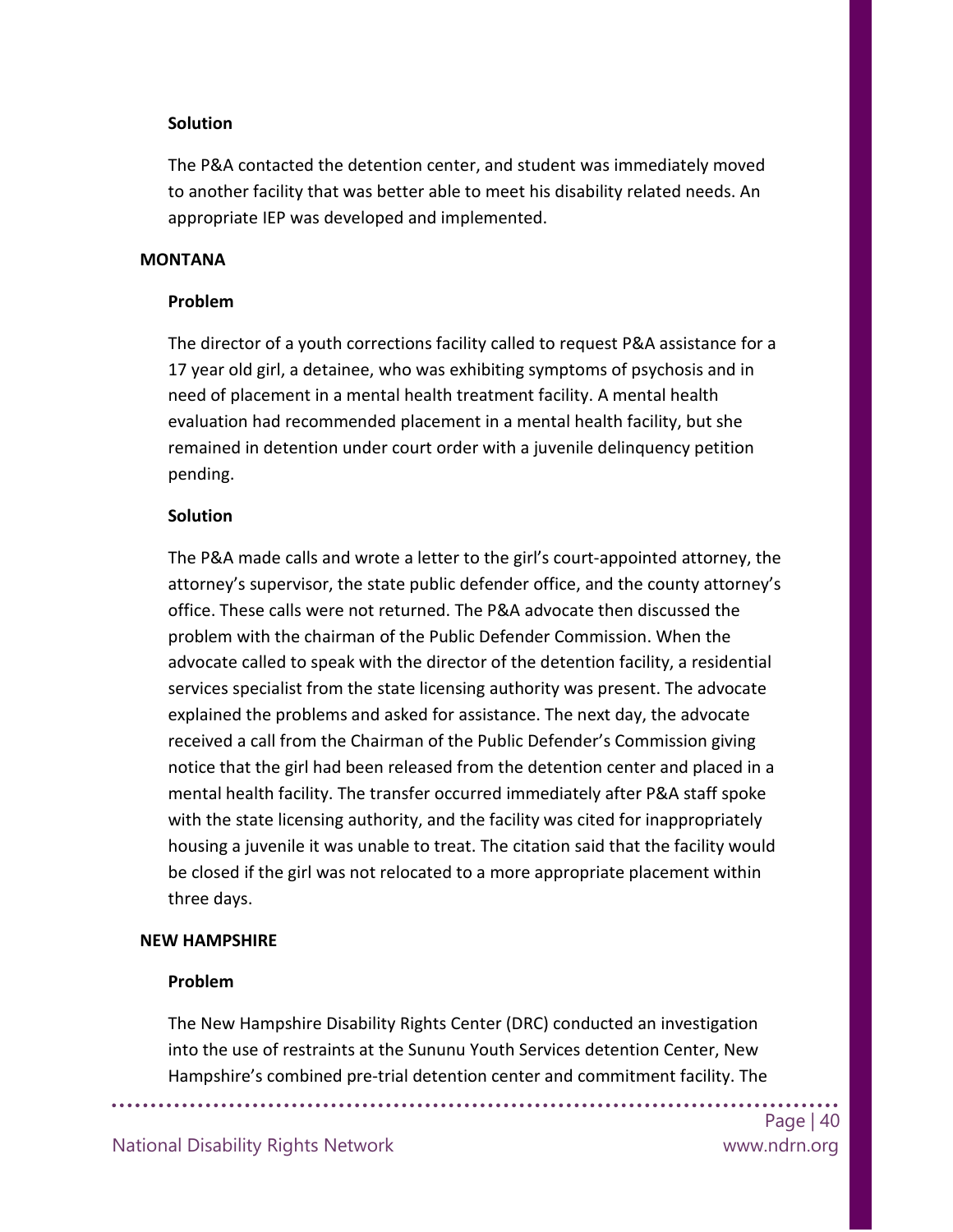results of DRC's second investigation of the Sununu Center revealed a pervasive pattern of unnecessary and excessive force against children at the juvenile facility. DRC sampled 109 children and found that 42% had been subject to restraint one or more times during their stay at the Sununu Center. The types of restraints included escorts, arm controls, shoulder restraints, standing restraints, mechanical restraints, body wraps, takedowns, and supine and prone floor restraints. Prone restraint is a dangerous practice because it impairs a child's breathing and exposes children to an unreasonable risk of death or injury. DRC had previously recommended that the Sununu Center discontinue the use of prone restraint but the investigation revealed that over half of restraint incidents at the Sununu Center involved a prone restraint.

#### **Solution**

The P&A educated officials about the need for the passage of SB 396, a law that prohibits the use of dangerous restraint techniques like the ones used at the Sununu Center. The Sununu Center is making progress in terms of mental health screening and treatment of youth in their care and reduction of restraint use.

#### **NEW MEXICO**

#### **Problem**

The P&A investigated PEAK Behavioral Health Services in Santa Teresa, NM, a 63 bed residential treatment facility for children and adolescents, some of whom are referred through the juvenile justice system. The reports the P&A received that led it to conduct this investigation included allegations of improper physical restraints, injuries, verbal abuse, threats of physical abuse, and other rights violations.

The P&A believed that PEAK staff were restraining residents far too often, in non-emergency situations, and out of view of cameras. While PEAK administration reports they have increased training in restraint and seclusion and verbal de-escalation techniques, recent reviews of incident reports continue to show that restraints occur even when there does not appear to be imminent danger. Residents also continued to report abusive treatment by staff, lack of medical attention, being denied access to the restrooms, issues around sending and receiving mail, being denied phone calls to the P&A and Juvenile Probation Officers, and other rights violations.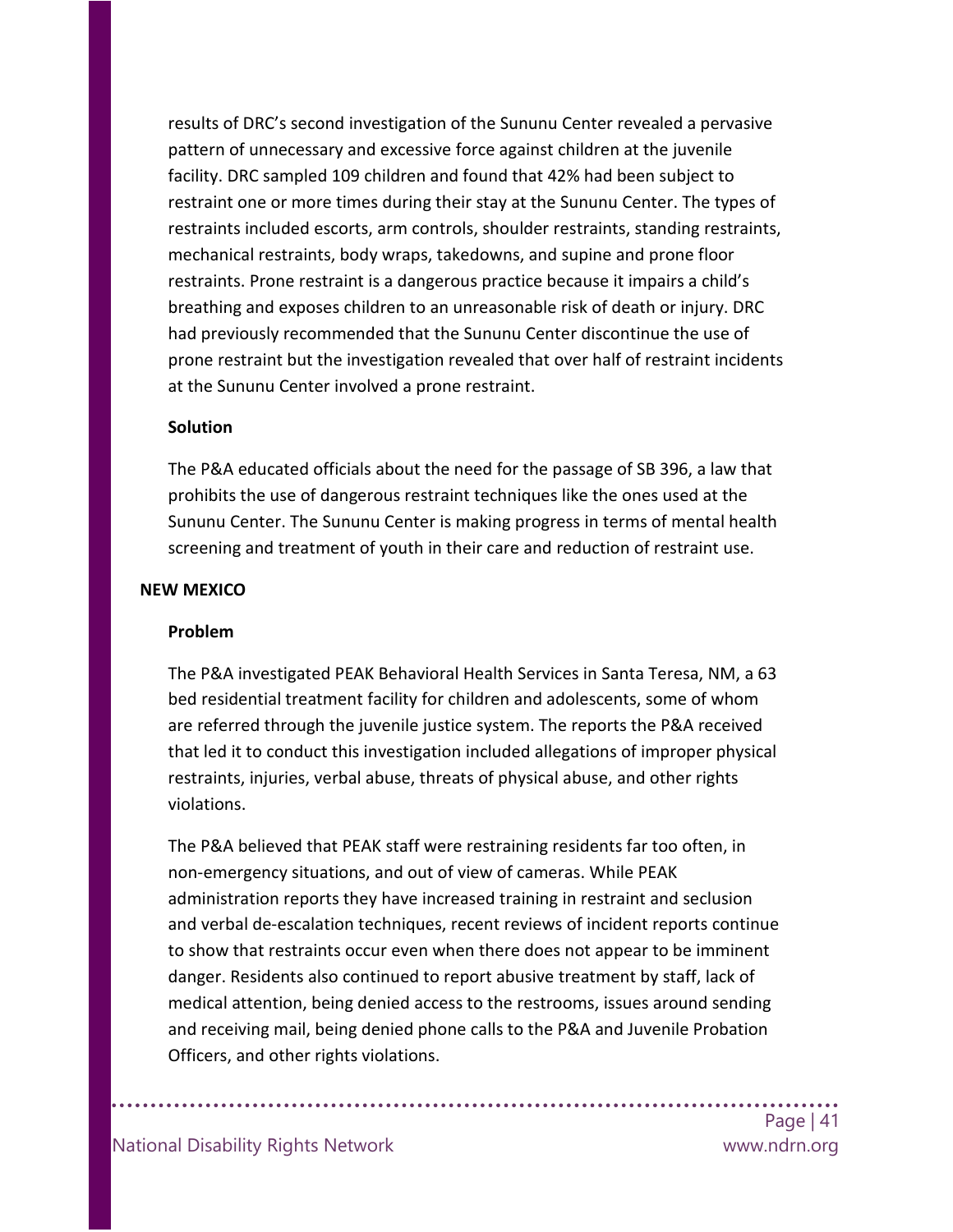#### **Solution**

The P&A sent several letters to facility management in response to these concerns with information from the Children's Mental Health and Developmental Disabilities Act. The P&A also recommended that PEAK work with the Building Bridges Initiative (BBI) to bring it into the arena of best practices with regard to restraints and positive behavior interventions. After several months of recommending this program, Strategic Behavioral Health (the company which operates the facility) agreed to implement the BBI program at PEAK. BBI conducted two days onsite training for PEAK staff. The P&A is waiting for the PEAK's responses to its recent letters and continue to conduct site visits.

#### **NEW YORK**

#### **Problem**

The P&A has identified deficiencies in the educational programs offered to students in multiple juvenile justice (JJ) centers.

#### **Solution**

The P&A met with the certifying agency to discuss the results of its investigation to improve the delivery of services to students in these residential settings. The agency identified corrective action that the agency took to address the lack of Behavioral Intervention Plans (BIPs) for individuals residing in JJ Centers. The P&A has conducted on-site investigations of one of the Centers that has adopted new policies to implement BIPs and will be visiting other centers to determine if similar policies have been implemented during the next fiscal year.

#### **OHIO**

#### **Problem**

The P&A visited an Ohio youth residential facility on several occasions and interviewed any resident who wished to speak to the advocates. Many of the youth complained of being forced to remain in their rooms by staff, who would use their bodies to keep the door closed, even as the resident was trying to open the door from the other side. The facility was not licensed to practice any form of seclusion, and there had been problems in the past with the facility's use of seclusion.

**Solution**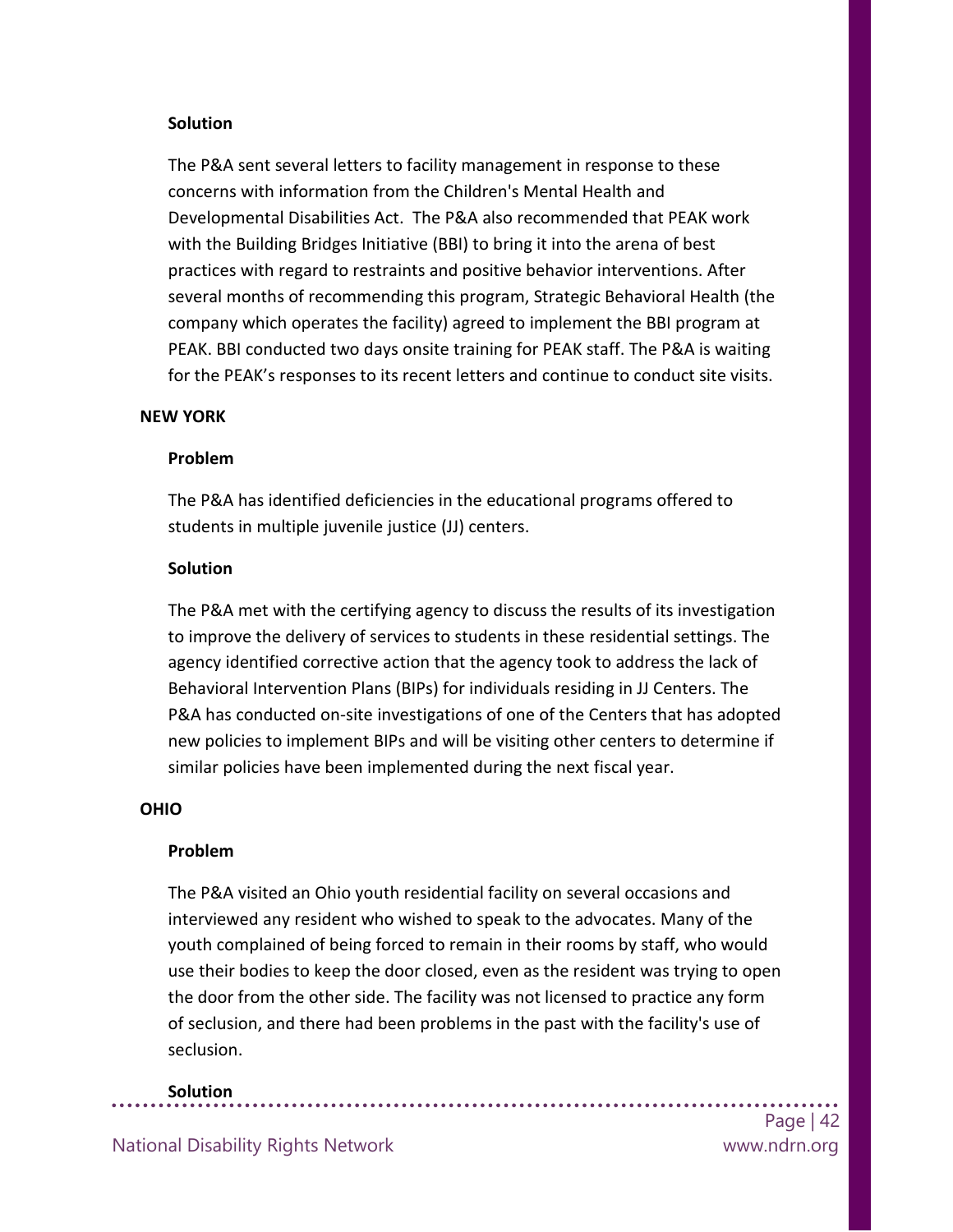The P&A reported the findings to the state agency. The agency conducted their own investigation of the facility and found issues with documentation, lack of trauma-informed care in treatment plan implementation, staff training, and cultural insensitivity. The facility received a Plan of Correction (POC) for these issues.

## **PUERTO RICO**

#### **Problem**

A P&A advocate found inadequate facilities, water infiltration, and lack of maintenance at a treatment center that is part of the state Administration of Juvenile Institutions. At time of the visit, there were 19 individuals receiving mental health services in the facility.

#### **Solution**

A meeting with the Director and P&A advocate resulted in action plan to address issues presented. In another visit, the P&A corroborated that these issues had been addressed. Due to the constant change in directors of this particular institution, the P&A will continue to monitor this facility to guarantee that all services are provided.

#### **VIRGINIA**

#### **Problem**

Benjamin spent the first half of 2014 in a restrictive isolation unit in a Department of Juvenile Justice (DJJ) facility. He only received educational services for one (1) hour or less per day. His guardian contacted P&A because she was concerned that he was receiving inadequate educational services, as well as inadequate mental health treatment. She reported that the frequent placement in the isolation unit was endangering Benjamin's mental health stability.

#### **Solution**

The P&A intervened and successfully advocated for Benjamin's transfer to a general integrated unit, and for him to receive regular education and mental health services.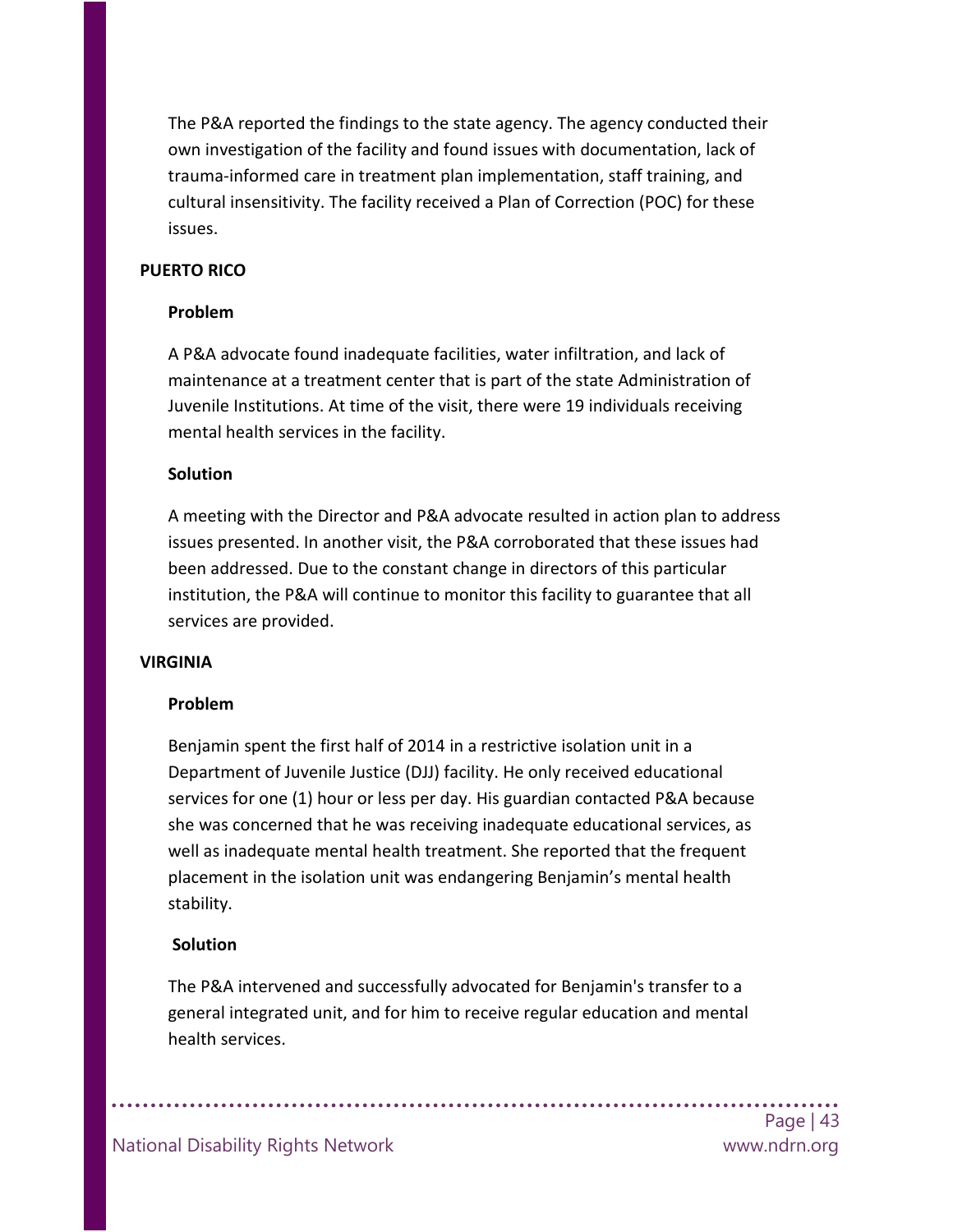#### **WASHINGTON, DC**

#### **Problem**

Children were being placed in institutional settings due to a lack of alternatives to residential treatment facilities.

#### **Solution**

The P&A continued its involvement in creating a more robust community based children's mental health system by attending the District's inter-agency workgroup to create alternatives to residential treatment facilities. ULS also worked in collaboration with the Children's Law Center, Public Defender Services of the District of Columbia, the University of the District of Columbia and American University Law Schools to create training materials for attorneys in the juvenile justice and child neglect systems regarding how to use Medicaid law to advocate for community based mental health services.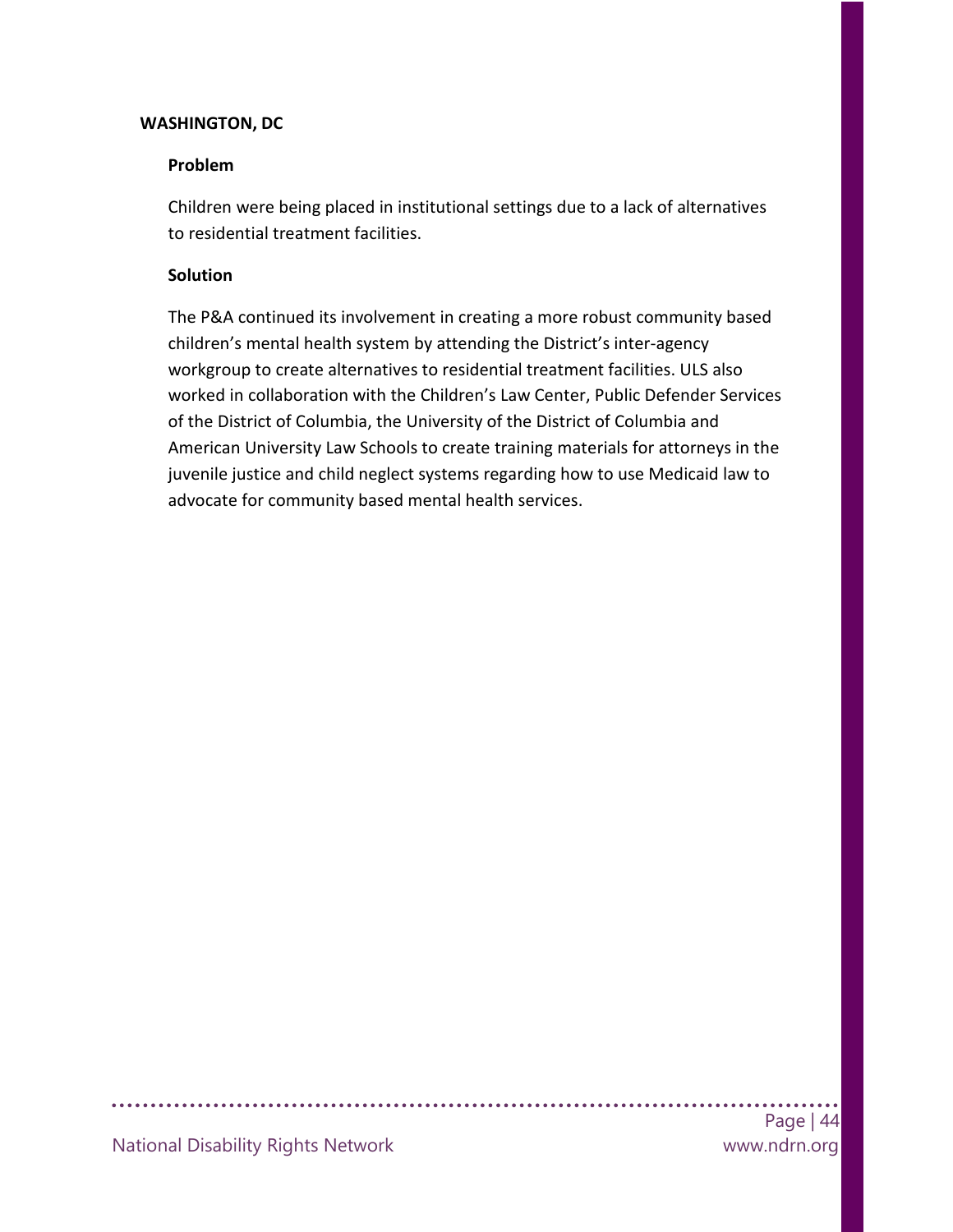**Children with Disabilities Are Detained More Readily, Remain In the System Longer Than Other Children, and Are Deprived of the Services Necessary to Prevent Recidivism**

## **Successful Re-Entry: Post Incarceration**

The purpose of rehabilitative juvenile justice programming is to prevent recidivism and allow the youth to rejoin his or her community successfully upon release.

Some factors that improve a youth's chances of success upon release include:

- A clear residential plan, where he or she will live, and with whom.
- Meaningful and respected involvement of the youth in all aspects of treatment, transition and discharge planning.
- The youth has maintained contact with family, community, and positive peers.
- A receiving school placement that will accept credits earned while in custody, that has access to the youth's educational records.
- Continuation of any mental health, medical, and substance abuse treatment
- Ready access to other community based services.
- For youth who are also in the child welfare system, access to V-9 $^{63}$  $^{63}$  $^{63}$  and other services to meet the needs of youth transitioning out of the child welfare system.
- For youth with an IEP, IDEA transition planning and timely records transfer.

Unfortunately, even for youth who were are never formally adjudicated, their home communities and school districts do not always provide an enthusiastic welcome to them upon return. Studies show that nationally, as many as two-thirds of youth eventually drop out of school after being involved in the juvenile justice system, due to these types of barriers.<sup>[64](#page-44-1)</sup>

<span id="page-44-0"></span><sup>&</sup>lt;sup>63</sup> Pokempner, J. Transition Planning for Youth with Disabilities in the Child Welfare System, Juvenile Law Center, 2013. Available at: [http://www.jlc.org/resources/publications/transition-planning-youth-disabilities-child-welfare](http://www.jlc.org/resources/publications/transition-planning-youth-disabilities-child-welfare-system)[system.](http://www.jlc.org/resources/publications/transition-planning-youth-disabilities-child-welfare-system)

<span id="page-44-1"></span><sup>&</sup>lt;sup>64</sup> Vol. 32.4 Gagnon, Joseph C., et al., Juvenile Correctional Schools: Characteristics and Approaches to Curriculum, 18 673-696 (2009). Vol. 43.4 Gagnon, Joseph C., State-Level Curricular, Assessment, and Accountability Policies, Practices, and Philosophies for Exclusionary School Settings, 206-219, (2010). Vol. 55.1 Gagnon, Joseph, C., et al., Secondary Psychiatric Schools: Characteristics and Approaches to Curriculum, 42-52 (2010). Vol. 36.1 Gagnon, Joseph, C & Barber, Brian, Characteristics of and Services Provided to Youth in Secure Care Facilities, 7-17 (2010).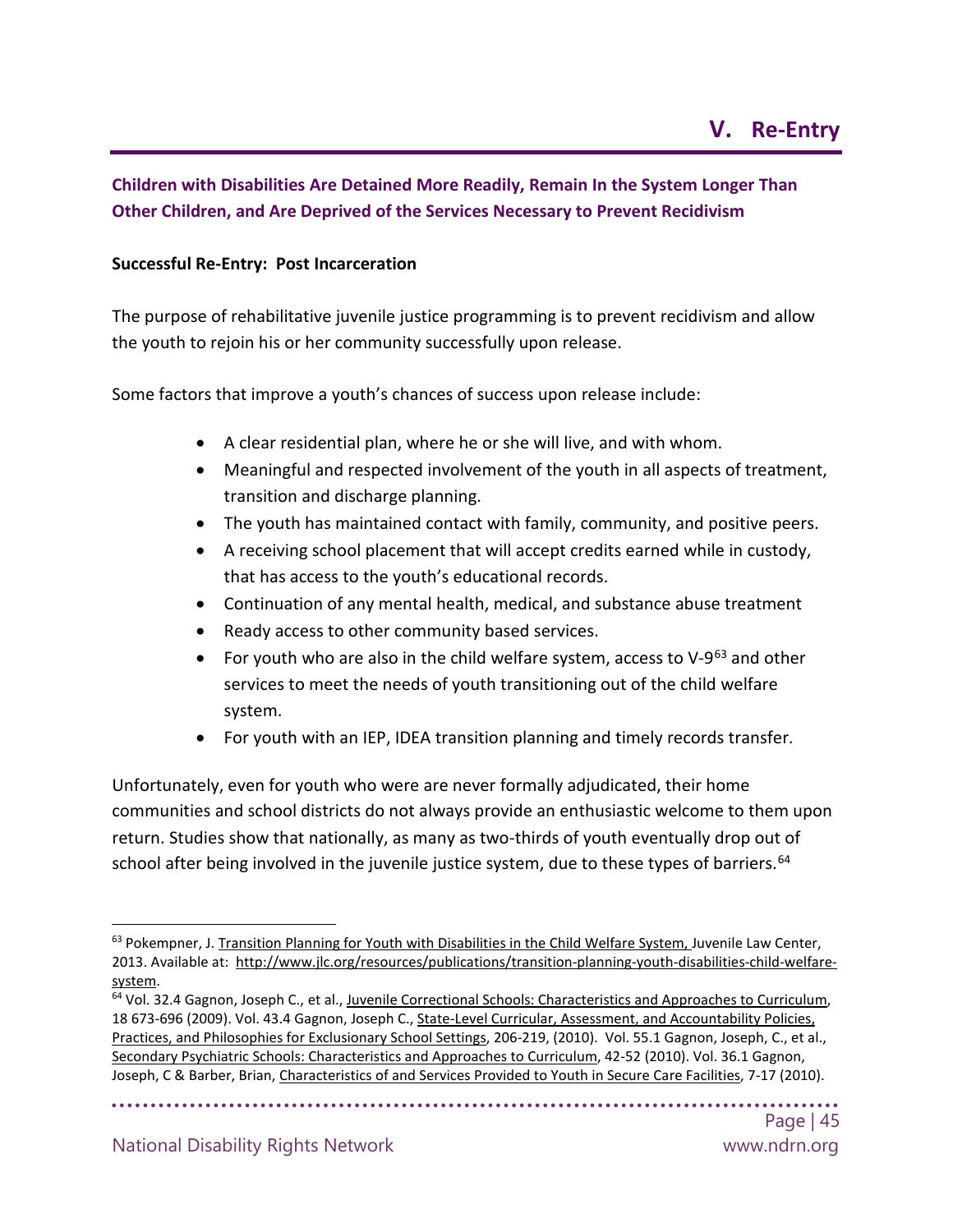On December 8, 2014, the U.S. Department of Education released a guidance package on correctional education that is useful to advocates doing conditions and re-entry work.<sup>[65](#page-45-0)</sup> It recommends, among other things, that the responsible agency:

- Immediately upon entry of a youth into a juvenile justice residential facility, create individualized prerelease plans in partnership with the youth and his or her family that identify action steps and support services to ensure reenrollment in a community school and reduce the likelihood of re-arrest or reoffending.
- Prior to release, offer additional formal learning opportunities for the youth that are grounded in evidence- and practice-based service models and focused on social, emotional, and behavioral skill development, especially for youths with mental health conditions.
- Utilize a comprehensive approach to reentry that includes individualized reentry plans, vocational and life skills training, behavior management systems and direct academic instruction.
- Clarification that students in juvenile justice facilities are eligible to receive Pell Grants.

There has been promising recent research on best practices for re-entry programming.<sup>[66](#page-45-1)</sup> While there are fewer clear legal tools for advocates to use, there are approaches that can help ensure that youth have access to available services upon release.

[http://www.sentencingproject.org/doc/publications/cc\\_youthreentryfall09report.pdf.](http://www.sentencingproject.org/doc/publications/cc_youthreentryfall09report.pdf)

<span id="page-45-0"></span><sup>&</sup>lt;sup>65</sup> Correctional Education in Juvenile Justice Facilities, U.S. Department of Education, (January 7, 2015) [http://www2.ed.gov/policy/gen/guid/correctional-education/index.html.](http://www2.ed.gov/policy/gen/guid/correctional-education/index.html)

<span id="page-45-1"></span><sup>&</sup>lt;sup>66</sup> Muller, Eve, Reentry Programs for Students with Disabilities in the Juvenile Justice System: Four State Approaches, George Washington University: In Forum, (December 2011)

[https://heath.gwu.edu/files/downloads/reentryprogsforswdinthejuvenilejusticesystem\\_fourstateapproaches.pdf.](https://heath.gwu.edu/files/downloads/reentryprogsforswdinthejuvenilejusticesystem_fourstateapproaches.pdf) Altschuler, David & Bilchik, Shay, Critical Elements of Juvenile Reentry in Research and Practice, (April 21, 2014) [http://csgjusticecenter.org/youth/posts/critical-elements-of-juvenile-reentry-in-research-and-practice/.](http://csgjusticecenter.org/youth/posts/critical-elements-of-juvenile-reentry-in-research-and-practice/) Nellis, Ashley, Back on Track: Supporting Youth Reentry from Out-of-Home Placement to the Community, Juvenile Justice and Delinquency Prevention Coalition, (2009)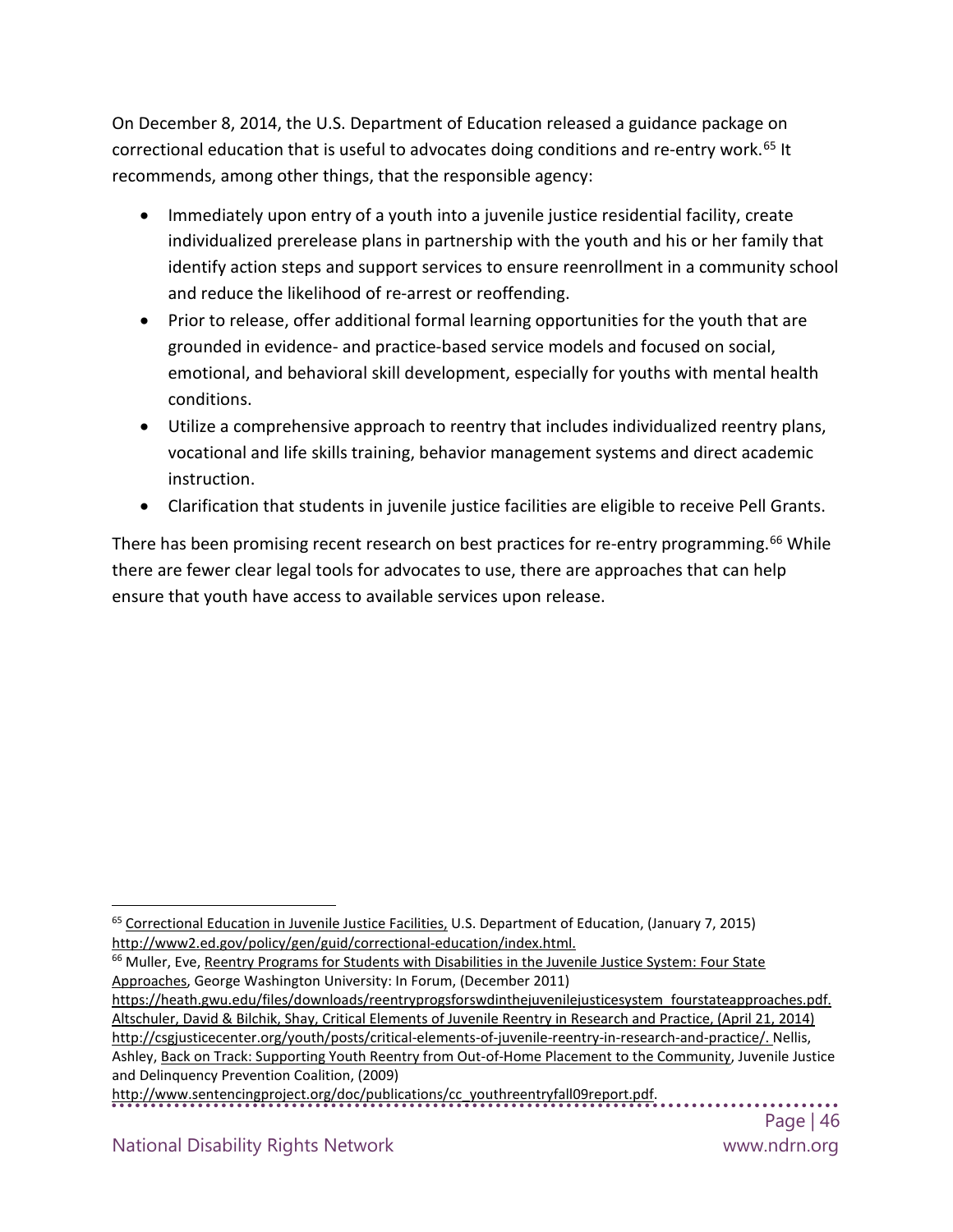## P&A Re-Entry Work: Problems and Solutions

#### **HAWAII**

#### **Problem**

Hawaii's juvenile justice system, like many, did not appropriately address the needs of youth re-entering the community after incarceration.

#### **Solution**

The Hawaii P&A provided substantive education to the legislature during the process of developing legislation to reform Hawaii's juvenile justice system. The resulting bill has since passed, which included the following improvements for youth with disabilities (*inter alia*): concentrating secure bed space on serious juvenile offenders and strengthening disposition, adjustment, diversion, and services available for juvenile offenders. The bill improves the system by increasing interagency collaboration, improving the probation and parole systems, creating reentry plans for all youth; and coordinated services plans for youth while they are in custody. The bill may be found at [http://www.capitol.hawaii.gov/session2014/bills/HB2490\\_CD2\\_.pdf](http://www.capitol.hawaii.gov/session2014/bills/HB2490_CD2_.pdf)

#### **IDAHO**

#### **Problem**

An 18 year old Caucasian male dually diagnosed mental illness and developmental disabilities contacted the P & A for assistance with his impending discharge from the Juvenile Corrections Center (JCC). JCC staff were arranging services for him upon his release, but were neglecting to address his mental health needs on the advice of the developmental disability agency (DDA) they had secured to provide follow up services.

#### **Solution**

The P & A contacted JCC and provided information on the client's right to choose his care providers, as well as the need to address both his mental health in addition to his developmental disabilities. Per JJC policy, reintegration providers must observe and not infringe on the rights of offenders to participate in their programs. P&A staff attended his transition meeting to ensure the team was made aware of the client's right to direct services of his choice and interests as required by Medicaid rules and JJC policy. As a result of P & A intervention, the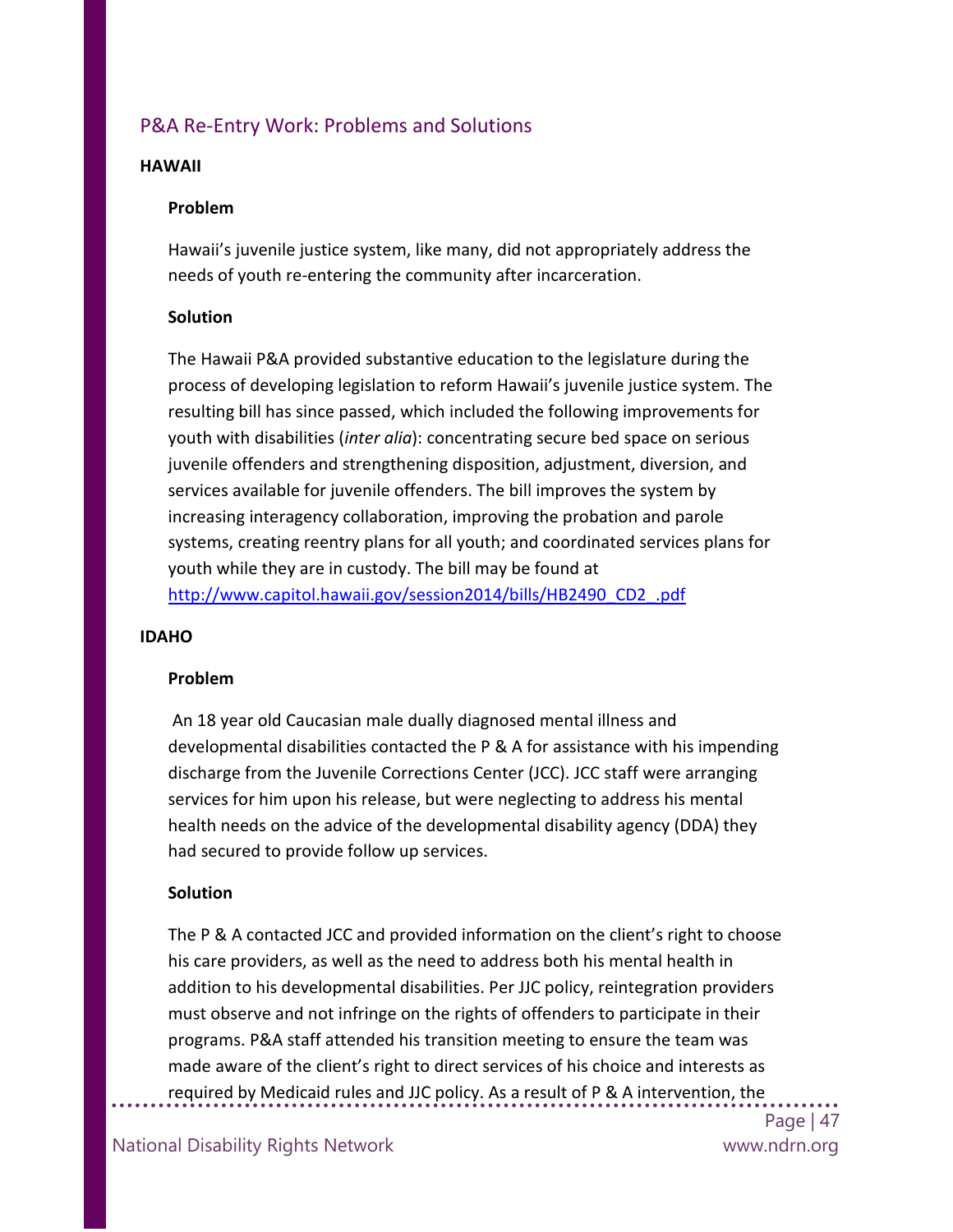client's rights to choose his providers, and receive services that met all his needs, were restored. Upon discharge from the facility, the client will be receiving services for both MI and DD from providers of his choice.

## **KENTUCKY**

#### **Problem**

An 18 year old white male with a diagnosis of Obsessive Compulsive Disorder (OCD) was in a juvenile justice facility due to charges of criminal trespassing and robbery. He wanted to return home to live with his mother and to complete his diploma upon release. His Department of Juvenile Justice (DJJ) worker told the youth that it was doubtful that he would ever return to his home community, and certainly not to his home. The worker also told him to get a GED, rather than pursing a general education high school diploma.

## **Solution**

After P&A made a number of visits with the student, his mother, facility staff, and the DJJ worker, an appropriate discharge plan was developed that allowed him to return home to live with his mother, and to be enrolled in his former high school. The P&A provided the student's mother with educational information, employment information, and other resources that were available in the community in his home town. He continues to thrive at home and at school.

#### **MINNESOTA**

#### **Problem**

A teenager with mental health needs was placed on probation. He was then moved from a group home to a juvenile facility until he finished high school. Four weeks prior to the end of the school year, the school district pressured the client to sign papers that would discontinue his special education services and block him from graduation ceremonies. He spoke with the juvenile facility's social worker, who contacted the P&A.

## **Solution**

The P&A advised the client and his social worker to sign "no" to the discontinuation and request a meeting with the facility, the school, and his adoptive parents. The P&A won the school's agreement to continue services until the end of the school year so the client could participate in graduation with

Page | 48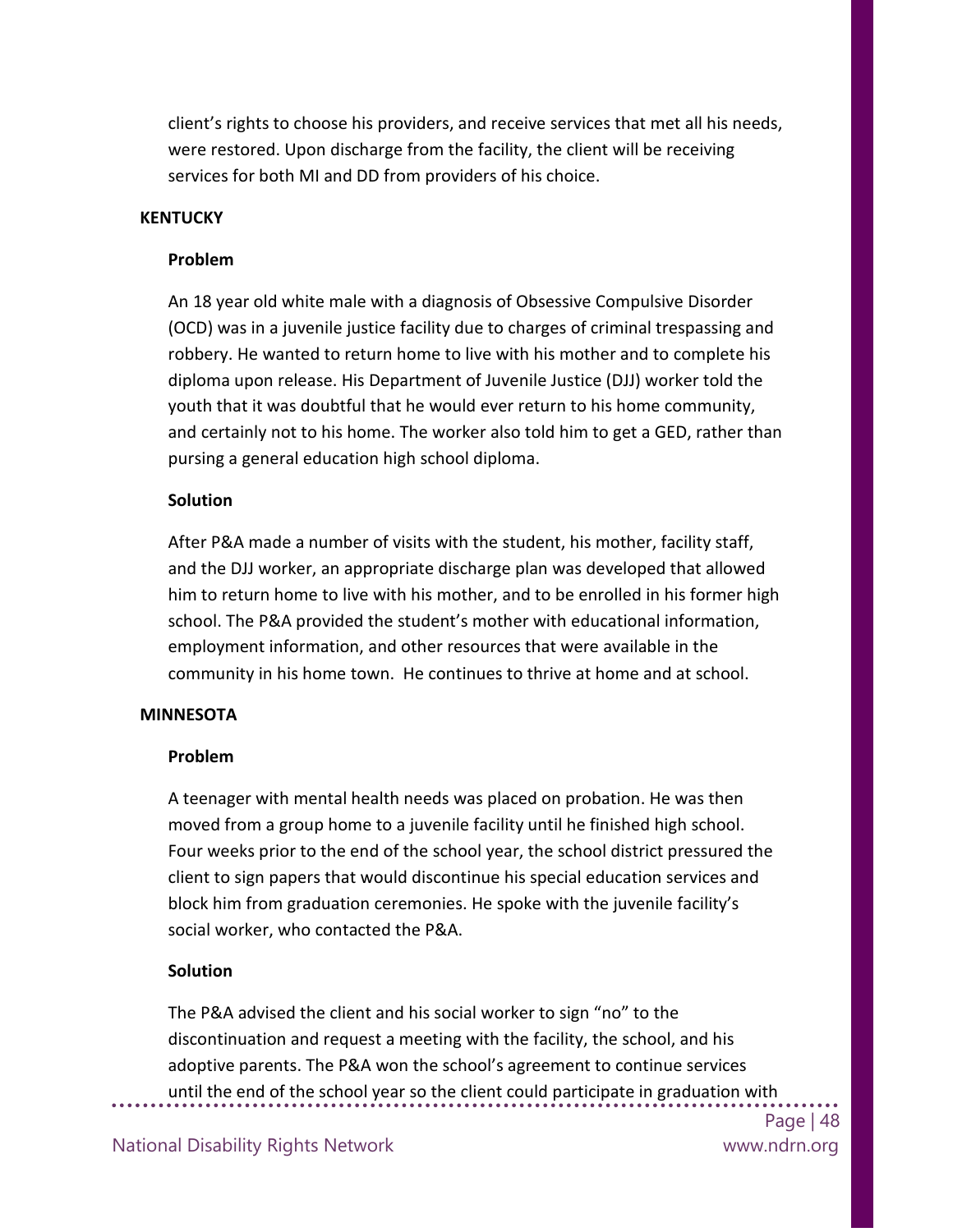his classmates. The P&A also prompted the school to work with other agencies to develop a discharge plan and transition services to enable him to return to his hometown. As a result of this advocacy, adult mental health services and other supports were arranged, an apartment was located, and several job interviews were scheduled. The client graduated with his classmates, moved to an apartment in his hometown, found a job and has adult mental health services available to him.

#### **SOUTH DAKOTA**

#### **Problem**

A client with a disability who is eligible for special education services was due to be released from a state juvenile corrections facility back to his home school district. The home school district told the child's parent that it would refuse to serve him. Further, school staff led the parent to believe that the district would try to have the client placed into another juvenile detention facility.

#### **Solution**

The parent contacted the P&A which reviewed the files and facility records and conducted interviews with key persons involved. The P&A noted that the client had successfully completed all required elements of the program at the facility and, having done so, he had done his time and should be released. The P&A staff attended several meetings on his behalf with the district. After deflecting suggestions such as having client attend a school in a nearby district, eventually the home school district agreed to serve the child in the public school in the client's home town.

As a result, the juvenile corrections facility recognized that the local school districts in the state have an active responsibility to provide education, including IEP services, to students in their home communities. The facility also learned that initial refusals from school districts may need to be challenged in order to move students from facilities to their communities quickly and seamlessly when detention is over. The facility involved is the largest in the state.

## **SOUTH DAKOTA**

#### **Problem**

National Disability Rights Network www.ndrn.org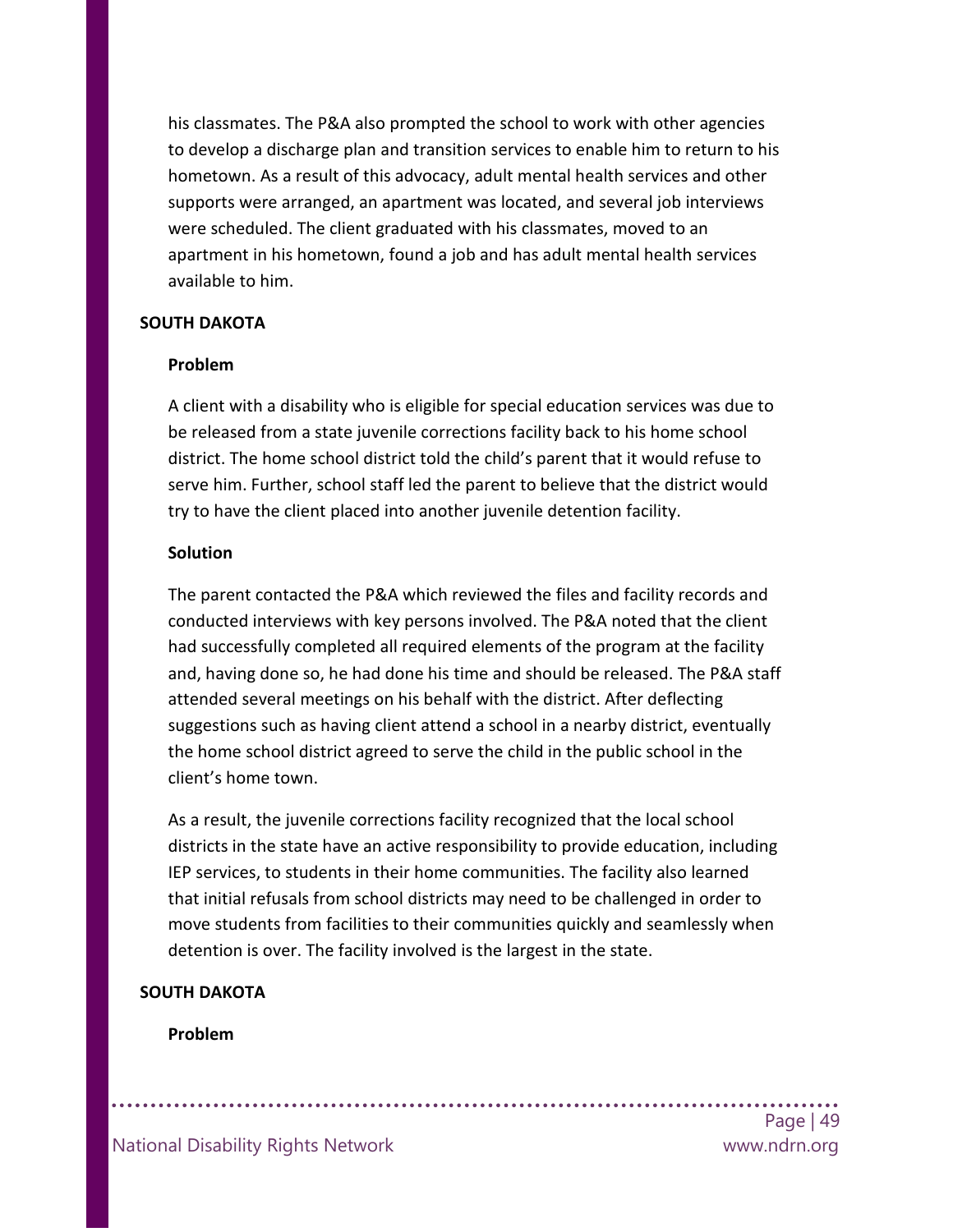A 17-year-old individual who had been placed in a youth correctional facility for over one year was then transferred to a psychiatric residential treatment facility (PRTF). The guardian expressed concerns about the individual's care and treatment at the PRTF.

## **Solution**

After the P&A's involvement, there was more open communication between the guardian and the juvenile corrections agent to address the guardian's concerns. P&A staff participated in several conference calls between the guardian, the PRTF, and the juvenile corrections agent to address the guardian's concerns. The individual was eventually discharged from the PRTF back to her home community and will now graduate from high school on time with her class.

## **VIRGIN ISLANDS**

## **Problem**

A young man, age 18, was incarcerated for a year, awaiting trial, and did not receive educational services during this time. His parent wanted advocacy for him to receive a Free Appropriate Public Education. The youth was released from jail while awaiting trial and still was not receiving educational services.

## **Solution**

P&A advocacy with Public Defenders Office resulted in the youth receiving educational services at the Office of Special Education (per the Court's Order). The P&A attended the youth's IEP meeting and a representative from vocational rehabilitation (VR) services also attended to assist with the youth's transition from high school. Upon successful completion of summer school, he will have enough credits to receive his diploma by the end of summer.

For his transition plan, a teacher will work with him to research various areas of his interest to help him narrow down the area he will want to pursue. He now has the application form to get enrolled with VR and they discussed him attending the Skills Center to pursue a trade. He is eager to work and move forward in life.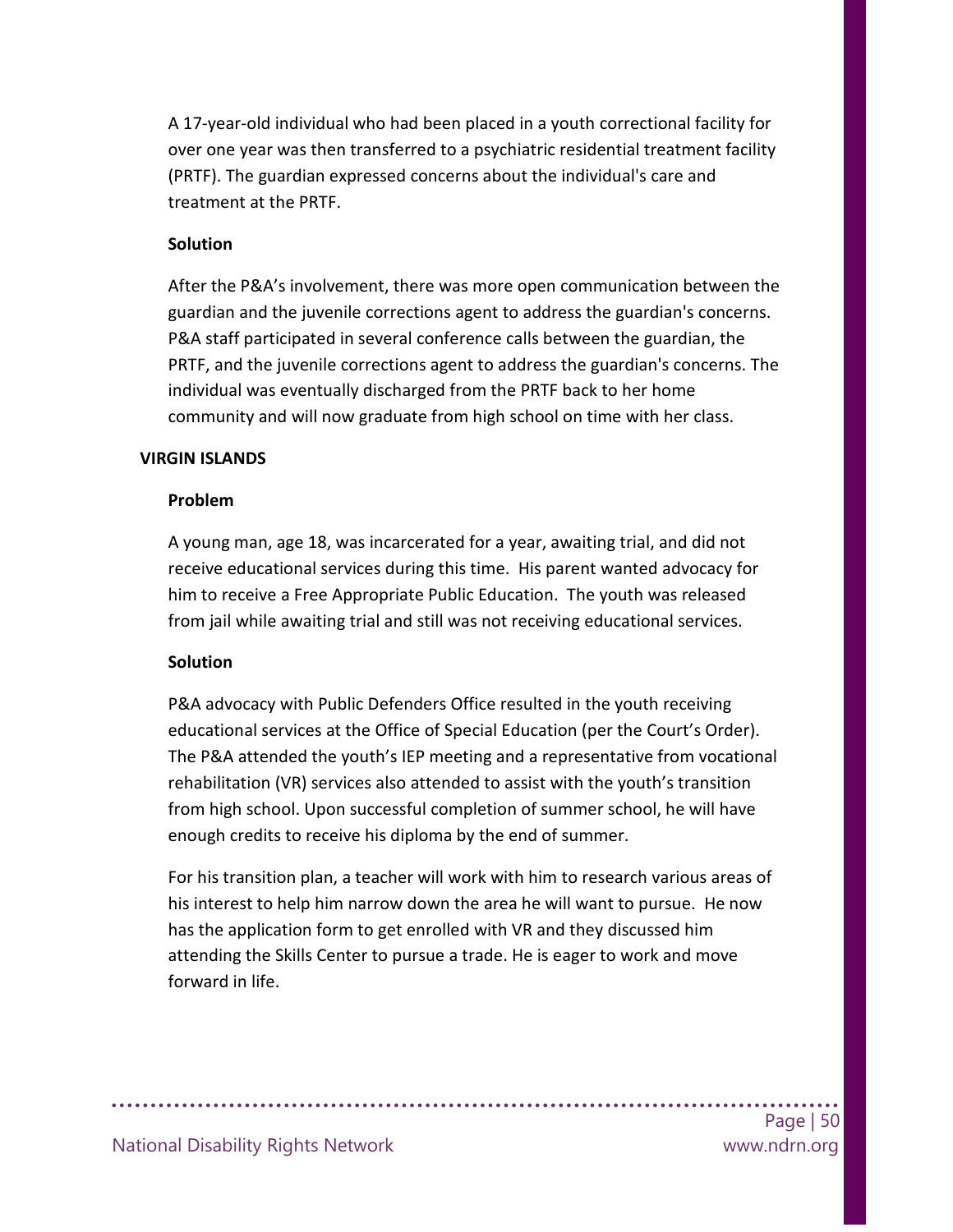#### **CONCLUSION**

Diversion from the juvenile justice system is the best approach for most youth with disabilities. We can provide community based services to the vast majority of juvenile offenders who are non-violent, saving secure facilities only for those youth who are truly in need of such restrictive placements -- and only then for the amount of time necessary to ensure safety to our communities. Recidivism can be reduced when we ensure that youth leave the system with marketable skills, some hope, and when placement is unavoidable, a home and community that welcomes their return.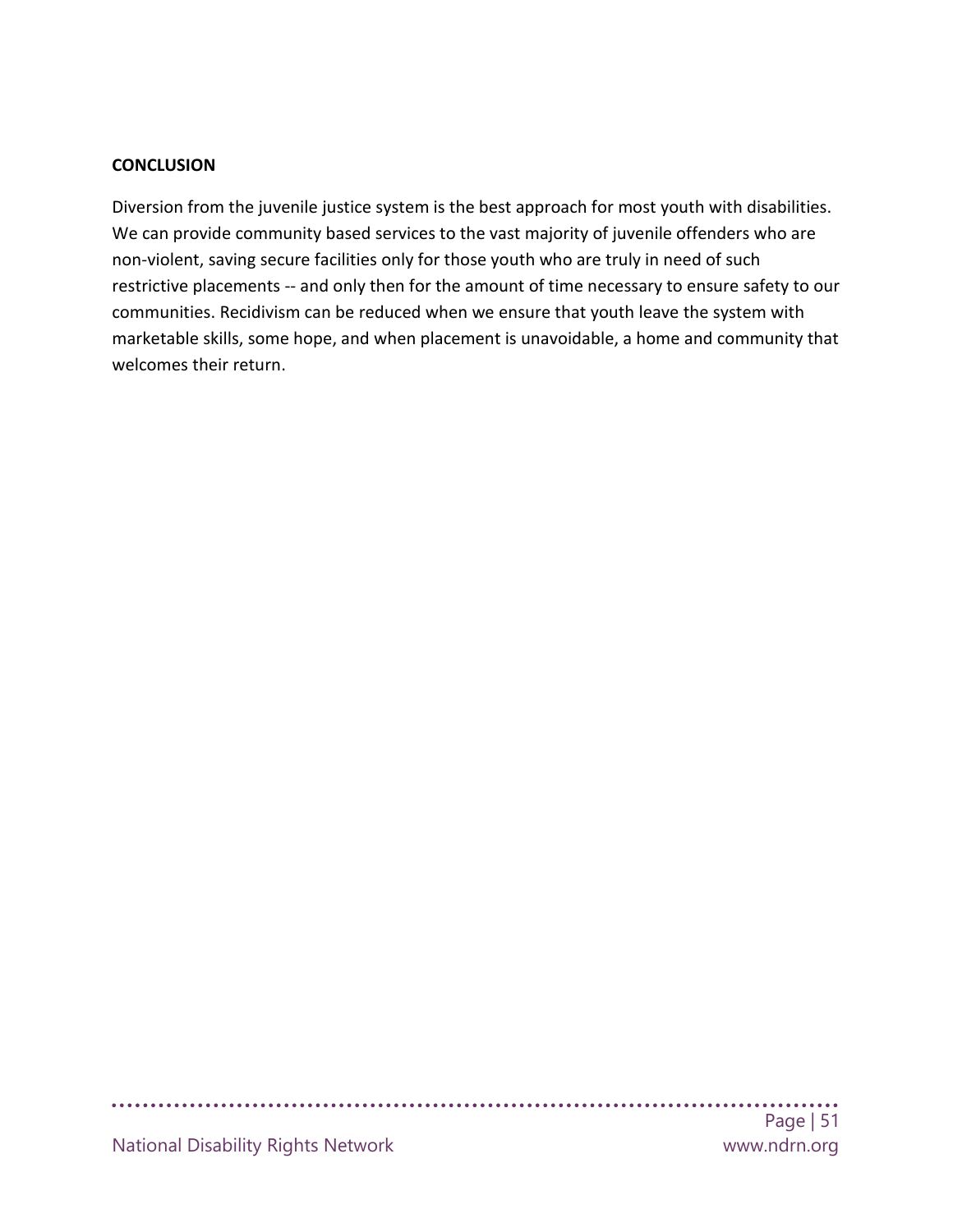Page | 52<br>Www.ndrn.org National Disability Rights Network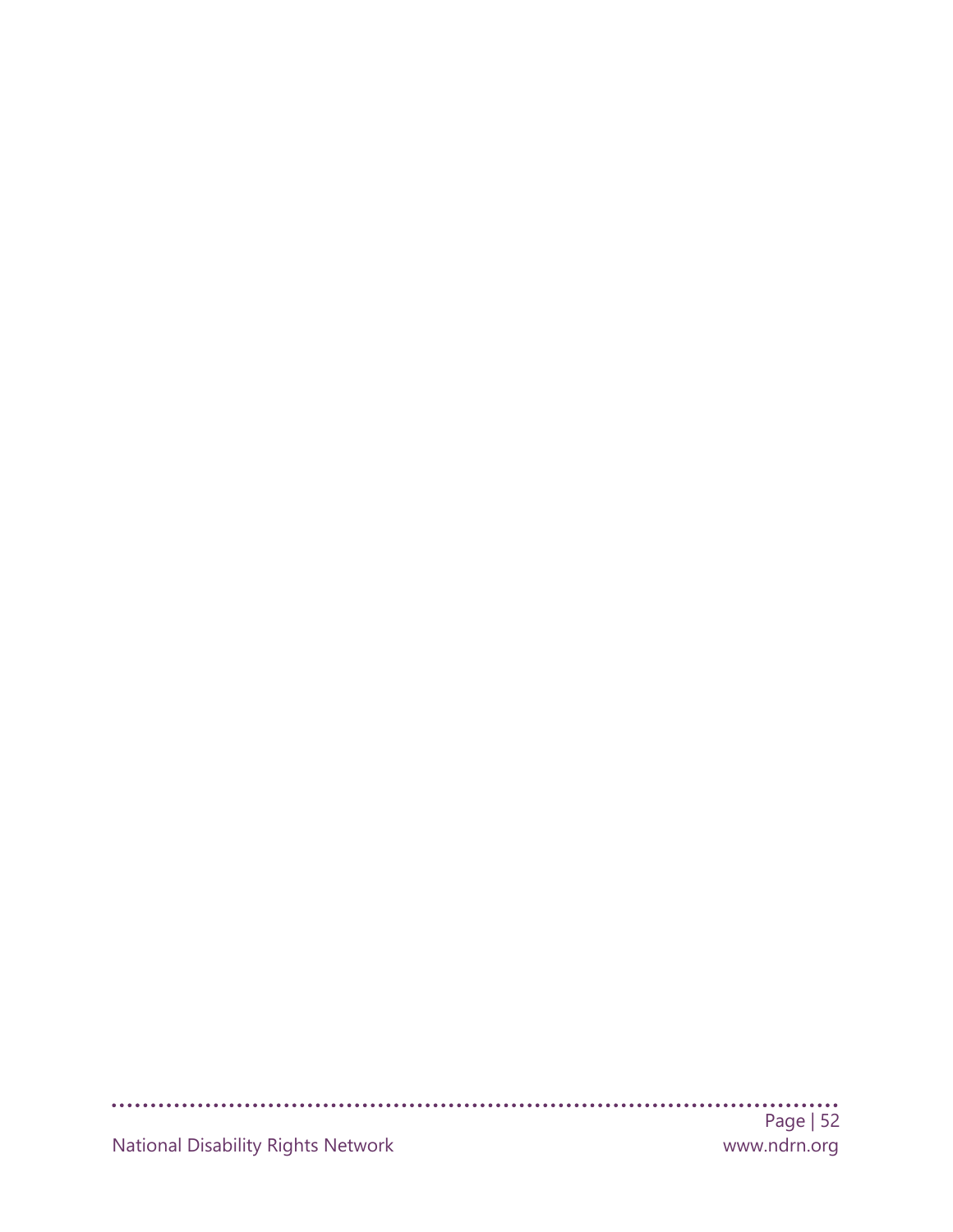#### **Concrete Steps Systems and Policy Makers Can Make Now**

#### **CONGRESS**

#### **RECOMMENDATION**

Congress should authorize and fund a Protection and Advocacy for Juvenile Justice Program to help divert youth with disabilities from entering the juvenile justice system, investigate and monitor conditions for youth with disabilities in the juvenile justice system, and ensure proper return to the community with needed services and supports.

#### **RECOMMENDATION**

Congress should fully fund the statutes that provide services for this population, including but not limited to Medicaid community based services, IDEA, and PREA.

#### RECOMMENDATION

Congress should include in the reauthorization of the JJDPA language that clearly and specifically eliminates the Valid Court Order exception and prohibits the use of solitary confinement and/or isolation for all juveniles, including those housed in adult settings.

#### RECOMMENDATION

Congress should require that schools identified as having elevated school-based arrest rates: 1) lose the opportunity to use federal funds to employ School Resource Officers (SROs); 2) are required to develop Memoranda of Understanding that ensure that SROs work is limited to traditional police activities and not discipline of non- violent student behavior; and, 3) require SROs in those schools to undergo training in specific, related topics, including but not limited to:

- IDEA discipline requirements
- Crisis management
- Cultural competency and implicit bias
- Data driven evidence based prevention (including such approaches as restorative justice, Positive Behavioral Interventions and Supports)
- De-escalation strategies
- Understanding and responding to the effects of trauma
- Culturally responsive practice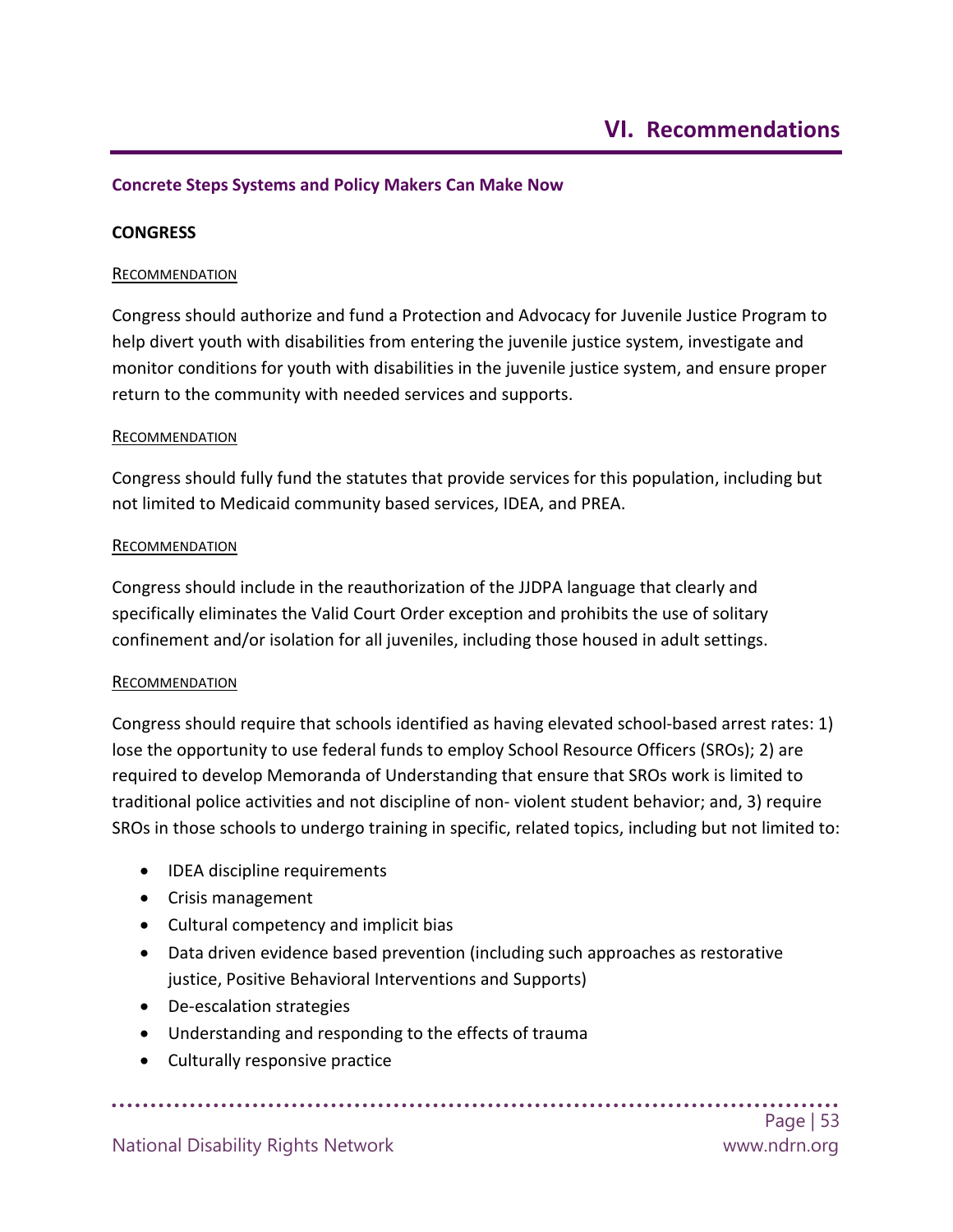States should establish similar requirements.

#### **ADMINISTRATION**

#### RECOMMENDATION

The U.S. Department of Education (ED) and Department of Justice (DOJ) should fully enforce all provisions of Title VI,<sup>[67](#page-53-0)</sup> Title IX,<sup>[68](#page-53-1)</sup> the ADA,<sup>[69](#page-53-2)</sup> Section 504,<sup>[70](#page-53-3)</sup> and the IDEA,<sup>[71](#page-53-4)</sup> including all obligations under these statutes for youth in correctional facilities, so that education of youth in these settings is equal to that provided to students in other public schools.

#### RECOMMENDATION

Representatives from the ED, Office for Special Education Programs (OSEP), Office for Civil Rights (OCR), and DOJ, Civil Rights Division should coordinate their efforts regarding enforcement of the statutes over which they have jurisdiction, so as to completely eliminate disproportionality in juvenile justice referrals for all groups of youth currently over-represented within the system, including but not limited to, youth with disabilities.

## RECOMMENDATION

ED should enforce all schools' obligation to report on School-Based Arrests and Referrals to Law Enforcement. This has been a requirement in the Civil Rights Data Collection (CRDC) since 2009- 2010, but school districts grossly underreport these data.

#### RECOMMENDATION

During the investigations and remedies phase of all investigations, ED and DOJ should ensure the input of the full complement of community stakeholders on the structure and implementation of the settlement.

#### RECOMMENDATION

Representatives from the ED, Office for Special Education Programs (OSEP), Office for Civil Rights (OCR), and DOJ, Civil Rights Division, should eliminate the use of School Resource Officers and other sworn law enforcement officers to enforce school discipline codes. Sworn

<span id="page-53-0"></span> <sup>67</sup> 42 U.S. Code § 12101 et seq.

<span id="page-53-1"></span><sup>68</sup> 20 U.S. Code § 1681-1688

<span id="page-53-2"></span><sup>69</sup> 42 U.S. Code § 12101 et seq.

<span id="page-53-3"></span><sup>70</sup> 20 U.S. Code § 794 et seq.

<span id="page-53-4"></span><sup>71</sup> 20 U. S. Code § 1400 et seq.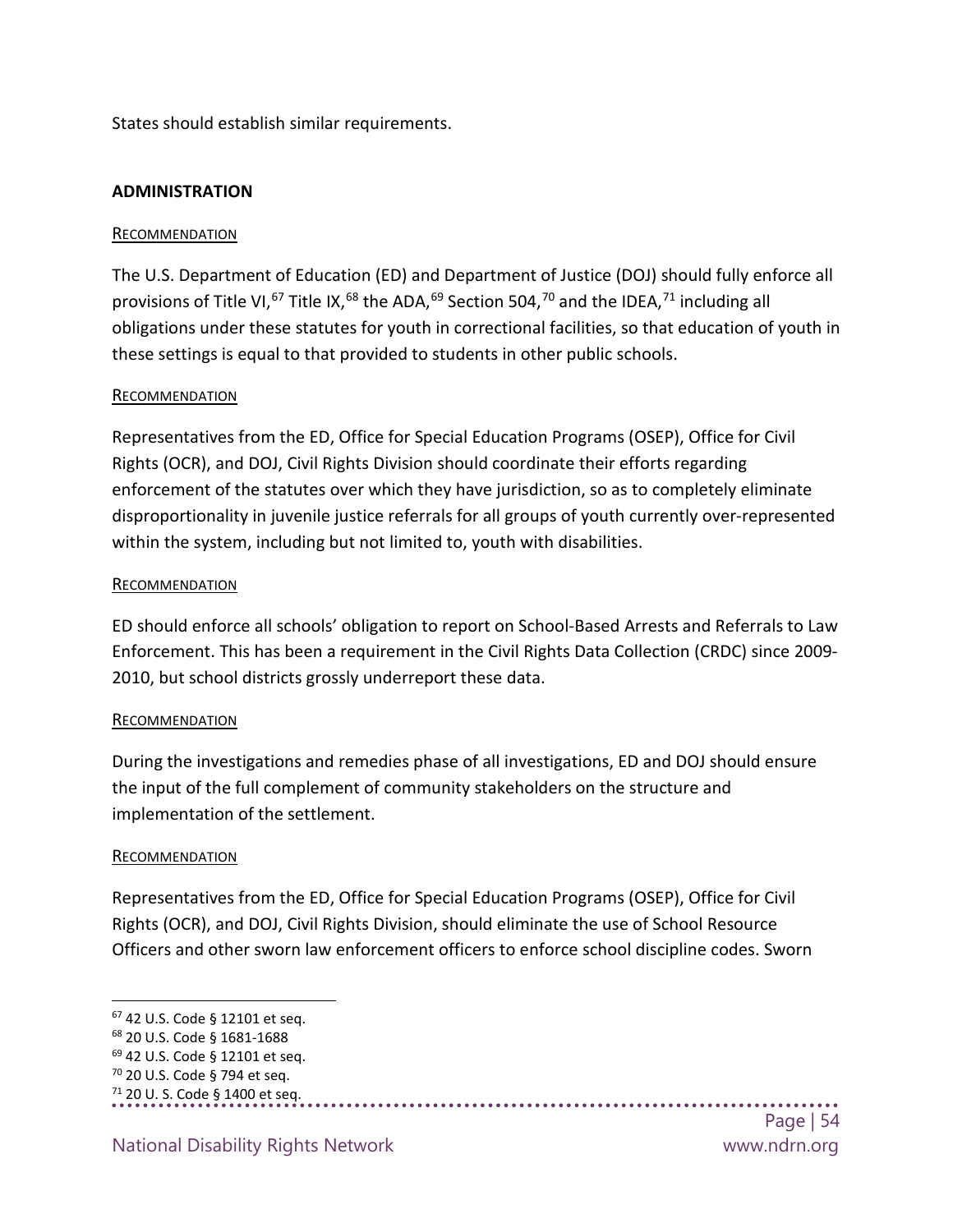law enforcement officers' role in school and at school functions should be limited to ensuring the safety of members of the school community.

## RECOMMENDATION

DOJ should ensure that PREA is fully implemented and that funding limitations are fully enforced for states that choose not to satisfy its requirements.

## RECOMMENDATION

ED and DOJ should expand the scope of their investigations to include youth in federal custody (Federal Bureau of Prisons (BOP), Department of Homeland Security (DHS), Immigration Detention and other federal programs).

## RECOMMENDATION

The following student data must be publicly reported annually from every school and district and disaggregated by socio-economic status, race, gender, disability (including IDEA and Section 504 eligibility), English Language Learner (ELL) status, and Lesbian, Bisexual, Gay and Transgender (LBGT) ( to the extent available):

- Data on youth who enter the juvenile justice system, and their ultimate academic and attainment outcomes;
- The number of youth referred to court, ticketed, and arrested while on the school campus.

## Recommendation

DOJ' s Special Litigation Section should use the Civil Rights of Institutionalized Persons Act (CRIPA),<sup>[72](#page-54-0)</sup> PREA,<sup>[73](#page-54-1)</sup> and other statutes and legal authorities to the fullest extent possible, to ensure that juveniles are treated in a safe and humane manner, including but not limited to: 1) Preventing sexual violence and violations of personal privacy; 2) Preventing the use of solitary confinement; 3) Limiting the mixing of youth with adult populations to those rare exceptions allowed by the law ; 4) Confinement of status offenders; 5) Ensuring access to adequate food, rest, exercise, light, heat and other physical essentials and 6) Ensuring access to adequate medical, substance abuse and mental health care.

<span id="page-54-0"></span> <sup>72</sup> 42 U.S.C.A. § 1997e et seq.

<span id="page-54-1"></span><sup>73</sup> [42 U.S.C. § 15601](https://a.next.westlaw.com/Link/Document/FullText?findType=L&pubNum=1000546&cite=42USCAS15601&originatingDoc=Icfadb5b201e811dba2529ff4f933adbe&refType=LQ&originationContext=document&transitionType=DocumentItem&contextData=(sc.Search)) *et seq*.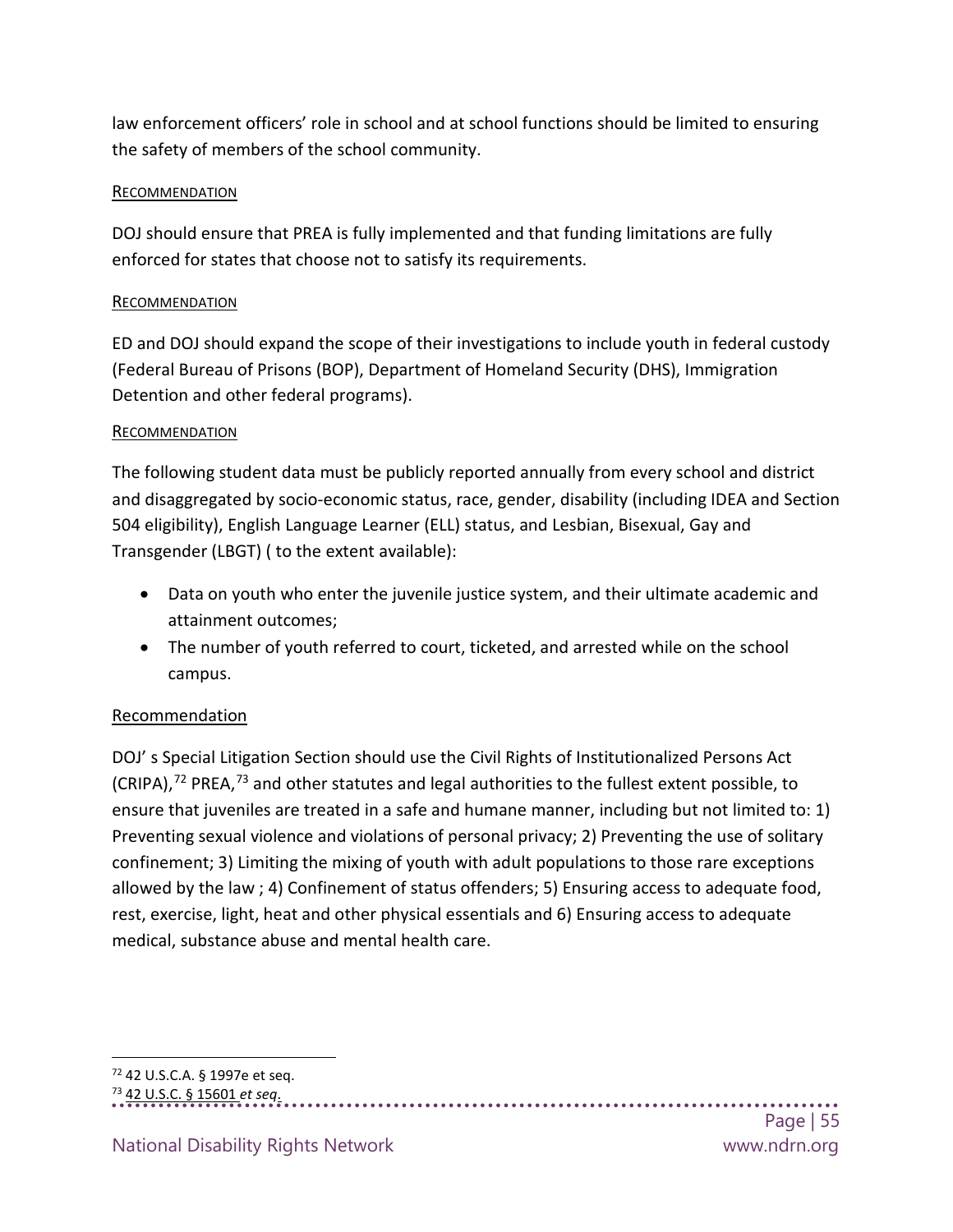#### **STATES**

#### RECOMMENDATION

States should develop and support programs that provide training in the following rights, laws and regulations: IDEA,<sup>[74](#page-55-0)</sup> ADA<sup>[75](#page-55-1)</sup> and Section 504<sup>[76](#page-55-2)</sup> Title VI<sup>[77](#page-55-3)</sup> and Title IX,<sup>[78](#page-55-4)</sup> disparate impact claims, harassment/hostile environment claims, Due Process rights applicable to all public school students, and state specific civil rights laws, to the groups/professions listed below.

- Probation officers
- Juvenile Court judges
- Prosecutors
- Court Appointed attorneys representing youth
- Public Defenders
- Publically funded attorneys who serve youth

#### RECOMMENDATION

The training described above should address, where there is applicable state law, the juvenile court's authority to enforce the IDEA and other education laws against the school districts. See Miss. Code § 43-21-621; Miss. Code § 43-21-151; Miss. Code § 43-21-105. Along this line, training should address the rights of the student to file an affirmative defense of contributory negligence or counterclaim for educational neglect. In states in which statutes do not currently permit the filing of such an affirmative defense, counterclaim or claim, this option should be considered. The ability of the juvenile court to hold the school districts accountable is critical to ending the school to prison pipeline.

#### RECOMMENDATION

States should utilize a comprehensive approach to reentry that includes individualized reentry plans, vocational and life skills training, behavior management systems and direct academic instruction.

#### RECOMMENDATION

<span id="page-55-0"></span> <sup>74</sup> 20 U.S. Code §1400, et seq.

<span id="page-55-1"></span><sup>75</sup> 42 U.S. Code § 12111, *et seq.*

<span id="page-55-2"></span><sup>76</sup> 29 U.S. Code §794

<span id="page-55-3"></span><sup>77</sup> 42 U.S. Code § 2000d et seq.,

<span id="page-55-4"></span><sup>78</sup> 20 U.S. Code § 1681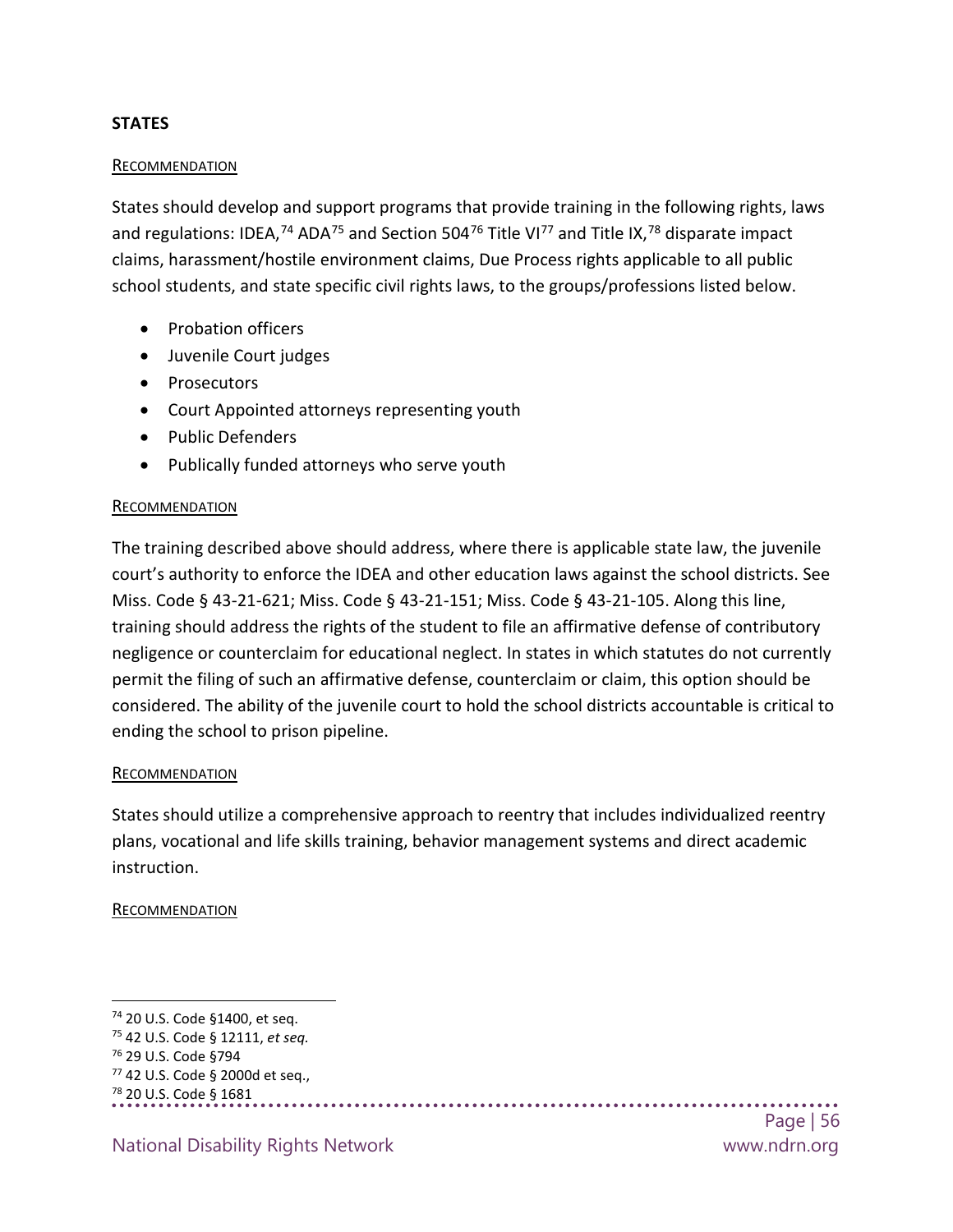States should ensure that immediately upon entry of a youth into a juvenile justice residential facility, individualized prerelease plans are developed, in full and meaningful partnership with the youth and his or her family, that identify action steps and support services to ensure reenrollment in a community school and reduce the likelihood of re-arrest or reoffending.

## RECOMMENDATION

States should ensure that prior to release, all facilities housing juveniles offer learning opportunities for youth that are grounded in evidence- and practice-based service models, and focused on social, emotional, and behavioral skill development, especially for youths with mental health conditions.

## **LOCAL**

## RECOMMENDATION

School boards should evaluate the following within their district to ensure that they are not perpetuating the disproportionate referral of youth to the juvenile justice system:

- "Zero tolerance" policies and other school code elements that result in the removal of youth with disabilities without consideration of disability related factors.
- Methods of punishment that result in juvenile justice referrals for non-violent youth, such as tickets and the use of school resource officers to enforce common disciplinary violations.
- Methods of punishment that have the effect of punishing youth for their disabilities, such as truancy tickets for youth who are unable to attend school.
- School districts should develop Memoranda of Understanding with their police departments to ensure that school resource officers are not being used to enforce school code violations. In order to help achieve this, school boards could adopt policies consistent with the Consent Decree between DOJ and Meridian Municipal Separate School District (e.g., the school district will only contact law enforcement regarding matters of "unlawful activity" pursuant to Miss. Code § 37-11-29(6)).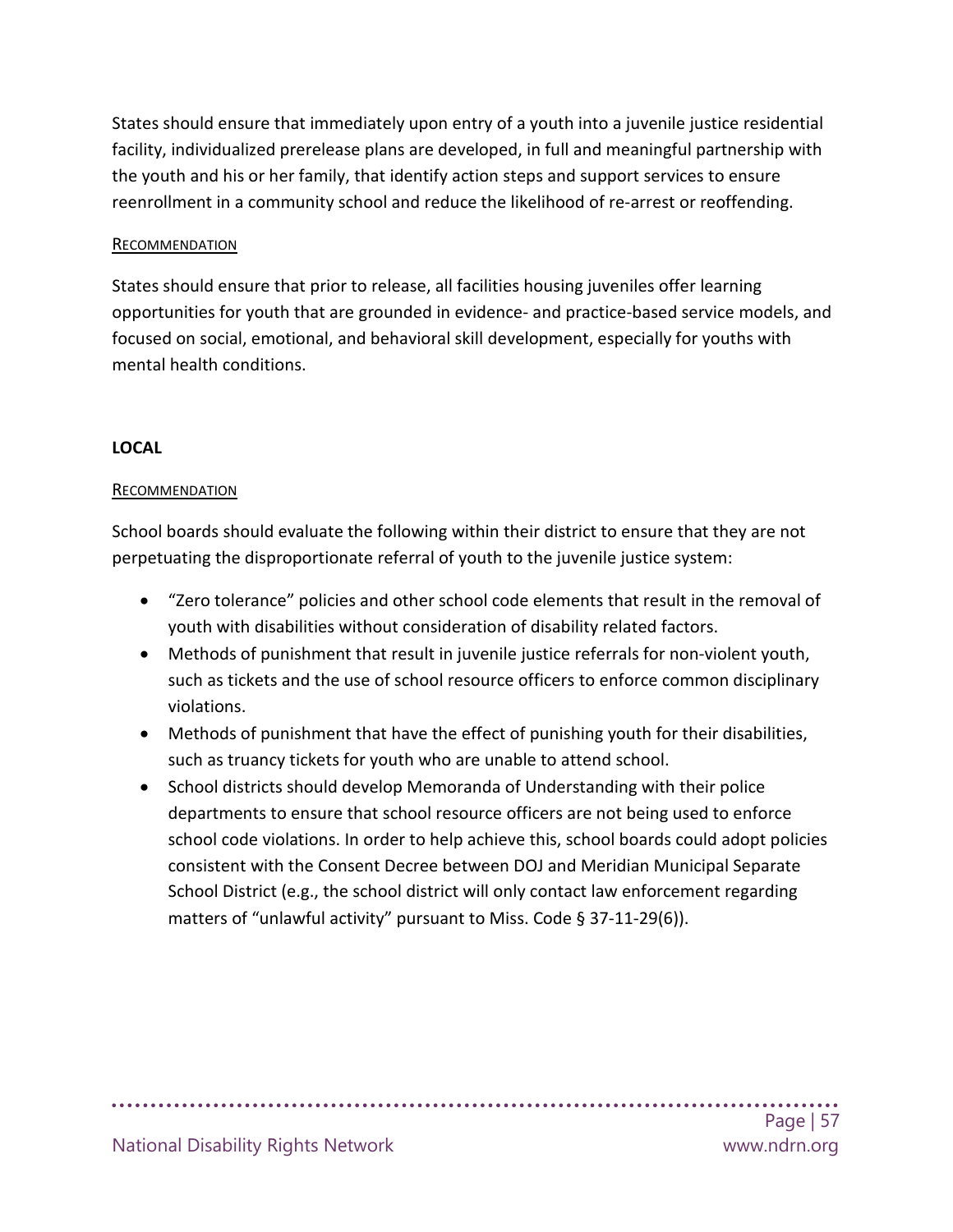Page | 58<br>Www.ndrn.org National Disability Rights Network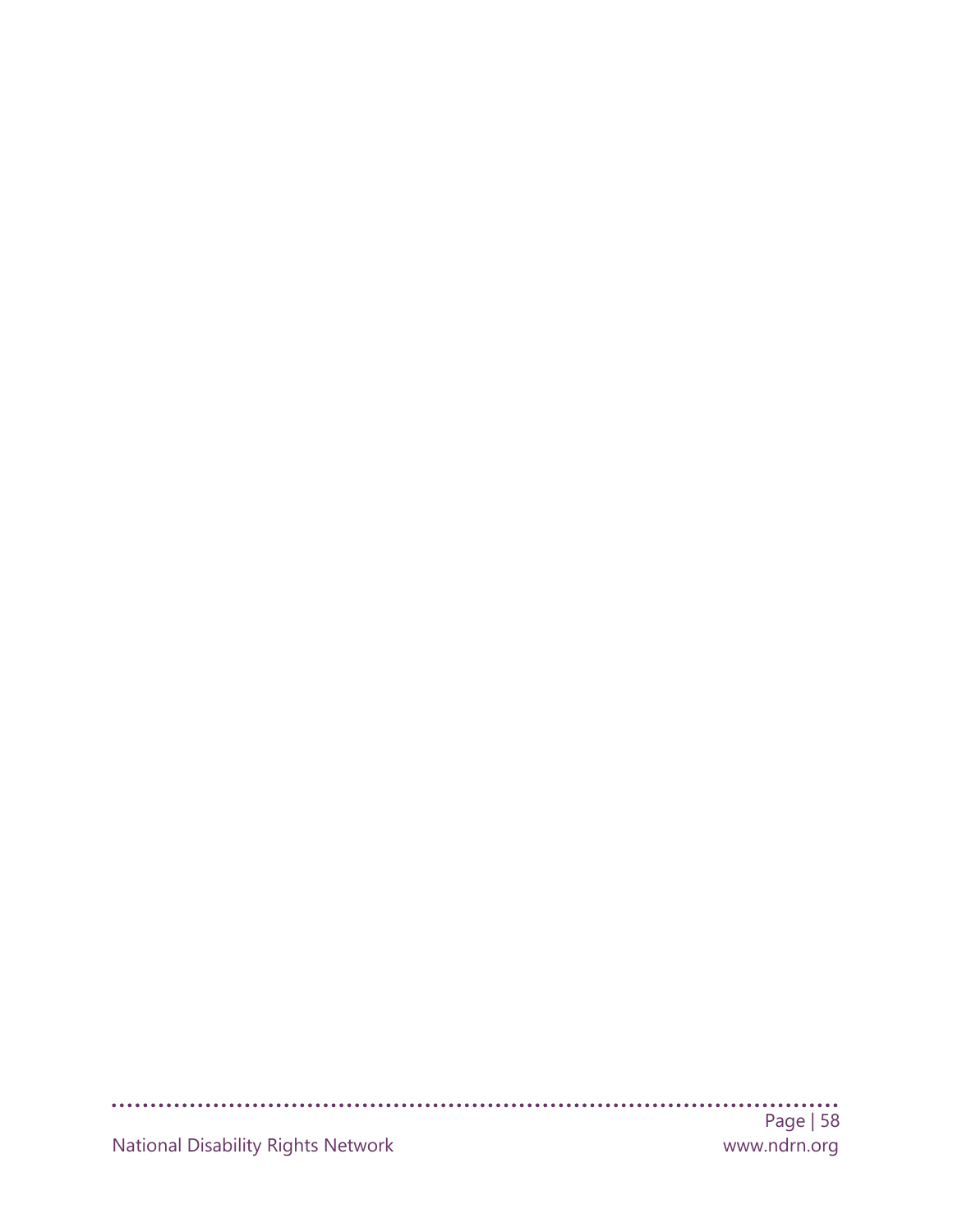This report was researched and written by Diane Smith Howard, Senior Staff Attorney at the National Disability Rights Network. Curtis Decker, Executive Director, NDRN; Nachama Wilker, Deputy Executive Director for Training and Technical Assistance, NDRN; Janice Johnson Hunter, Deputy Executive Director for Legal Services, NDRN, and Eric Buehlmann , Deputy Executive Director for Public Policy, edited the report.

Production was coordinated by David Card, NDRN Publications and Communication Specialist.

NDRN would like to give special thanks to Robert Fleischner of the Center for Public Representation, James Tucker and Nancy Anderson, Alabama Disabilities Advocacy Program, Wendell Hutchinson of Disabilities Rights Mississippi, Therese Yanan of the Native American Disability Law Center, and Joel Greenberg and Chris Shank of Disability Rights Oregon for their guidance, support and for reviewing a draft of the report.

NDRN would like to thank Max Dellheim, Yana Shkabrova, Juan Pilarte, and Jon Cochrane, NDRN interns, for their research assistance.

Richard Ross (http://richardross.net/juvenile-in-justice) generously donated his photographic images and the inspiration we draw from them, for their use in this report.

However, we are most indebted to the brave youth and their families who dare to challenge the system, and to the P&As who do this work, day and in and day out, to protect their rights. Without them, there would be nothing to report.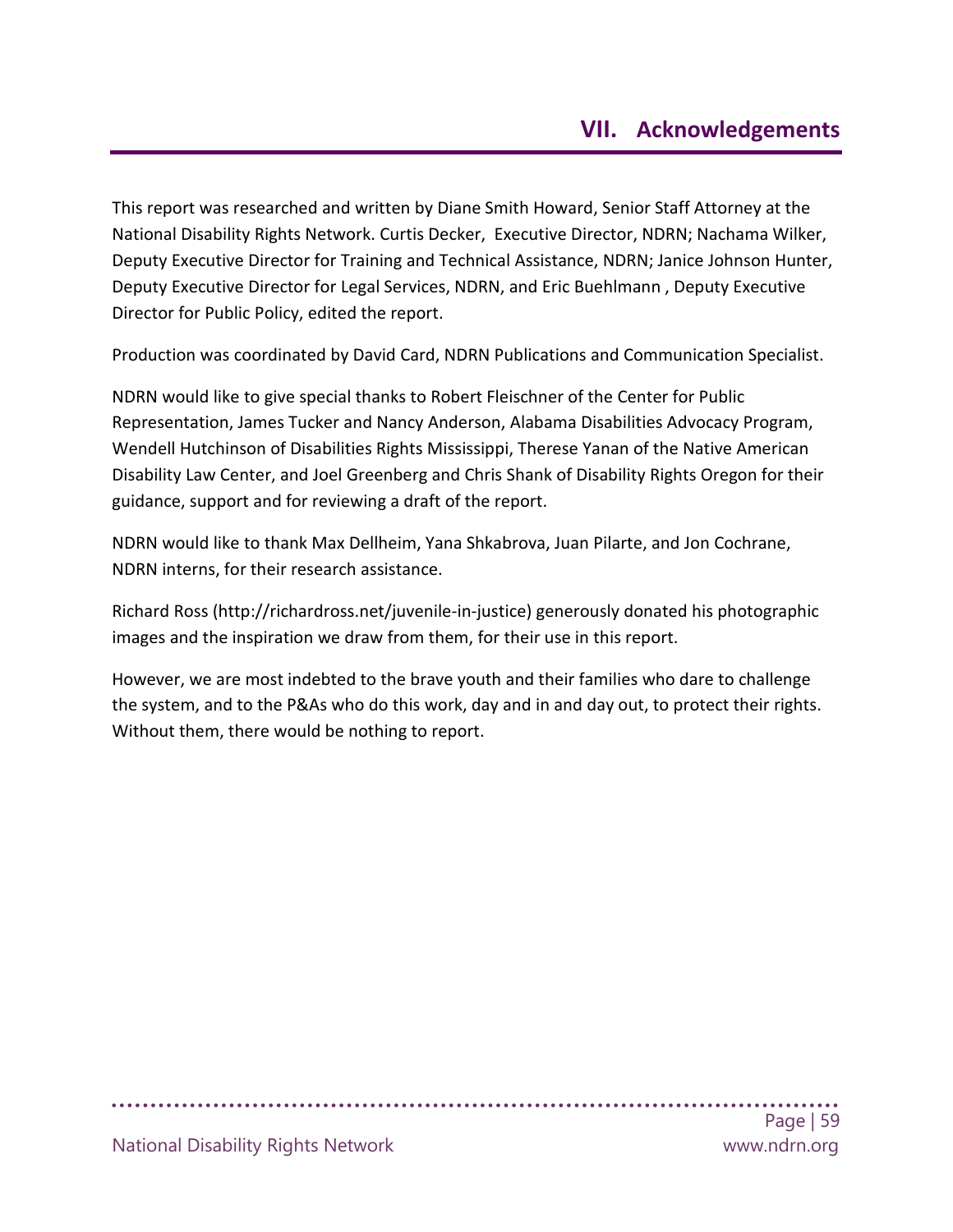Page | 60<br>Www.ndrn.org National Disability Rights Network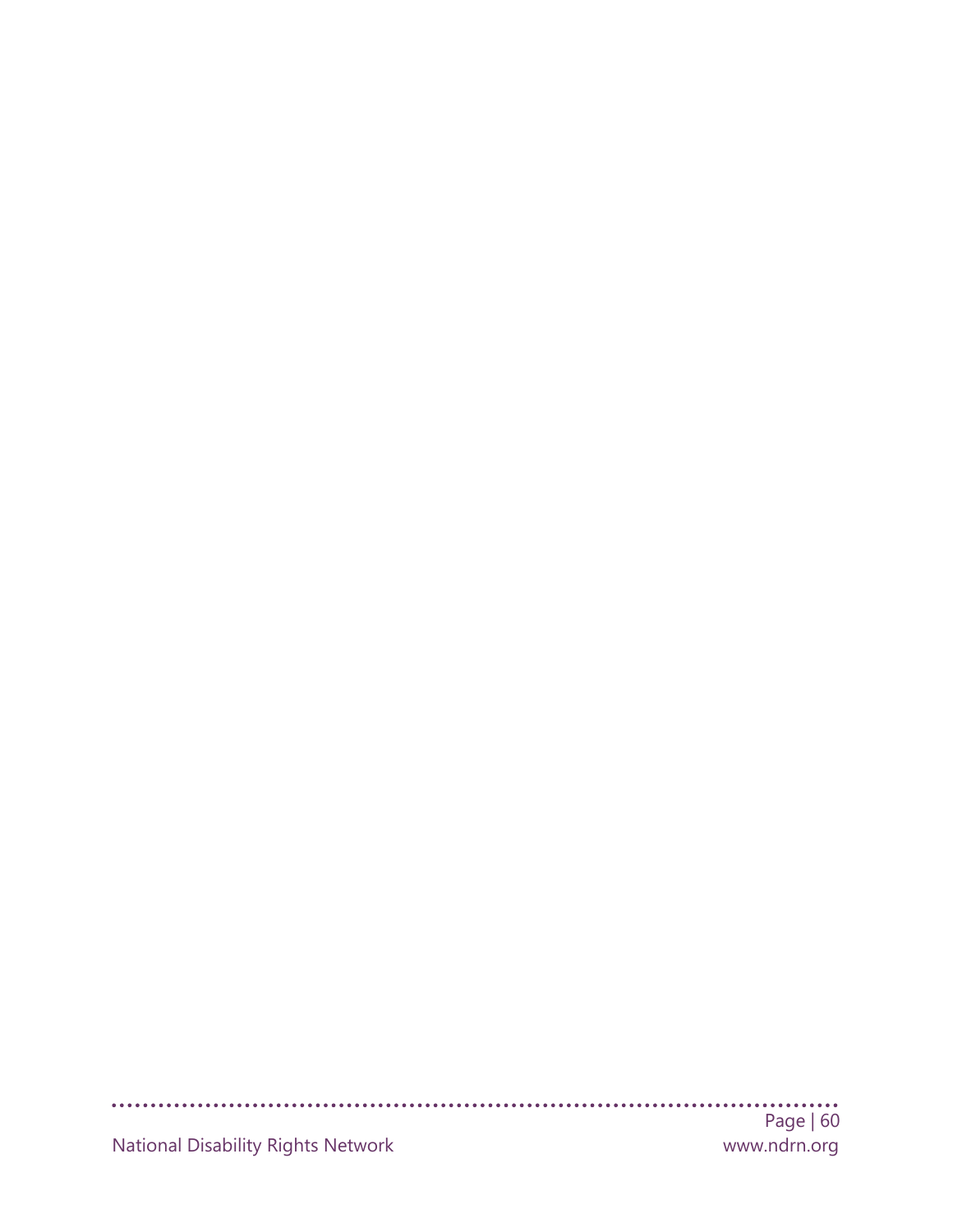## **APPENDIX A**

## **Acronym List**

| <b>ADA</b>   | American with Disabilities Act                                    |
|--------------|-------------------------------------------------------------------|
| ADHD         | Attention-Deficit/Hyperactivity Disorder                          |
| BIP          | <b>Behavior Intervention Plan</b>                                 |
| <b>BOP</b>   | <b>Federal Bureau of Prisons</b>                                  |
| CAP          | Client Assistance Program                                         |
| <b>CRDC</b>  | Civil Rights Data Collection                                      |
| <b>CRIPA</b> | Civil Rights of Institutionalized Persons Act                     |
| <b>DAEP</b>  | District Alternative Education Program                            |
| DD           | Developmental Disability                                          |
| <b>DOJ</b>   | U.S. Department of Justice                                        |
| <b>DSO</b>   | Deinstitutionalization of Status Offenders                        |
| ED           | U.S. Department of Education                                      |
| <b>FBA</b>   | <b>Functional Behavioral Assessment</b>                           |
| <b>IDEA</b>  | Individuals with Disabilities Education Act                       |
| IEP          | <b>Individualized Education Programs</b>                          |
| JJ           | Juvenile Justice                                                  |
| <b>JJDPA</b> | Juvenile Justice Delinquency Prevention Act                       |
| MН           | <b>Mental Health</b>                                              |
| <b>NDRN</b>  | <b>National Disability Rights Network</b>                         |
| <b>OCR</b>   | U.S. Department of Education Office for Civil Rights              |
| <b>OSEP</b>  | U.S. Department of Education Office of Special Education Programs |
| P&A          | Protection and Advocacy Agency                                    |
| <b>PREA</b>  | Prison Rape Elimination Act                                       |
| <b>PRTF</b>  | Psychiatric Residential Treatment Facility                        |
| <b>SRO</b>   | <b>School Resource Officer</b>                                    |
| <b>STPP</b>  | School to Prison Pipeline                                         |
|              |                                                                   |

. . . . . . . . . .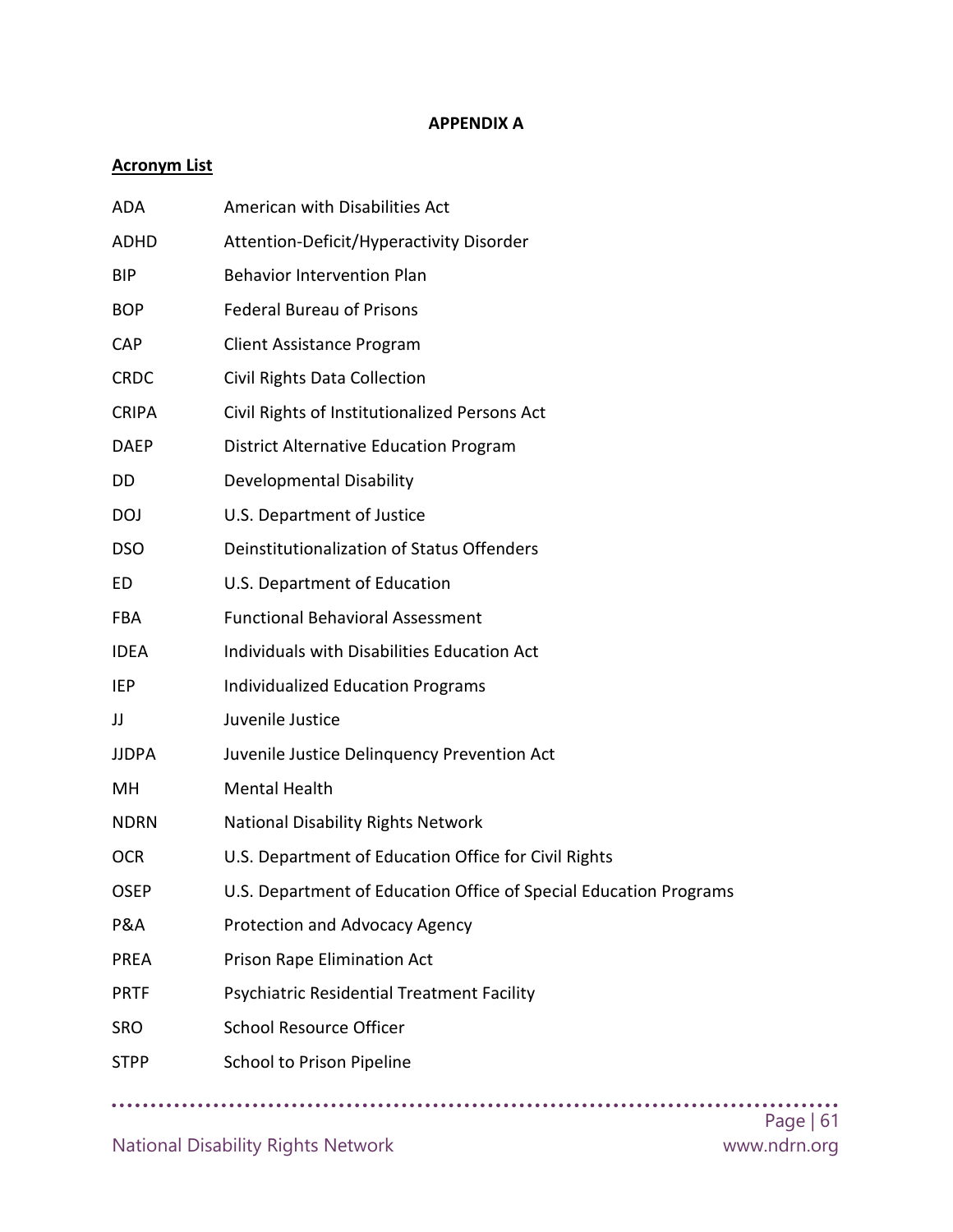modernical<br>Page | 62<br>www.ndrn.org National Disability Rights Network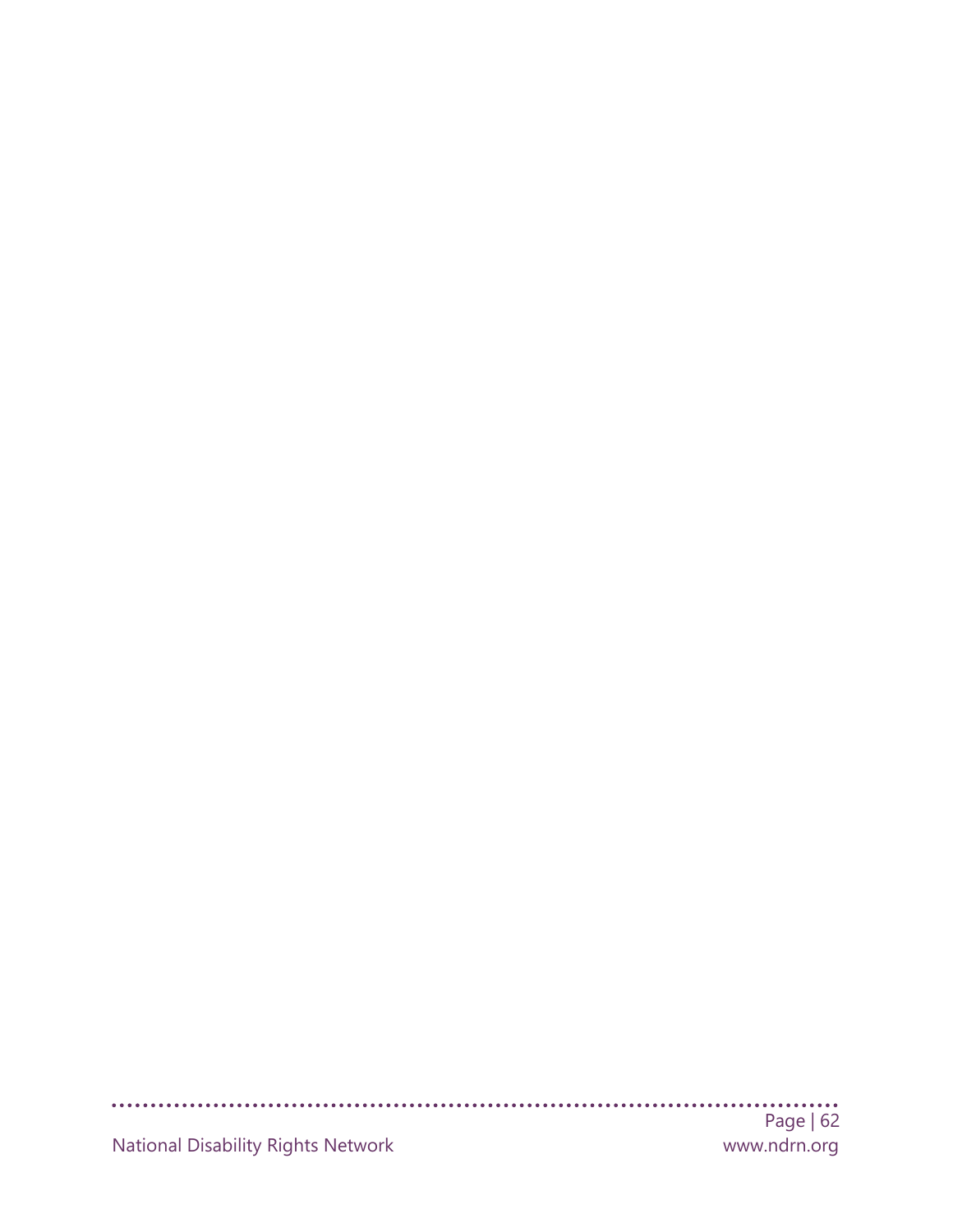modernical<br>Page | 63<br>www.ndrn.org National Disability Rights Network